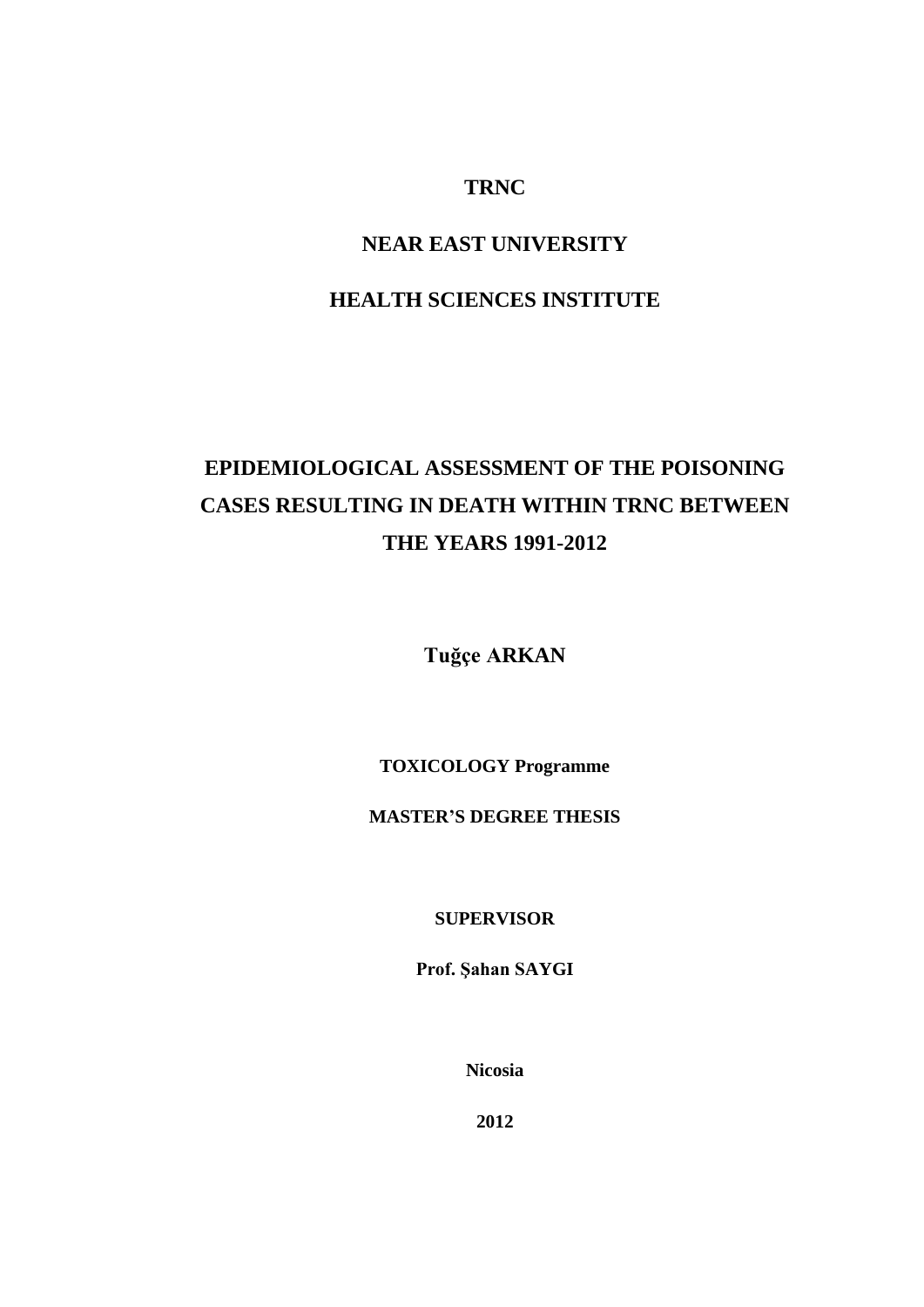To the Health Sciences Institute,

This study has been approved as the Master's Thesis in TOXICOLOGY programme by our jury members.

| Head of Jury: | Prof. Şahan SAYGI          |
|---------------|----------------------------|
|               | Near East University       |
|               |                            |
| Supervisor:   | Prof. Sahan SAYGI          |
|               | Near East University       |
|               |                            |
| Member:       | Prof. Sinan SÜZEN          |
|               | Ankara University          |
|               |                            |
| Member:       | Assist. Prof. Dilek BATTAL |
|               | <b>Mersin University</b>   |

APPROVAL: This thesis, in regards with the Near East University Postgraduate Education Regulations, has been approved by the members of the jury above and accepted by the admission of Institute Administration Committee.

Head of the Institute

Prof. İhsan ÇALIŞ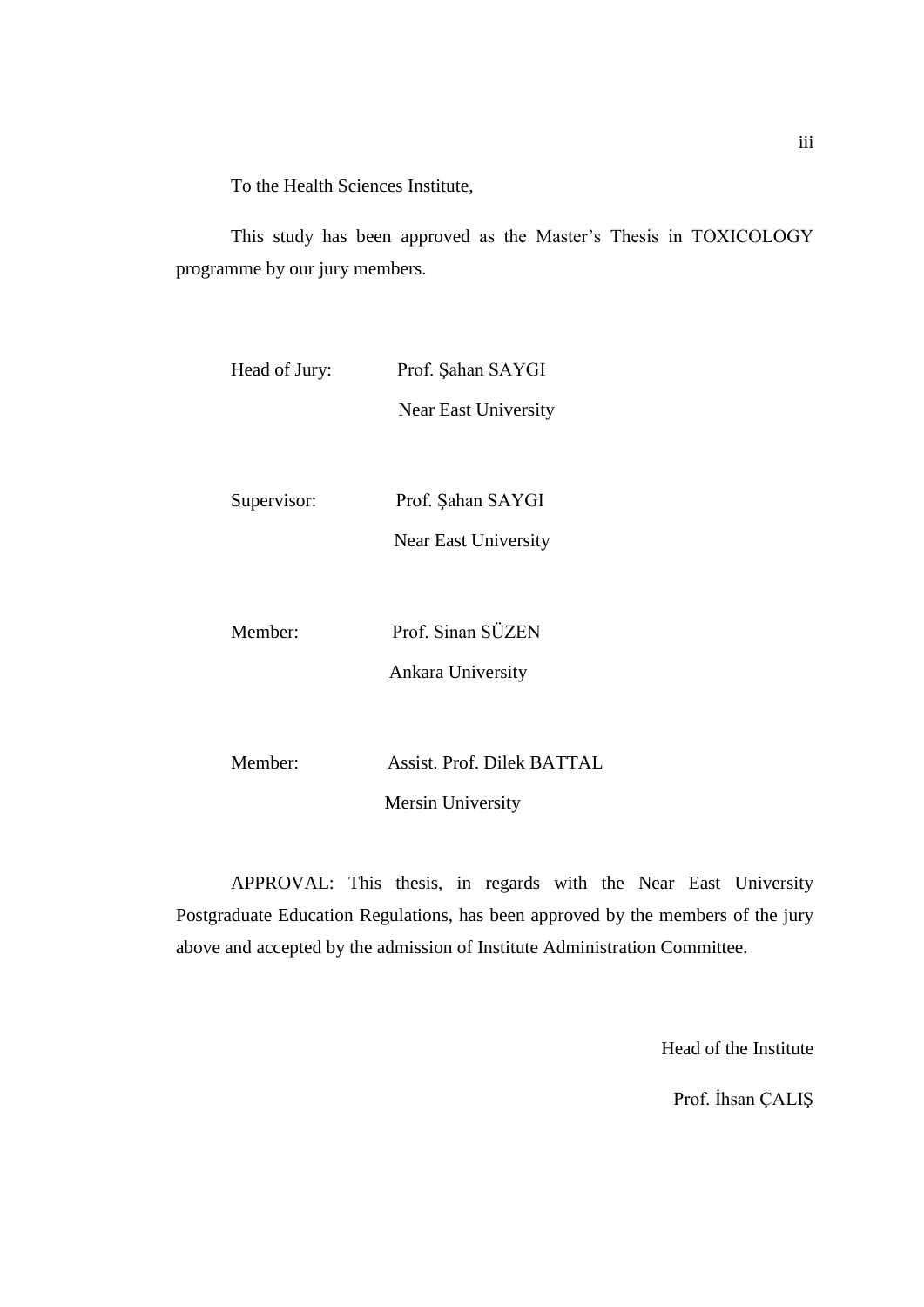#### **ACKNOWLEDGEMENTS**

I would like to thank my supervisor Prof. Şahan Saygı for helping me during the progress of this study. I am grateful to him for his support.

I would like to thank Prof. Terken Baydar, who presented this subject to me and guided me. I own her my deepest gratitude.

To the Government Laboratory and Nicosia District Govern officials, who assisted me and provided essential data in this study, I own many thanks.

I would also like to thank my family for their endless support, guidance and patience with me.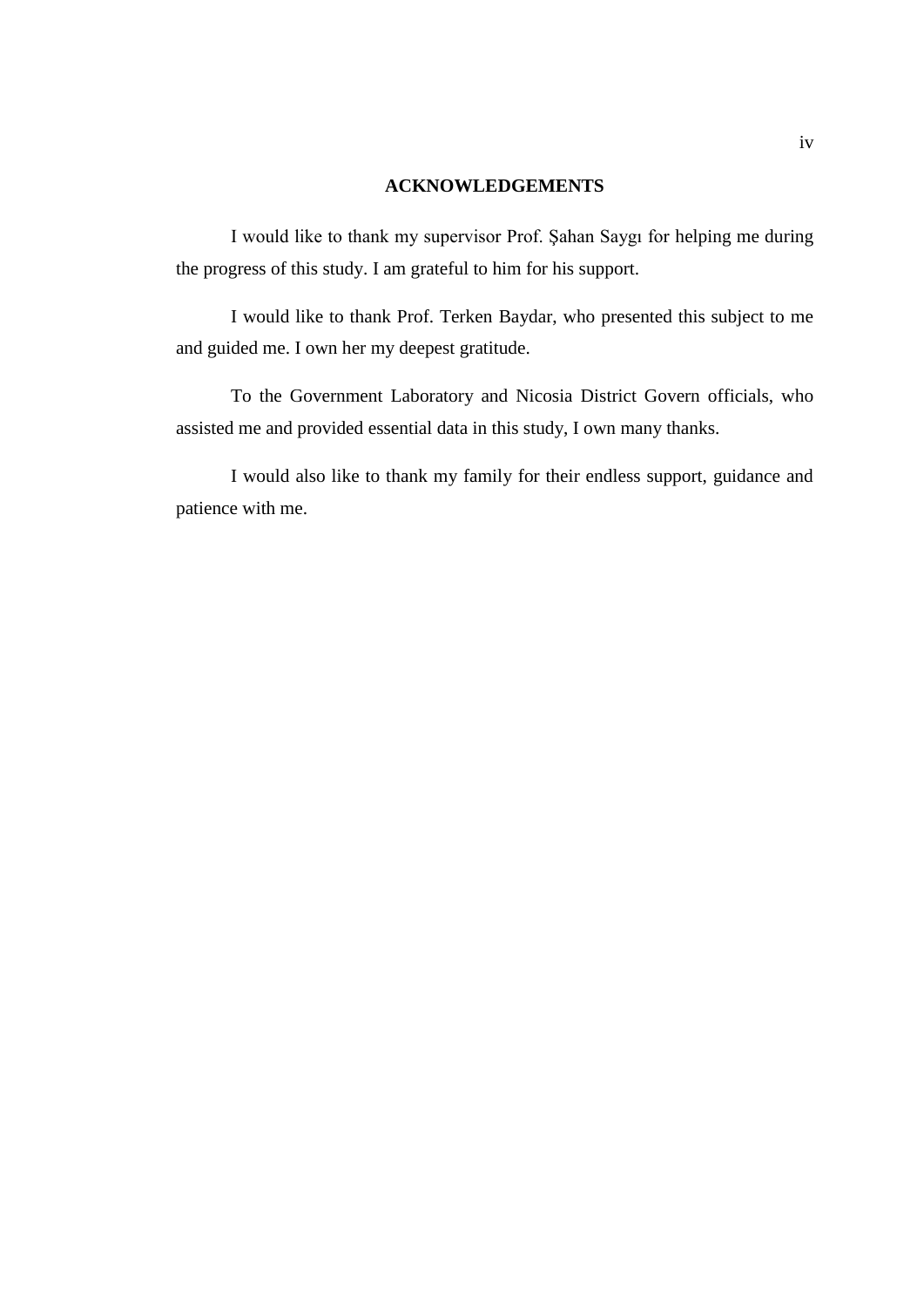#### **ABSTRACT**

## **ARKAN, T. Epidemiological Assessment of the Poisoning Cases Resulting in Death within TRNC between the Years 1991-2012. Near East University, Health Sciences Institute, Toxicology Programme, Master's Thesis, Nicosia, 2012.**

Deaths by poisoning are becoming more frequent in cases within developing countries but can be seen anywhere in the world. However they are observed more frequently in the developing countries. These poisonings could be with accidental or deliberate intentions where either one will be recorded as a forensic case. In this study, poisoning cases which has occurred within TRNC are collected and assessed in order to display the rate of fatalities for the last twenty-two years. Through this data, the aim is to increase awareness on the dangers of poisonings and the substances which lead to poisonings the most. Three main governmental departments have been scanned for poisoning fatalities; Laboratory analyses, statistical reports from State Planning Organization and death certificates from Nicosia District Govern were examined, summed up, evaluated and compared with each other. Pesticides are the most frequently detected substances with 36.3% of the total cases in the laboratory analyses where alcohol was the second to that with 29.6%. Poisonings are seen often between ages of 35 and 55. Females from Nicosia cover the 58% of the deaths with the majority of medicine poisonings where males' with 42% are pesticides. From 1991 to 2012, the reports have been examined and further studies in the future years are advised on this subject where the records are kept more centrically and updated.

**Key Words: TRNC, toxicology, poisonings, assessment study, fatalities**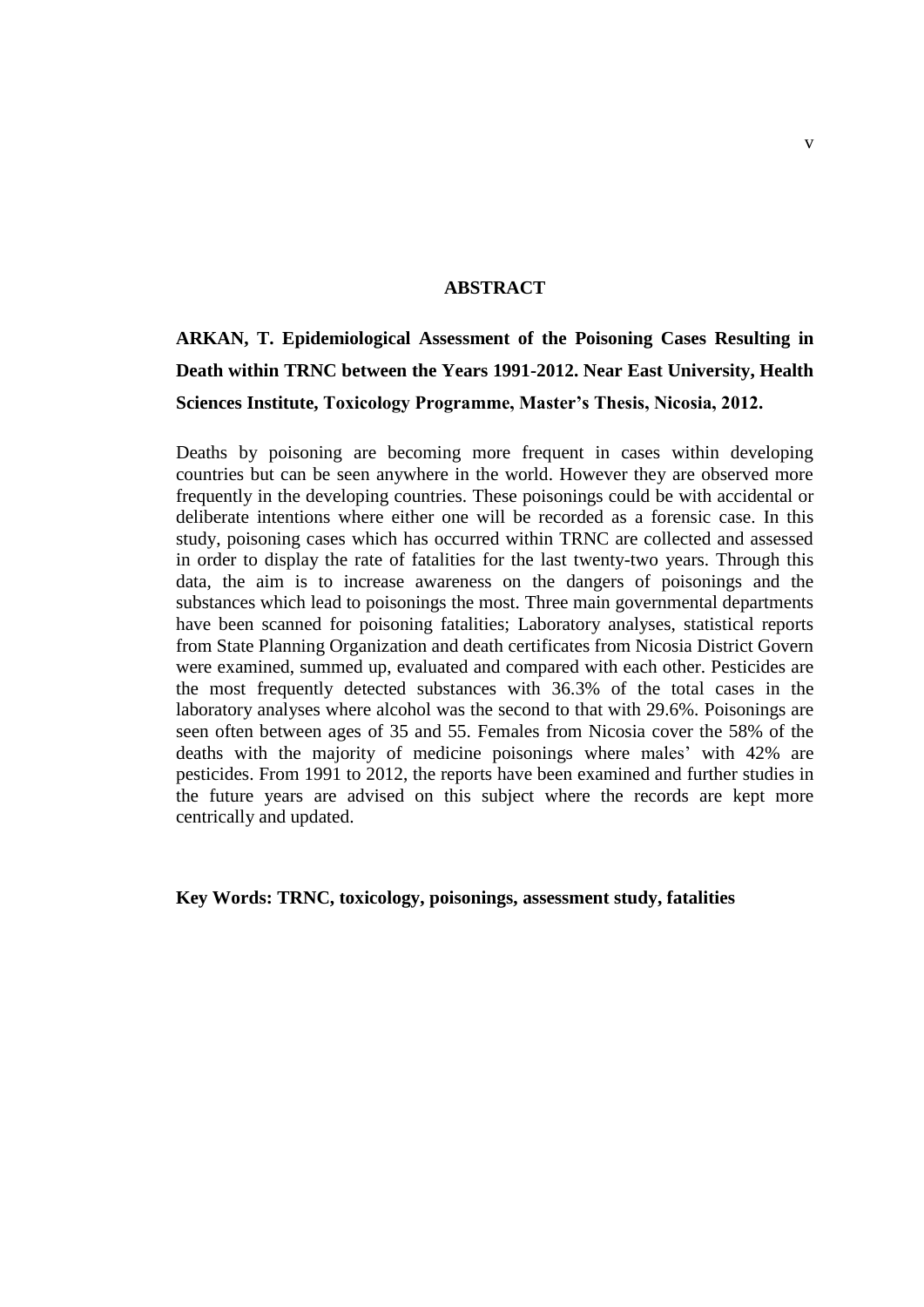### **ÖZET**

## **ARKAN, T. 1991-2012 Yılları Arasındaki KKTC'deki Ölümle Sonuçlanan Adli Olgularda Zehirlenmelerin Epidemiyolojik Olarak Değerlendirilmesi. Yakın Doğu Üniversitesi, Sağlık Bilimleri Enstitüsü, Toksikoloji Programı, Yüksek Lisans Tezi, Lefkoşa, 2012.**

Ölümle sonuçlanan zehirlenmeler dünyada her yerde görülebilir. Ancak, gelişmekte olan ülkelerde bu durumun görülme sıklığı daha fazladır. Bu zehirlenmeler ister kaza eseri ister istemli olsun, her iki durumda da adli olarak kayıt altına alınırlar. Bu çalışma, son 22 yılda KKTC'de gerçekleşmiş zehirlenme olgularının araştırılmasıyla elde edilen olgu raporlarının, ölüm oranlarının gösterilmesi için değerlendirilmesini kapsamaktadır. Elde edilen veriler ile insanları zehirlenme tehlikeleri ve zehirlenmeye en çok neden olan etkenler hakkında bilinçlendirmek, bu çalışmanın amacıdır. Devlete bağlı üç ana daireden ölümle sonuçlanan zehirlenme olguları araştırılmış; laboratuvar analizleri, Devlet Planlama Teşkilatından alınan istatistik raporları ve Lefkoşa Kaymakamlığından elde edilen ölüm raporları incelenmiş, toparlanmış, değerlendirilmiş ve birbirleriyle karşılaştırılmıştır. Laboratuvar analizlerine göre bütün olgularda en sık saptanan zehirlenme etkeni %36,3 ile pestisitlerdir ve ikinci sırada %29,6 ile alkol yer almaktadır. Zehirlenmelerin en çok 35 ile 55 yaş arasında olduğu belirlenmiştir. Ölümle sonuçlanan zehirlenme olgularında, Lefkoşa'da yerleşik olanların %58'inin kadın olduğu ve bu zehirlenmelerin çoğunluğunun tıbbi ilaçlarla gözlendiği, geri kalanların (%42) ise erkek bireyler olduğu ve çoğunun pestisit kaynaklı olduğu saptanmıştır. Sunulan bu tez çalışmasında, ülkemizde 1991 yılından 2012 yılına kadar tutulan ölüm raporları gözlemsel yöntem ile epidemiyolojik olarak taranmıştır. Elde edilen bulgulara göre, sonraki yıllarda belirli süreçlerde yapılacak ileri çalışmalara gereksinim olduğu anlaşılmıştır. Bu konuda daha merkezi ve güncel kayıtların tutulması önerilmektedir.

## **Anahtar Kelimeler: KKTC, toksikoloji, zehirlenmeler, değerlendirme çalışması, ölümler**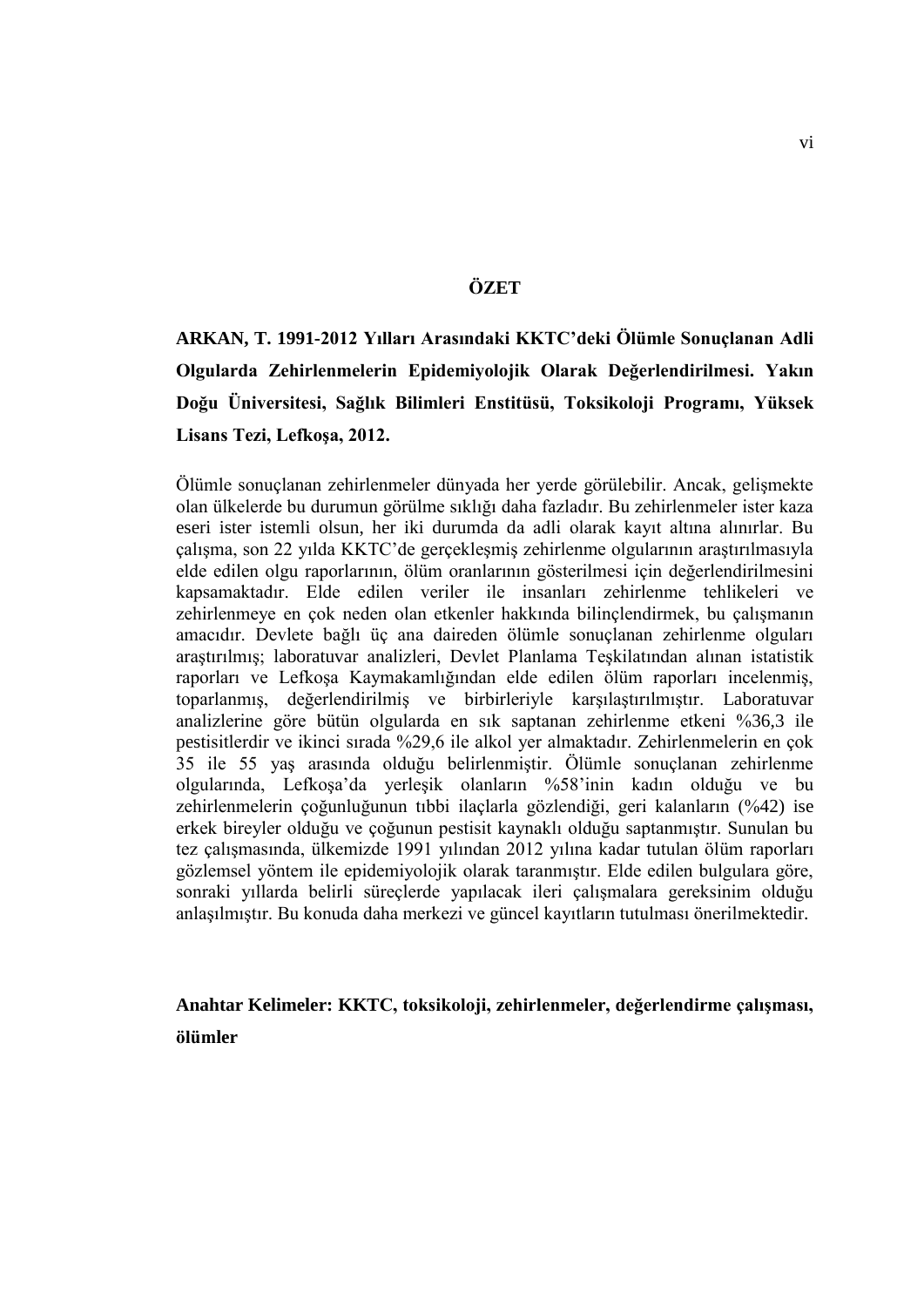## **TABLE OF CONTENTS**

**Page**

| <b>APPROVAL</b>                                  | iii          |
|--------------------------------------------------|--------------|
| <b>ACKNOWLEDGEMENTS</b>                          | iv           |
| <b>ABSTRACT</b>                                  | $\mathbf V$  |
| ÖZET                                             | vi           |
| <b>TABLE OF CONTENTS</b>                         | vii          |
| SYMBOLS AND ABBREVIATIONS                        | ix           |
| <b>GRAPHS</b>                                    | X            |
| <b>TABLES</b>                                    | xi           |
| 1. INTRODUCTION                                  | $\mathbf{1}$ |
| 2. BACKGROUND                                    | 5            |
| 2.1. History and Geographical Conditions of TRNC | 5            |
| 2.2. Types of Poisons                            | 6            |
| 2.2.1. Pesticides                                | 8            |
| 2.2.2. Drugs                                     | 12           |
| 2.2.3. Gases                                     | 14           |
| 2.2.4. Metals                                    | 14           |
| 2.2.5. Volatile and Miscellaneous Substances     | 15           |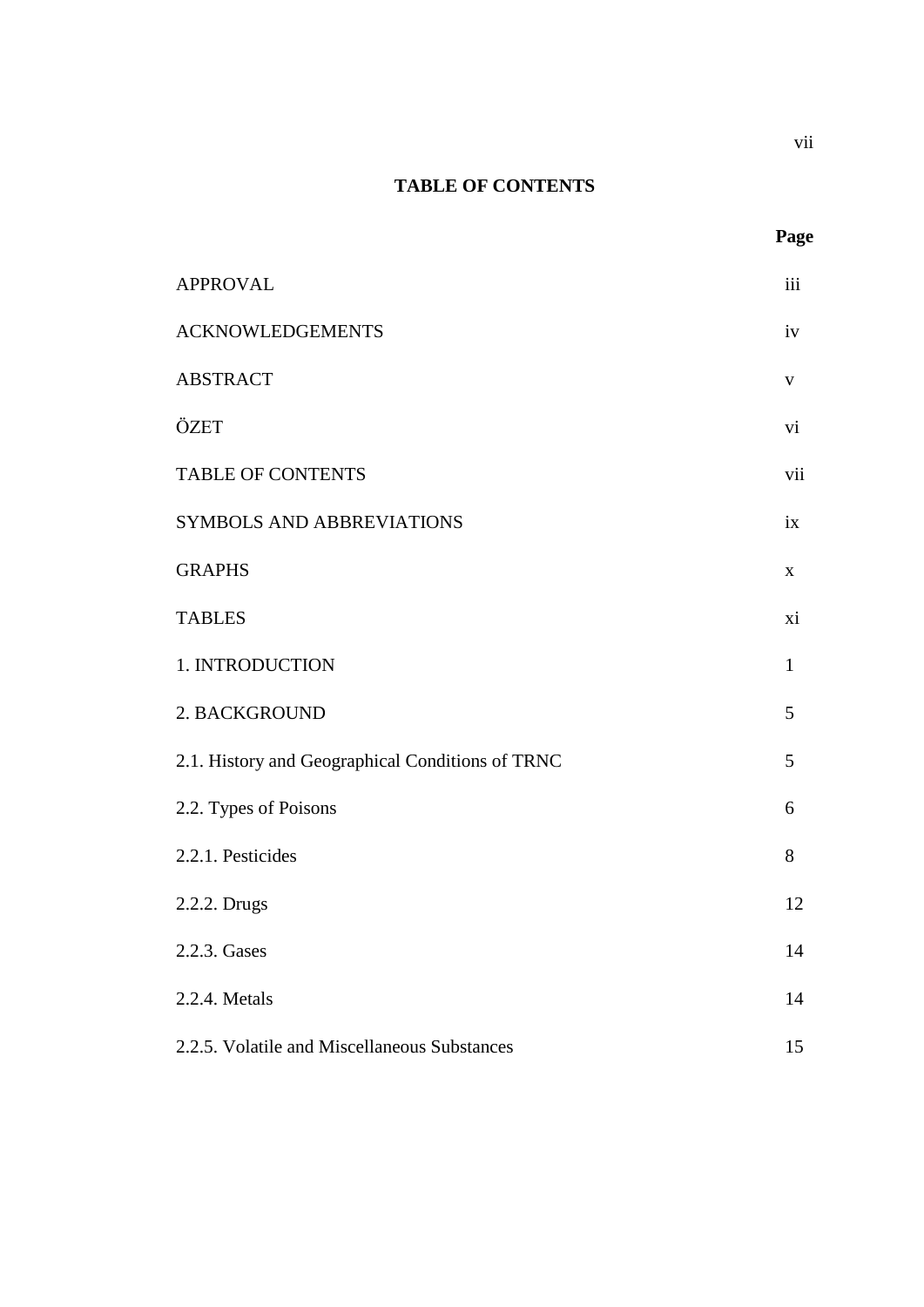| <b>3. MATERIALS AND METHODS</b>                              | 19 |
|--------------------------------------------------------------|----|
| 4. RESULTS                                                   | 22 |
| 4.1. Results from Government Laboratory                      | 22 |
| 4.2. Results from State Planning Organization Annual Reports | 31 |
| 4.3. Results from Nicosia District Govern Death Certificates | 34 |
| 5. DISCUSSION                                                | 37 |
| <b>6. CONCLUSION</b>                                         | 61 |
| <b>REFERENCES</b>                                            | 64 |
| <b>ADDITIONAL</b>                                            |    |

viii

ADDITIONAL 1: Thesis Survey for Nicosia District Govern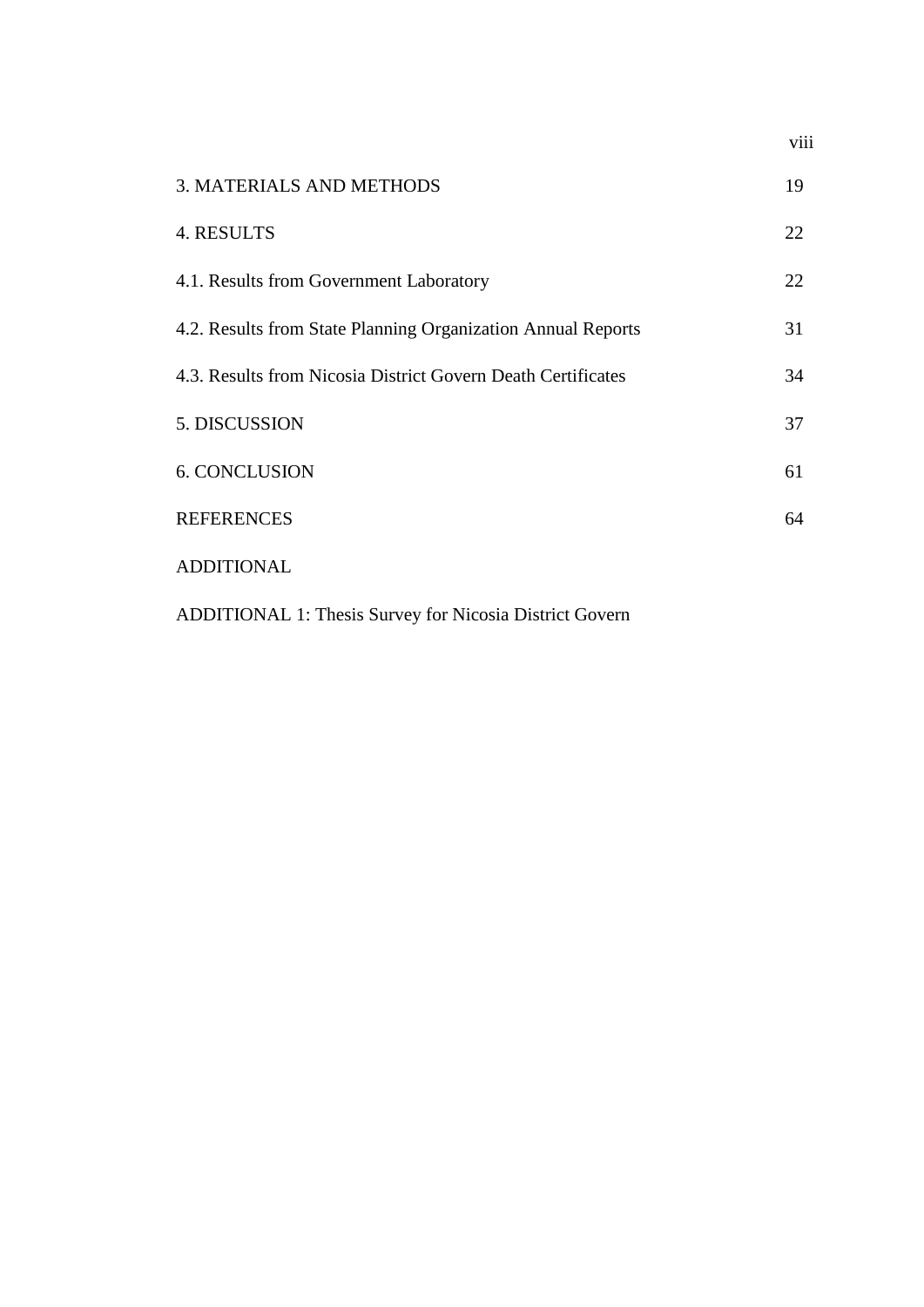### **SYMBOLS AND ABBREVIATIONS**

- AGR Ministry of Agriculture and Natural Resources
- CO Carbon monoxide
- FIFRA Federal Insecticide, Fungicide and Rodenticide Act
- NDG Nicosia District Govern
- OP Organophosphates
- SPO State Planning Organization
- TRNC Turkish Republic of Northern Cyprus
- WHO World Health Organization
- USA United States of America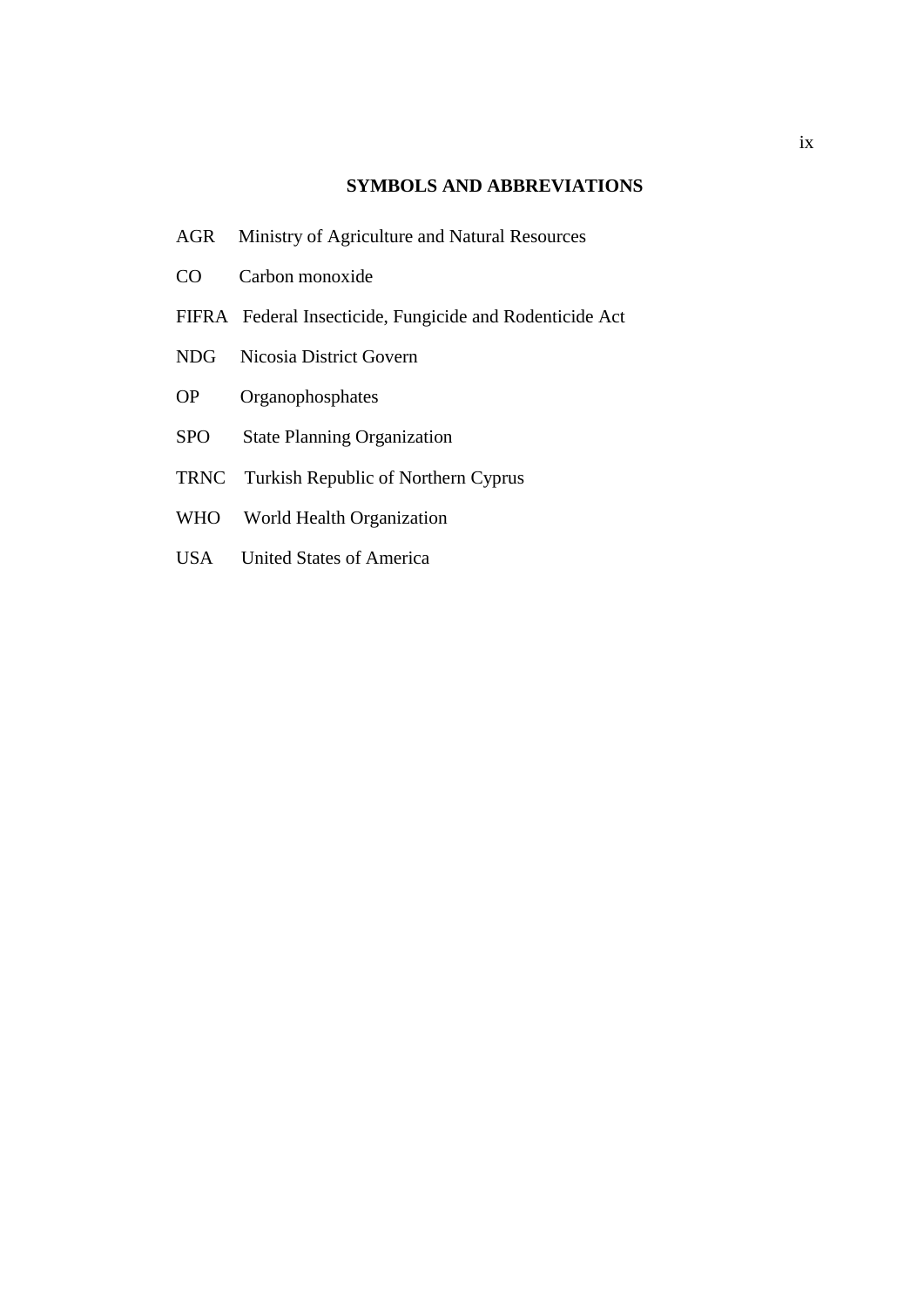## **GRAPHS**

## **Page**

| <b>4.1.1.</b> Number of cases with substances of interest detected versus years | 24 |
|---------------------------------------------------------------------------------|----|
| <b>4.1.2.</b> Number of cases versus types of substances detected               | 25 |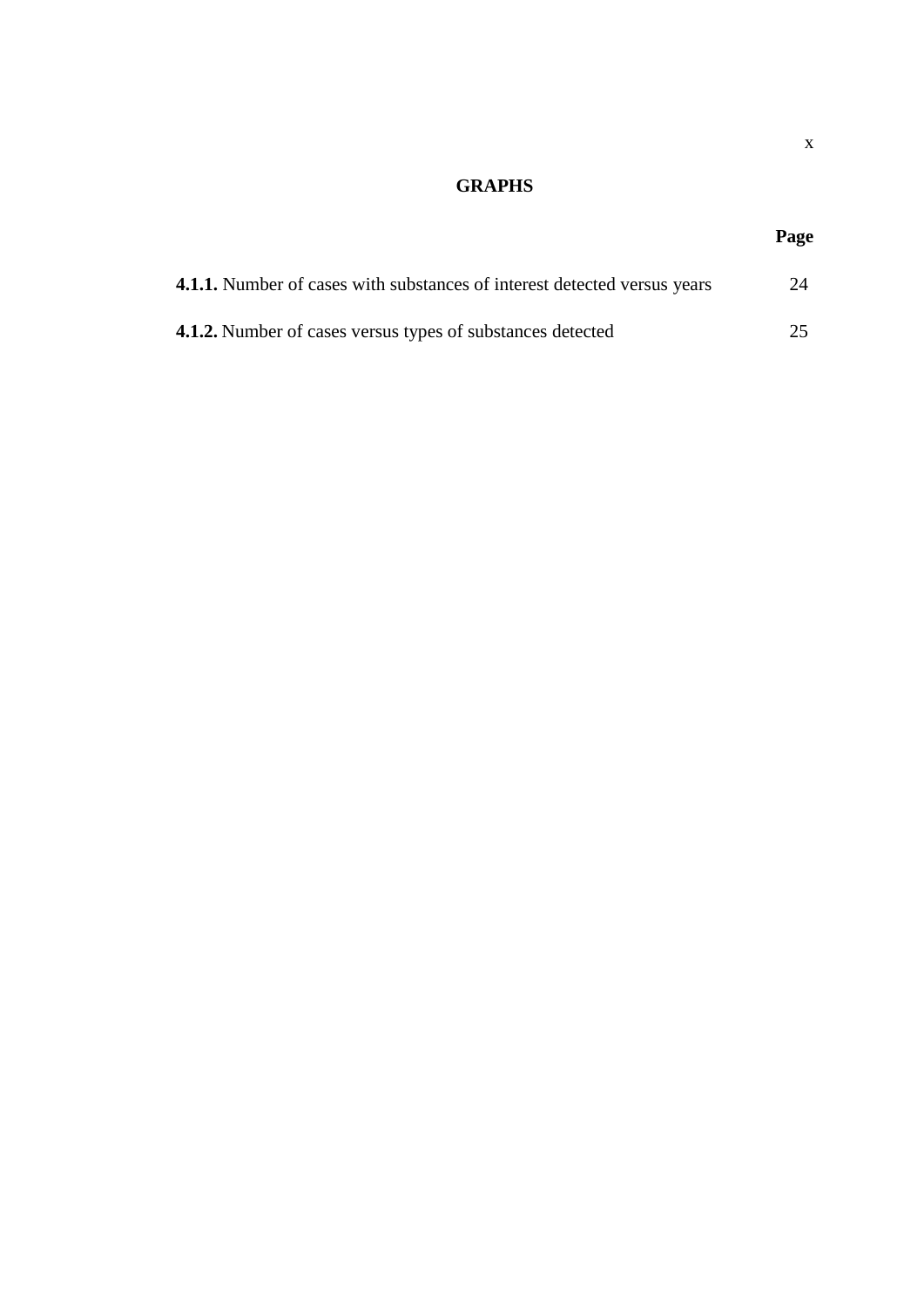## **TABLES**

|                                                                                | Page |
|--------------------------------------------------------------------------------|------|
| Table 2.1. WHO Class LD 50 levels for the rats.                                | 10   |
| Table 2.2. WHO Classifications for pesticides depending on their active        |      |
| ingredients. Their chemical types and main uses.                               | 11   |
| Table 2.3. Pharmaceutical drug types and the drugs of interest for this study. | 12   |
| Table 4.1. Number of cases examined per year and number of substances          |      |
| detected within all of the cases in that year.                                 | 23   |
| Table. 4.2. Hazard levels and classes of the pesticides detected.              | 26   |
| Table 4.3. Laboratory Results showing years, cases and the substances          |      |
| detected during analysis.                                                      | 29   |
| Table 4.4. Official records from SPO listing deaths by causes and years.       | 33   |
| Table 4.5. Official records from Nicosia District Govern listing deaths and    |      |
| causes in different years.                                                     | 35   |
| Table 4.6. Gender and age of the fatalities due to poisoning from              |      |
| the death certificates of Nicosia District Govern.                             | 36   |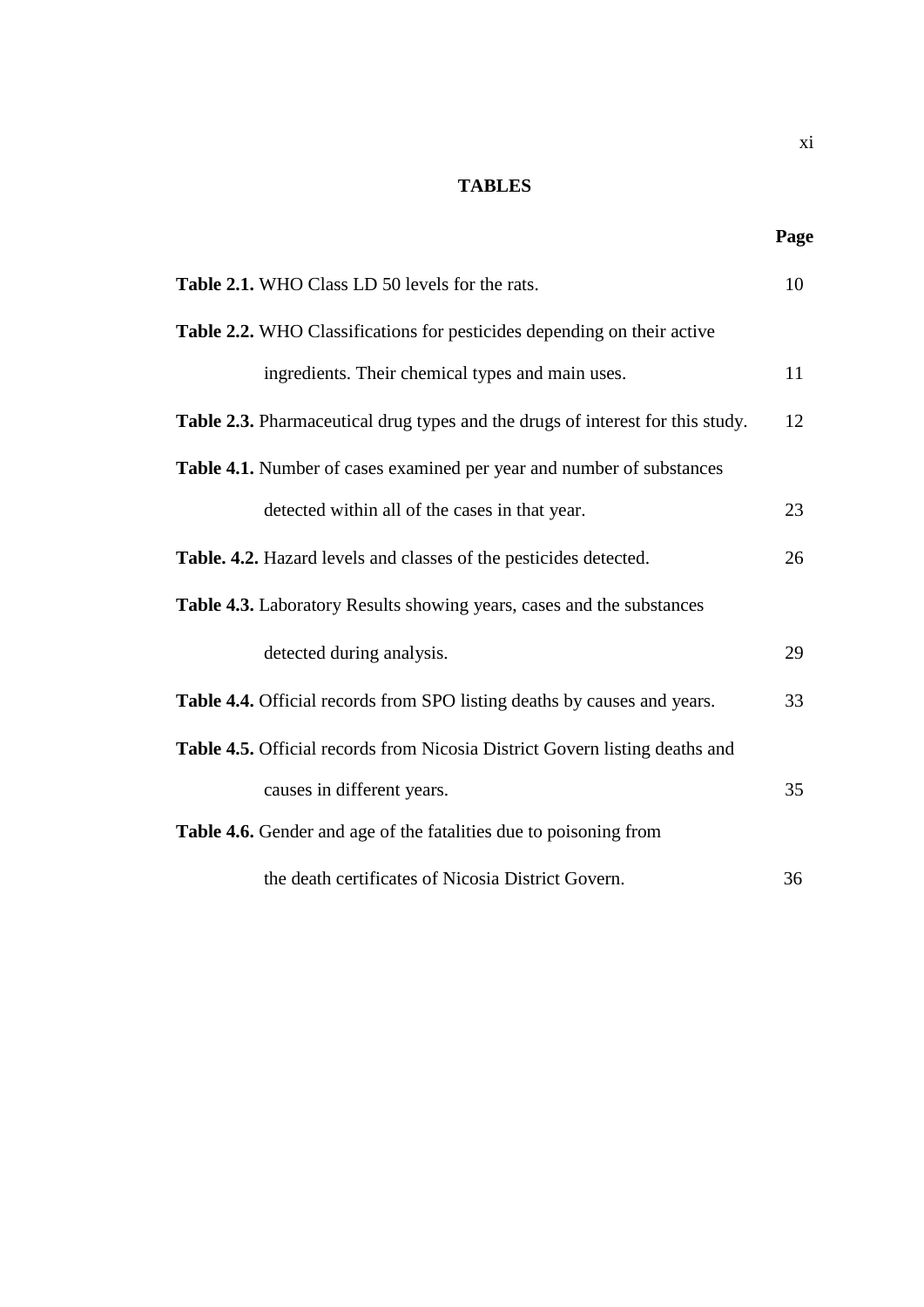#### **1. INTRODUCTION**

"What is there that is not poison? All things are poison and nothing (is) without poison. Solely the dose determines that a thing is not a poison."

#### Paracelsus (1493–1541).

As once spoken by the Paracelsus, the word poison describes a vast variety of substances which may or may not be toxic in certain amounts but that their dosage determines if they will be poisonous to the person they are in contact with it. Hence making it hard to clarify the meaning of the word as every substance has a potential to become toxic (*Tichy*, 1972, pp. 6-11).

Once this word was thought to only apply to the plants and animal venom but as the industries developed and widened the use of materials, the toxicity risk in the world increased along with the production of synthetics and even if the advantages of those substances such as the effects of medications were significant, they still could not be deemed fully harmless (*Patrick*, 2005, pp. 5-7). The newly established biochemical engineering produced advanced compounds to help people in their daily lives, both for their health and in their works. Such chemicals included pharmaceutical drugs and pesticides. The hazardous side effects of toxic materials have been known for centuries where with the spread of the chemicals used in many areas, the risk of poisoning increases with not only putting human lives at danger but contaminating the environment as well.

The more common and popular a chemical is, the more likely it is to be used by the people and accumulate in the environment. Pesticides, for example are potentially very hazardous chemicals where "Pesticides can be defined as any substance or mixture of substances intended for preventing, destroying, repelling, or mitigating pests" (*Costa*, 2008, p. 883). They are useful in agriculture and helpful to fight of the unwanted pests in order to grow profitable vegetation yet if these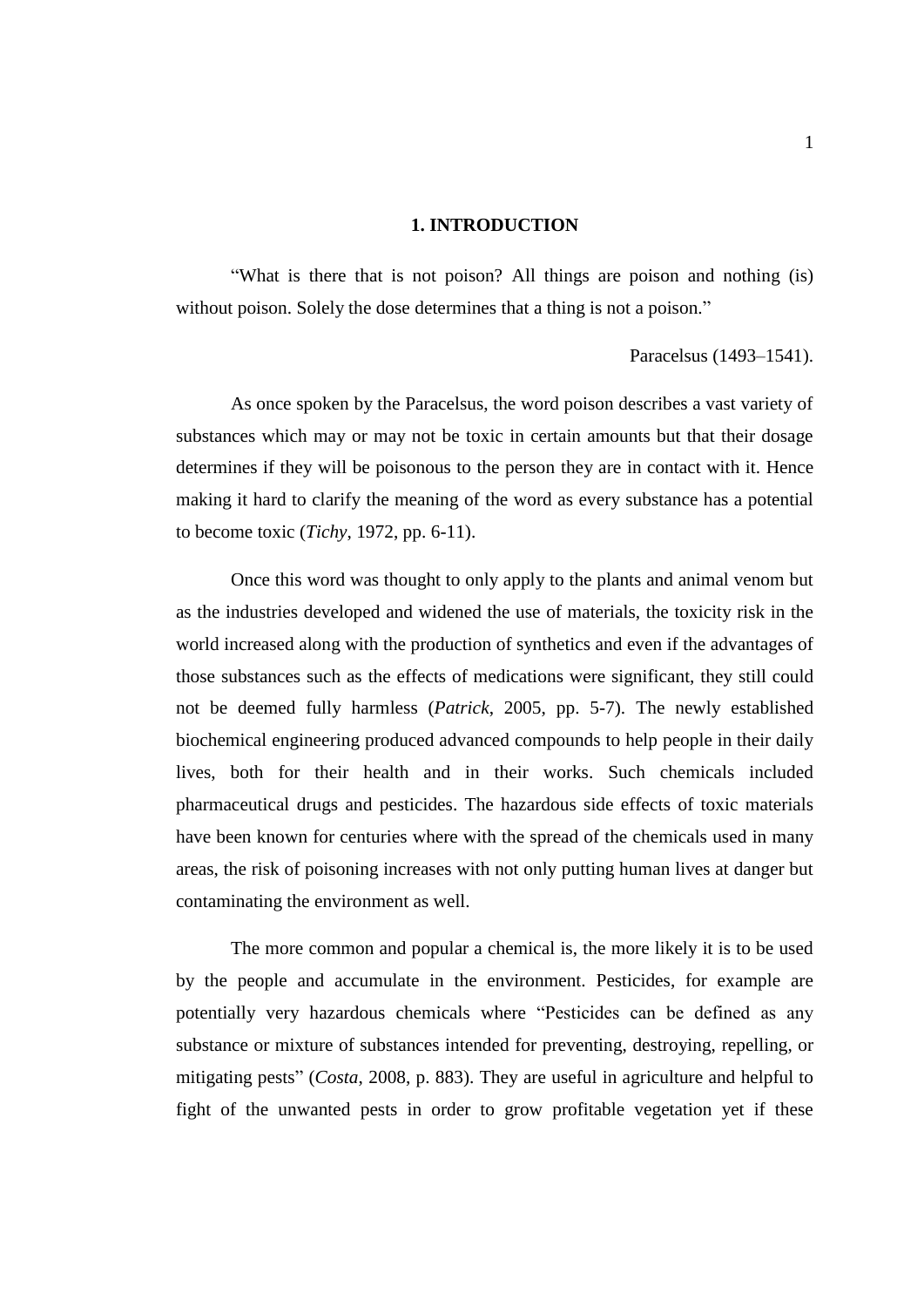chemicals are not properly regulated, these extremely hazardous pesticides could be lethal to the people exposed to it. This makes it important to conduct the necessary risk assessments on chemicals within the market in order to preserve the human life.

Similarly medications and other non-pharmaceutical chemicals which can be found in houses pose a threat to human health. As stated by Milles (1999, p. 13) the science branch toxicology includes the history of forensic medicine and pharmacology showing us that the drugs we take for improving our health could be just as deadly. It is also explained that poisoning does not only occur accidentally but also for fulfilling the intents of suicide and homicide.

Without realising it people make contact with many xenobiotics in their lives and some of these lead to poisoning where the majority of these interactions are unintentional; accidental exposures due to the lack of education on the subject or excessive abuse of substances just as pointed out by Mari A. Bjornaas (2010, p. 13) in their study of acute poisoning in Oslo. The resulting death or injuries cause both psychological and economic desolation both to the people in question and others responsible for them. In light of this, it becomes essential to educate people on how to prevent poisonings, especially in countries with uncontrolled and incorrect pesticide and alike chemical sales such as Turkish Republic of Northern Cyprus (TRNC).

There are various studies conducted on the poisoning related cases where in the article by Sümer (2011, pp. 234-40), the emergency room admissions for poisonings of various cities and countries across the world; Turkey 0.9%, Nigeria 0.52%, Spain 0.3-4%, India 0.23-3.3%, Bangladesh 4.7% and Southern Cyprus as 3%. The variation between cities could be striking where even between the cities of the same country we see differentiating numbers like in Turkey; it is observed in the capital city Ankara as 0.36%, in Istanbul as 1.16% and in Kayseri as 6.2%. The differences between locations are not the only factor. Yearly changes can develop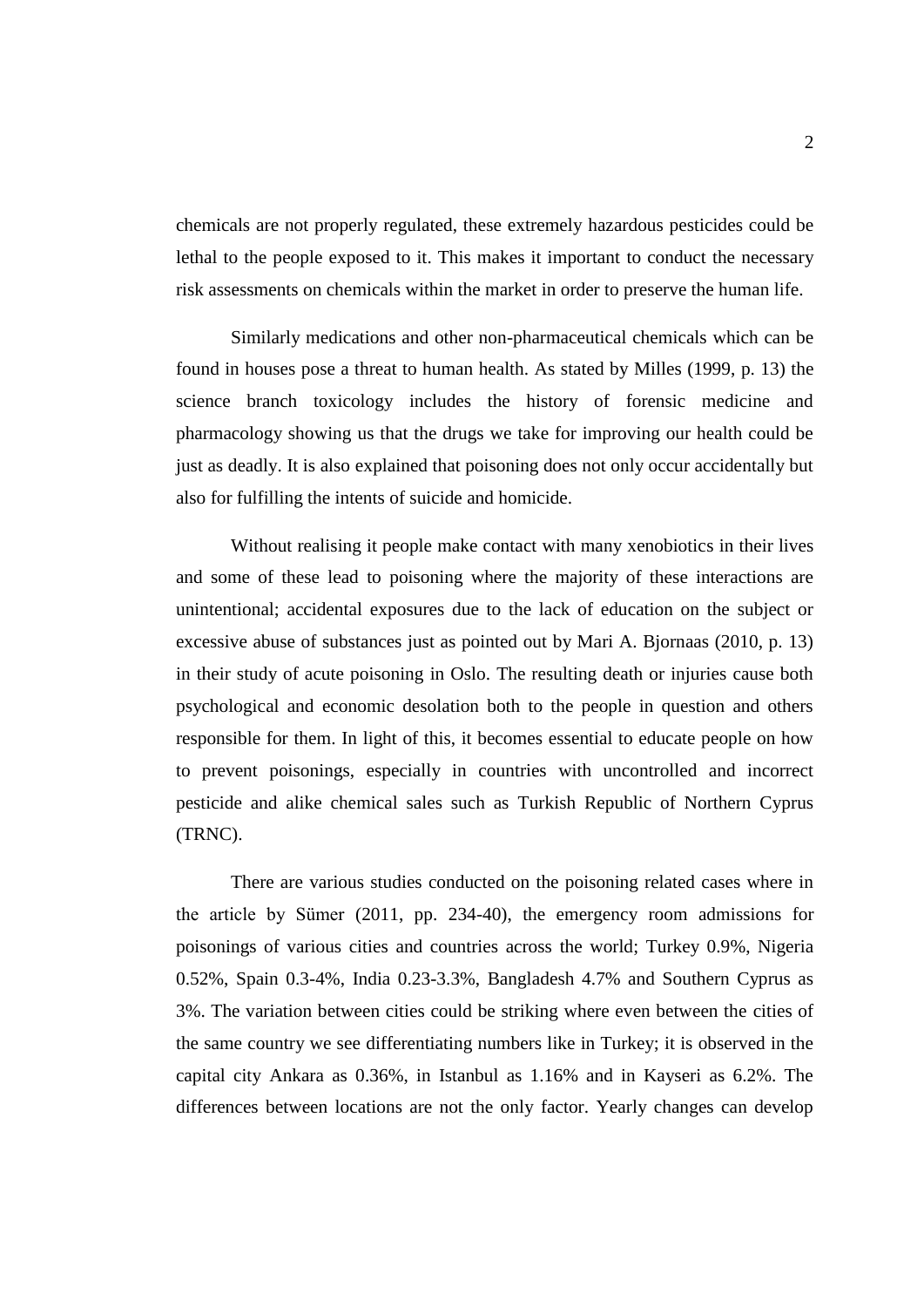through seasonal or geographical factors and the effects of a certain poison will also differ from person to person due to age, sex, and personal functioning of the body.

Being a developing country also causes poisoning events to escalate where the poor regulations and care as well as relying on too many chemicals in the lack of a suitable market will lead to an increase in the possible exposure routes as well factors effecting the environment (*Thundiyil et al*., 2008, pp. 205-209). The poisoning related death rates for developing countries are given as 1.8-11.6% (*Sümer et al.*, 2011, pp. 234-40). Such data is not available on TRNC and without the knowledge of the dangers created by poisoning the public remains ill-informed and indifferent on the subject. If this information is not spread amongst the people, the hazards can neither be diminished nor avoided. Preparing and presenting a thoroughly examined data on the other hand, such as this study, would raise sentience and help contain the dangers.

This study investigates the forensic poisoning cases which have resulted in deaths between the years 1991 and 2012 within TRNC. The purpose of this study is to gather, assess and form an explanatory cohort study while filling in the missing information on this area and provide certain analysed figures through investigating reports kept by the governmental departments. The number of cases recorded in these departments, the changes observed between the departments, the main substances detected, as well as age and sex factor which have effects on these cases, the death rates due to poisoning compared to general population, and differentiation of the capital from the rest of the districts will be inspected. Also this study aims to increase awareness on the poisoning to show that it is a dangerous and a common cause of death and it should be treated carefully.

This information required is limited due to the restricted accessibility in the departments. All data gathered is open to public use and each department investigated holds different limitations within itself. The data could not be obtained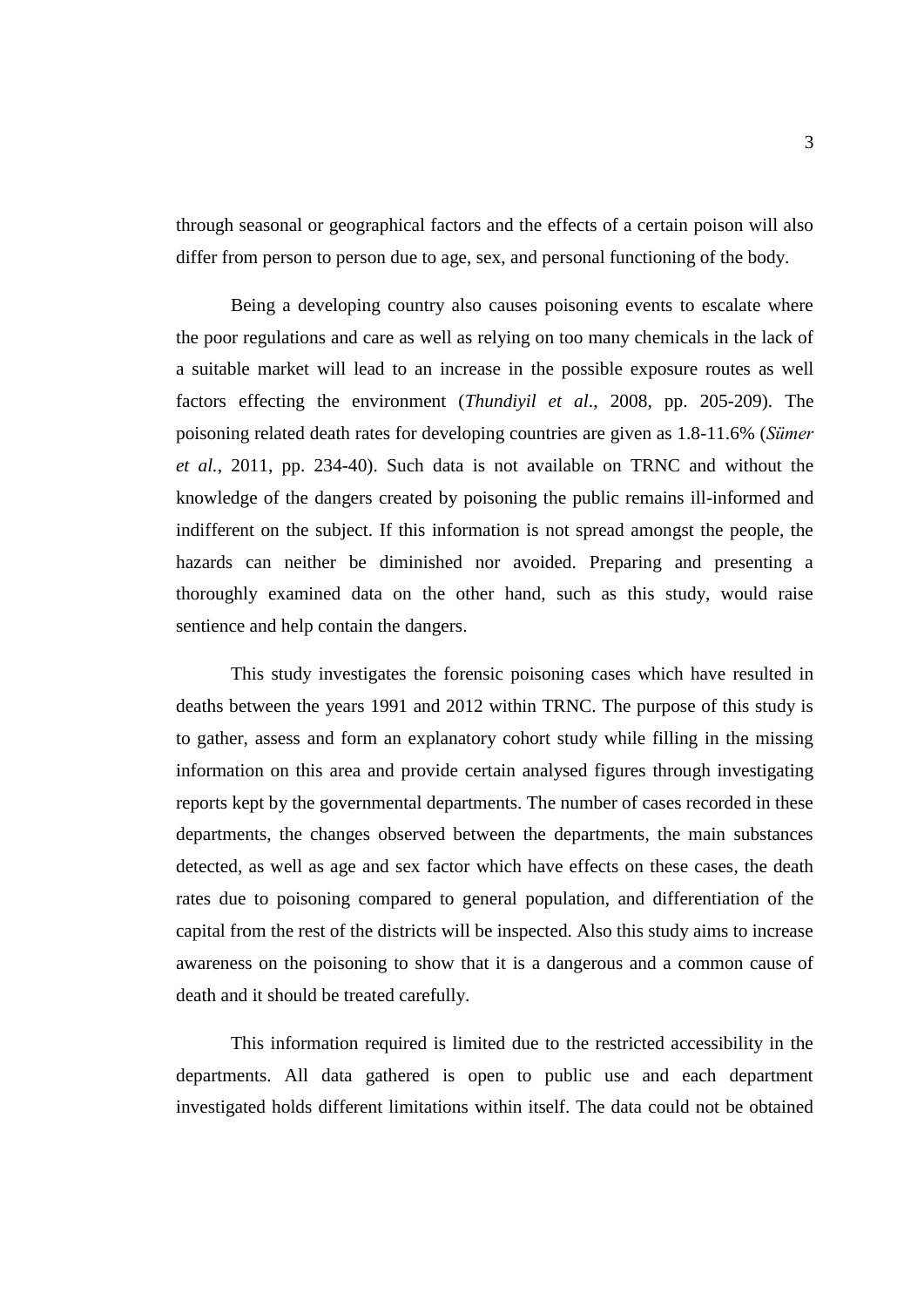from the police headquarters since forensic files are not allowed to be shared with public. The incomplete filing due to long time intervals between analyses of the cases and the lost records of the death certificates also limit the figures needed to be used.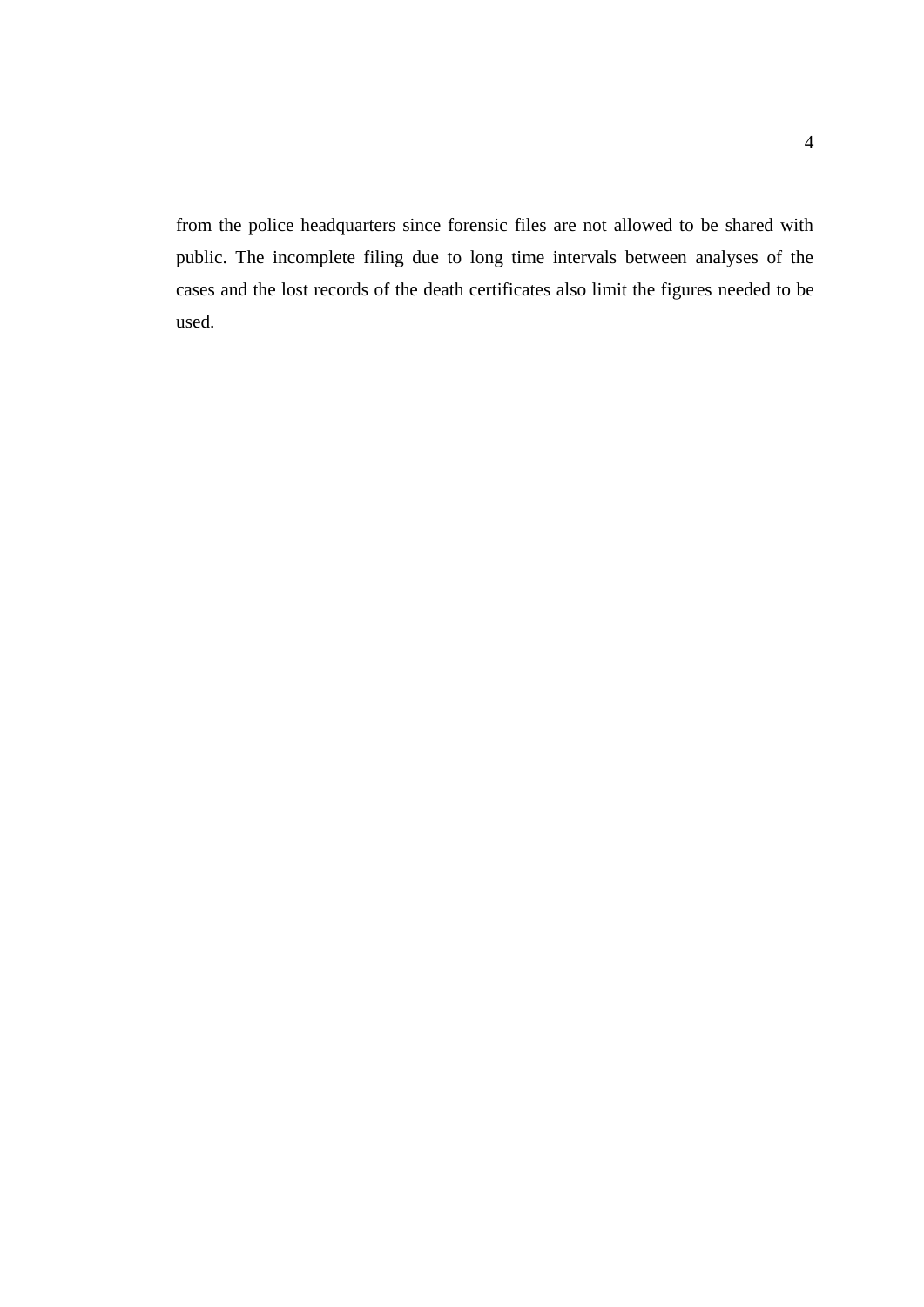#### **2. BACKGROUND**

#### **2.1. History and Geographical Conditions of TRNC**

Located in the Eastern-Mediterranean Sea, Cyprus is the third largest island in this region standing at the cross roads of European, Asian and African continents. Having been occupied by many civilizations of a vast range varying from Egyptians to British, Cyprus has been found to host people from surrounding regions since Neolithic Ages. A republic for the Turkish and Greek side was founded in 1960 but after the events in the next 30 years, the republic was separated into Turkish Government which was established in 1983 as Turkish Republic of Northern Cyprus, TRNC and the Greek Government of the island which is recognized as the Republic of Cyprus (*Fehmi*, 1987, pp. 31-40; *Hakeri*, 1993, pp. 13, 40-41). The information found in this study covers that of TRNC where there is no data available from the southern side of the island.

The island has a total of 9251 sq. km surface area. 35.04% of this is the area for TRNC where the majority of the remaining area in the south is the Greek population of the island with 59.55% space. There are also British and United Nations occupied zones taking up a total of 5.41% of the total area (*Yorgancıoğlu*, 1998, pp. 3-9).

According to the 2006 account, the population of TRNC is 256,644 with a growth rate of 2.6% where Nicosia has 84,776 people, 33.03% living in both the rural and the urban areas of the capital (*State Planning Organization [SPO]*, 2008, pp. 11-12). On the  $4<sup>th</sup>$  December 2011, a new count was done and announced by unofficial records in TRNC. This counting gives an 11.2% increase since 2006 count with reaching a population of 294,906. According to this the capital Nicosia has became 98,739 and the 33.48% of the entire population where the rest of the four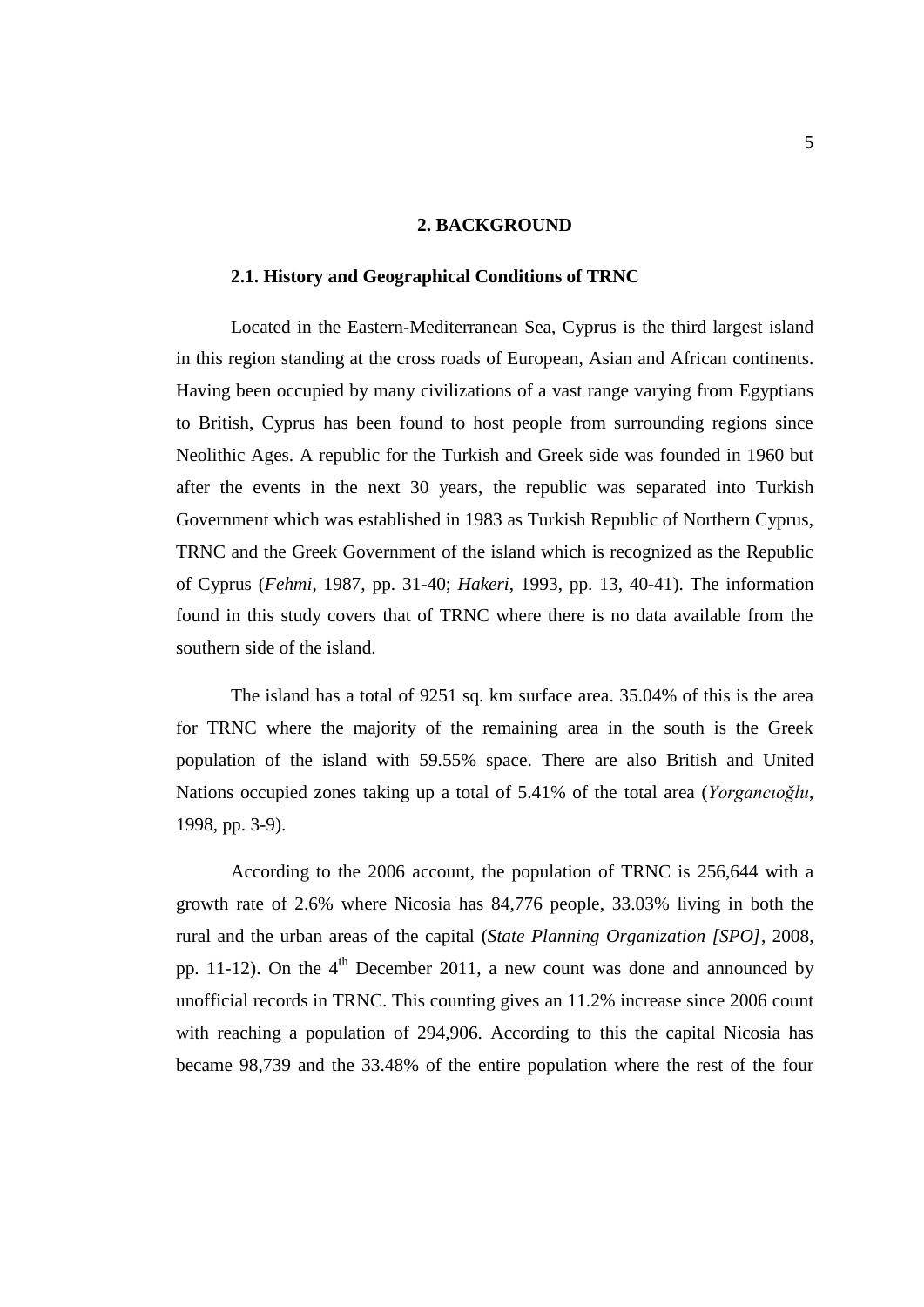districts shared the remaining population (*KKTC'nin 2011 nüfus sayısı açıklandı*, 2011).

The main occupation is agriculture based with holding the 38.21% of the export market. This is due to the semiarid climate of the island allowing extensive areas to be available for cultivation both animal husbandry, irrigated and dry land crops. The total range for farming makes up the 56.71% of the 329,890 hectares within country (*Ministry of Agriculture and Natural Resources [AGR]*, 2011, p. 5). This percentage composes the majority of the land with agricultural activities becoming an essential part of the country hence it is directly related with the increase application of chemicals in the cultivation.

There are five main districts in the northern side of the island; Nicosia as the capital, Famagusta, Kyrenia, Guzelyurt and Iskele Districts. Further regions and villages are parts of these districts and are accounted for in the study. The capital holds 15.23% area of the country with 75.41% of that region belonging to agricultural activity. Nicosia holds the third largest cultivation area. The rest of the four districts make up the remaining 84.77% with 53.35% of it used in cultivation. The largest area in both agriculture and total is that of Famagusta's. Other than agriculture, the land types are categorised as forest, grazing and unused lands (*AGR*, 2011, pp. 10-15).

#### **2.2. Types of Poisons**

From the early years of humanity, people had realized the existence of poison. Through food resources, plant roots and animals such as the snake venom, the poison was known and feared. Earlier people regarded poison as a superstitious event tying it with demons, occult and feared its deadly results (*Tichy*, 1977, p. 6). After learning about the toxic substances found in nature and how to avoid the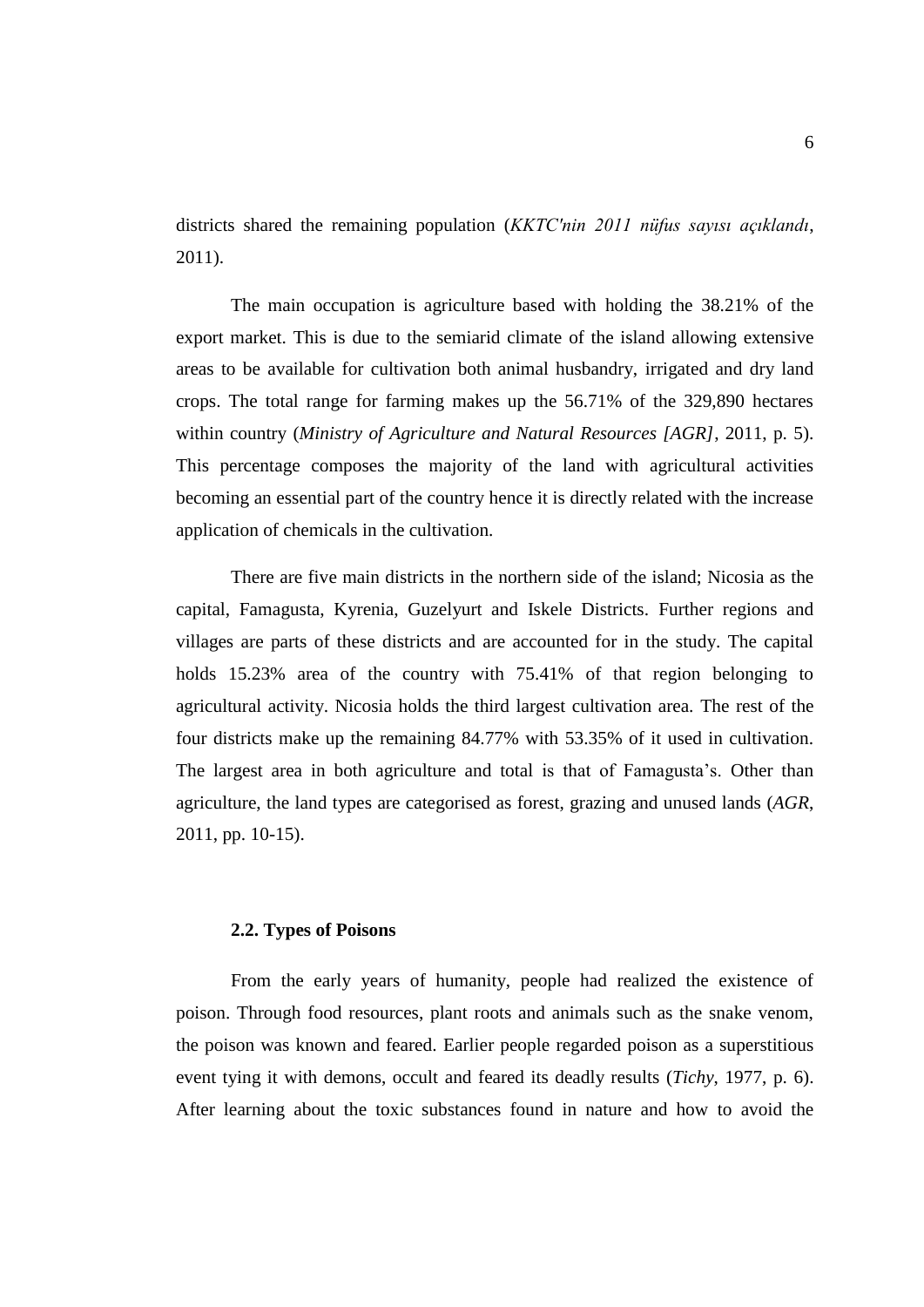poison people began harvesting it, even using it in suicides and executions like the Greek Philosopher Socrates consuming the drink prepared with the poisonous hemlock (*Paul*, 1990, p. 70). It had been seen in accidental cases, and used for suicidal or homicidal purposes where in different states toxic substances can be inhaled, ingested, injected or absorbed through skin.

Substances which are not toxic enough to cause any harm in daily life, could become dangerous with uptake of excessive doses causing acute poisoning. Likewise there are constituents both capable of poisoning a person with a small amount acutely or chronically in the long term. In poisoning cases the chemical structure of the poison, duration in the body, exposure route and other routes into the body, all influence the toxicity rate but it is the dosage of the substances that separates the neutral from the toxic effects.

The large variety of chemical compounds that show pesticide properties means that there is a very wide range of toxicity in humans. It is believed that an oral dose of only several drops (100 mg) of terbufos, an OP compound, is fatal to most adults, whereas another pesticide (amitrole) is nontoxic in humans even when several hundred grams are ingested. Even within a particular class of pesticide the lethal dose may vary considerably (*Flanagan et al*., 1998, pp. 91- 95).

In his article Moffat (1998, p. 3) classifies the most encountered poison types in accordance with their analytical schemes giving seven major classes; Gases, Volatile Substances, Drugs, Metals, Pesticides, Anions and Miscellaneous Substances. The substances detected within this study include Pesticides; Pharmaceutical Drugs; Volatile Substances like Benzene and Gases like Carbon monoxide (CO); Metal like Lithium and Miscellaneous Substances like Kerosene, Cyanide and Alcohol.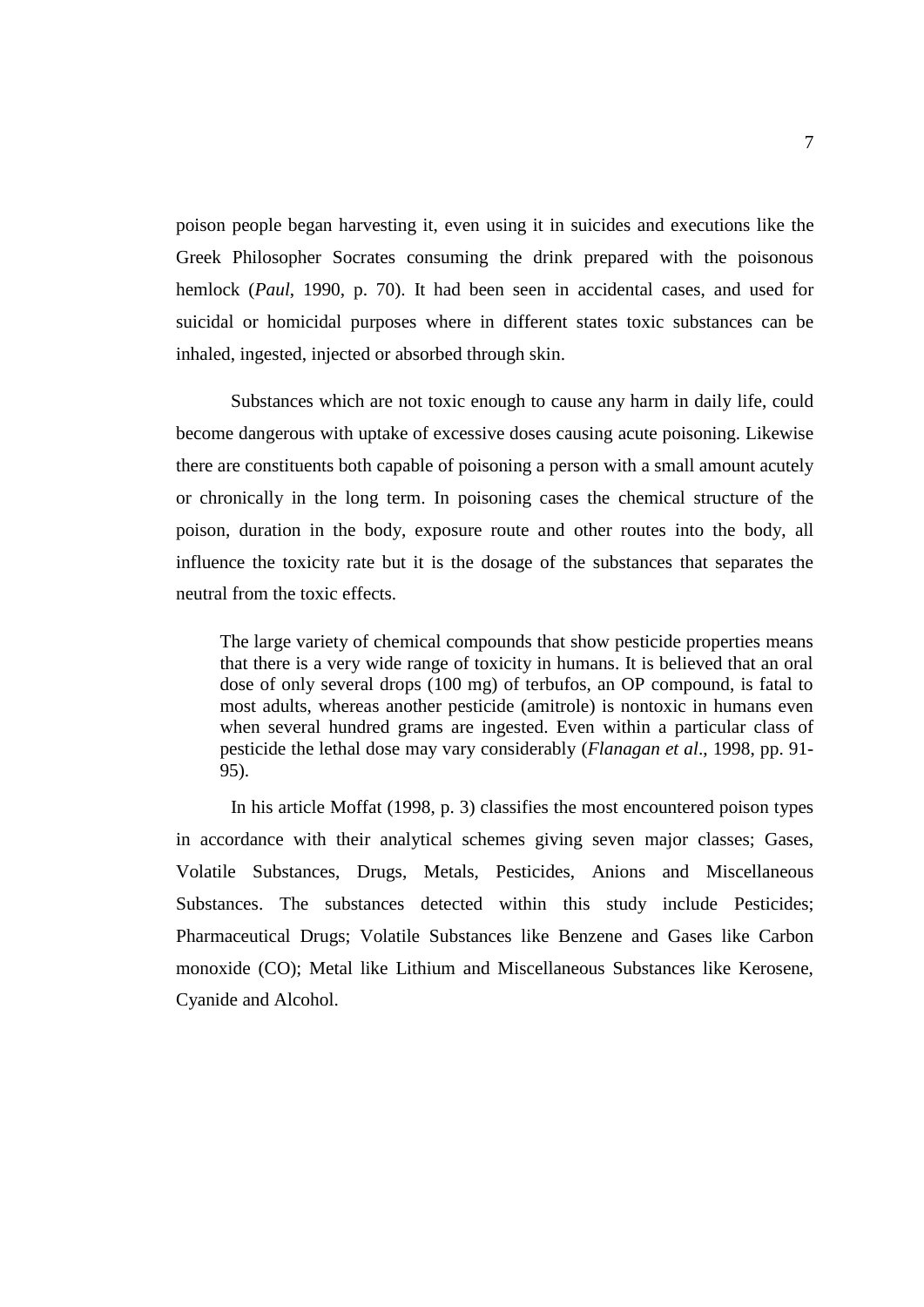#### **2.2.1. Pesticides**

The word (description) pesticide in most discussions is used to cover substances that control organisms (insects, fungi, plants, slugs, snails, weeds, micro-organisms, nematodes, etc.) which destroy plant life and interfere with the food chain, and which act as vectors for disease organisms to man and animals. This generic definition is frequently extended, rather unsatisfactorily and inaccurately, to cover other chemicals used on plants, such as growth regulators (*Ballantyne & Marrs*, 2004, p. 1).

Having more than one type, the pesticides are found in a variety of chemicals so that they could be usable on different types of mechanisms. As stated by Costa in her study (2008, 883-884), this variation allows the pesticide to be specific for several species. Its sub types, insecticides, rodenticides, herbicides and other classes targeting definite species have chemical structures of their own. Subclasses also exist within these types, like organophosphates (OP) and pyrethroids belonging to insecticides group and they could further deviate within their subtypes greatly through their toxicological and chemical structures.

The uncontrolled application jeopardizes the human health. It is defined as a global issue with approximately three million acute poisonings recorded annually where developing countries are at a higher risk of suffering from the pesticides' dangerous effects compared to the developed countries even if these developed states have a wider market on chemicals (*Phung et al*., 2012, 468-473). In those developed countries there are systems to keep the chemicals in check; like the United States of America (USA) uses US Environmental Protection Agency under the legislation of Federal Insecticide, Fungicide and Rodenticide Act (FIFRA) which covers the regulations of toxicity of chemicals and pesticide applications. It provides the maximum amounts of the chemicals that can be allowed in a given area. On a more international base World Health Organization (WHO) classifications are consulted. This organization mandates the regulations while giving information on many subjects which could risk health issues including pesticides, how they should be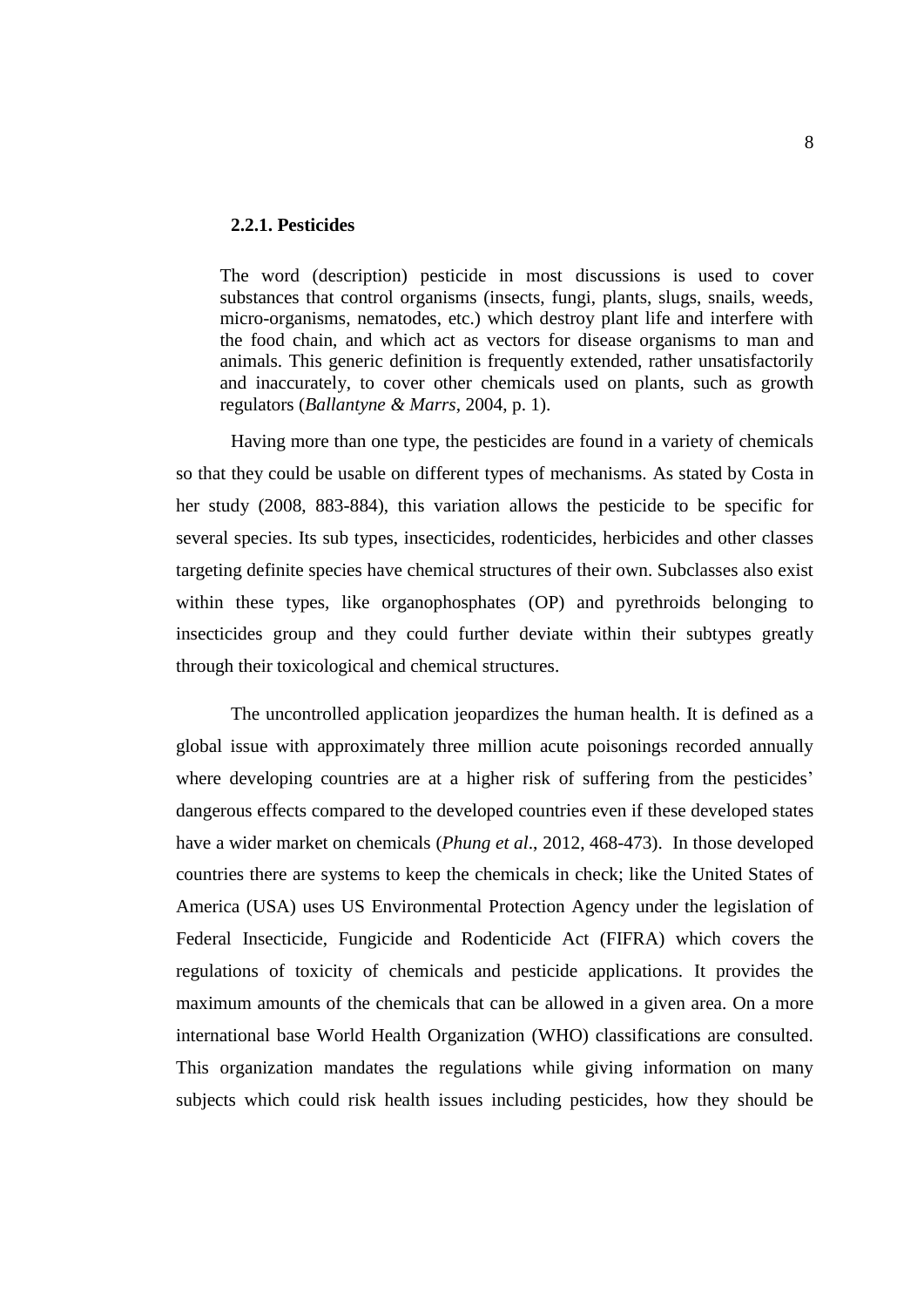stored, applied and which should be prescribed or not (*World Health Organization* [*WHO*], 2010, p. 3). In developing countries however such borderlines are yet to be drawn.

In developing countries, where there is insufficient regulation, lack of surveillance systems, less enforcement, lack of training, inadequate access to information systems, poorly maintained or non-existent personal protective equipment, and larger agriculturally-based populations, the incidences are expected to be higher (*Thundiyil et al*., 2008, 205–209).

In this study for the Acute Pesticide Poisoning, Thundiyil further examines the reasons and presents weak health care availability, resources for data gathering and interpreting and laboratory analyses as well.

One of the reasons why people depend on the pesticide application is to benefit extensively from the products in agriculture. The protective chemicals would prevent the hazardous pests to damage the goods and prolong the freshness, allowing food resources to last and avert potential starvation because of pest infestations. Costa in her study also underlines the economical aspect of the situation.

In many parts of the world, excessive loss of food crops to insects or other pests may contribute to possible starvation, and use of pesticides seems to have a favorable cost-benefit relationship. In developed countries, pesticides allow production of abundant, inexpensive, and attractive fruits and vegetables, as well as grains. In this case, cost-benefit considerations are based on economic considerations, particularly with regard to labor costs (*Costa*, 2008, p. 884).

The less damaged goods will mean there will be more obtainable income. Hence the application of pesticide would be preferable. At this point if the applications are not controlled and they remain rogue, the environment would be put at a risk with excess chemical contamination also generating health issues for not only humans but other living organisms as well.

Examples of pesticide poisonings are also seen in different parts of the world such as "In Costa Rica between 1980 and 1986, 3330 individuals were hospitalized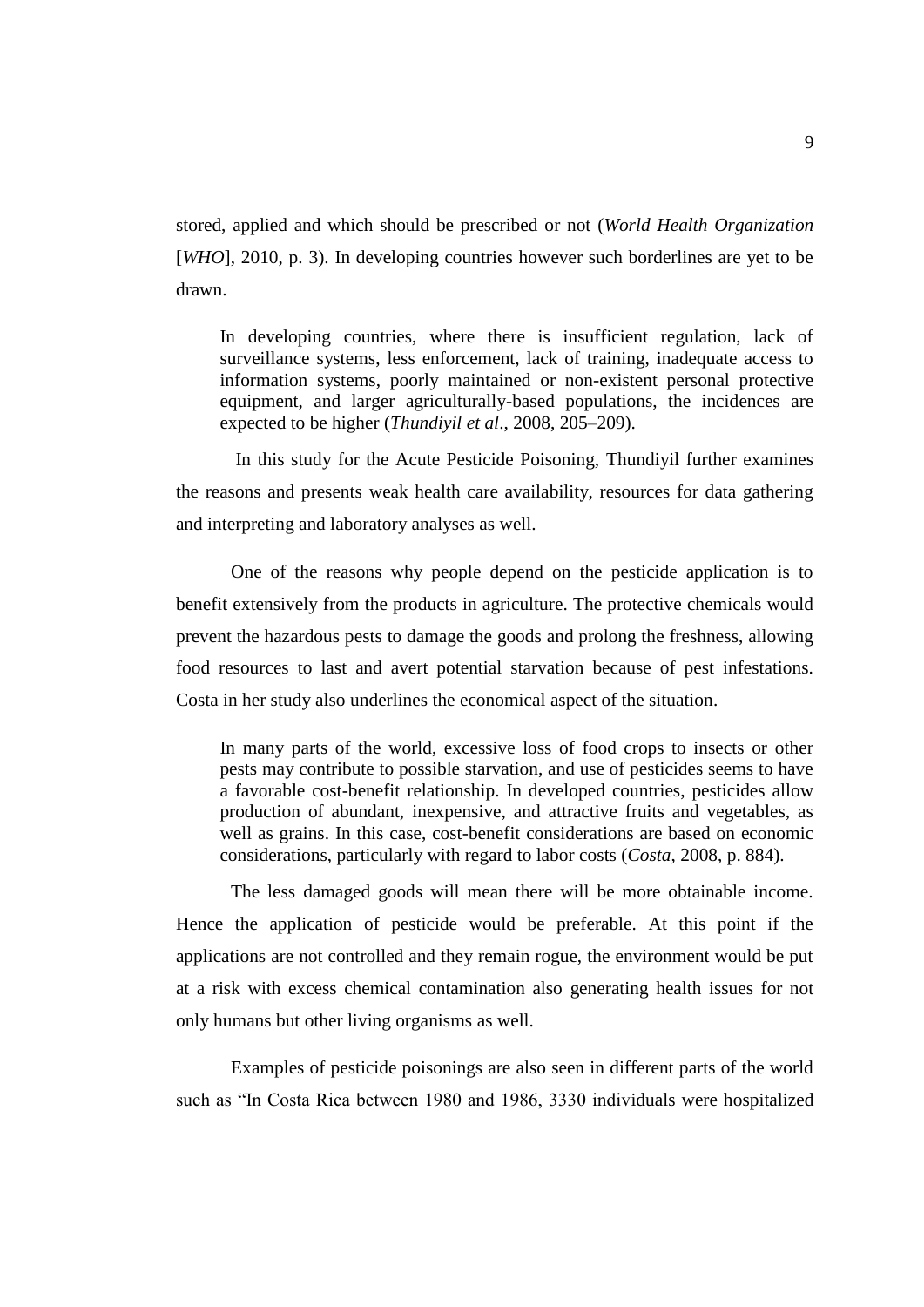for pesticide poisoning, and 429 died… Of 335 poisoning deaths in Manipal, India, in the 1990s, 70% were due to cholinesterase inhibitors" (*Costa*, 2008, p. 887).

WHO classification system separates the pesticides in five major groups depending on how hazardous they are. This helps identifying the system fast and accurately. The hazardousness levels are discriminated via their LD 50 values for the rats and are as following in Table 2.1;

Table 2.1. WHO Class LD50 levels for the rats (*WHO*, 2010, p. 5).

| WHO Class LD50 for the rat (mg/kg body weight) Oral and Dermal |
|----------------------------------------------------------------|
| 'Ia' Extremely hazardous $< 5 < 50$                            |
| 'Ib' Highly hazardous 5–50 50–200                              |
| 'II' Moderately hazardous 50-2000 200-2000                     |
| 'III' Slightly hazardous Over 2000 Over 2000                   |
| 'U' Unlikely to present acute hazard 5000 or higher            |

The pesticides encountered in this study are given below under their respective classes, chemical types and main uses wherever available according to WHO Classification;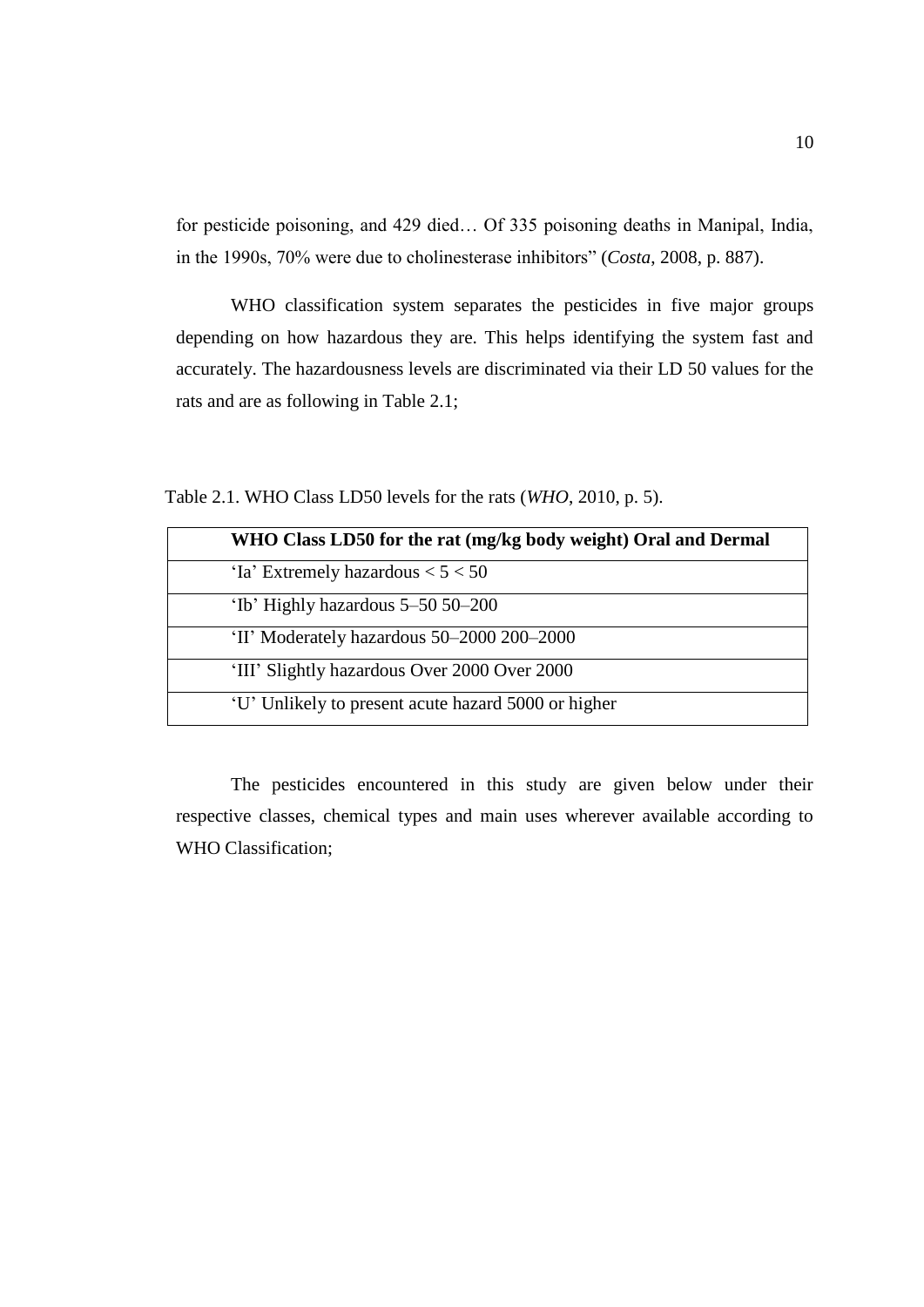Table 2.2. WHO Classifications for pesticides depending on their active ingredients. Their chemical types and main uses (*WHO*, 2010, pp. 19-46).

|           | <b>WHO Classification for Pesticides</b>                                   |  |  |
|-----------|----------------------------------------------------------------------------|--|--|
|           | Class Ia - Extremely hazardous technical grade;                            |  |  |
|           | Difenacoum; Coumarin Derivative - Rodenticide                              |  |  |
| $\bullet$ | Parathion (Folidal); Organophosphate - Insecticide                         |  |  |
|           | Parathion-methyl; Organophosphate - Insecticide                            |  |  |
|           | Class Ib - Highly hazardous technical grade;                               |  |  |
|           | Dichlorvos (DDVP); Organophosphate - Insecticide                           |  |  |
| $\bullet$ | Methamidophos (Tamaron); Organophosphate - Insecticide                     |  |  |
|           | Methomyl; Carbamate - Insecticide                                          |  |  |
|           | Monocrotophos; Organophosphate - Insecticide                               |  |  |
|           | Zinc phosphide; Rodenticide                                                |  |  |
|           | <b>Class II - Moderately hazardous technical grade;</b>                    |  |  |
|           | Chlorpyrifos (Dursban); Organophosphate - Insecticide                      |  |  |
|           | Cypermethrin; Pyrethroid - Insecticide                                     |  |  |
|           | Dimethoate; Organophosphate - Insecticide                                  |  |  |
|           | Endosulfan; Organochloride compound - Insecticide                          |  |  |
| $\bullet$ | Fenthion; Organophosphate - Insecticide, Larvicide                         |  |  |
|           | <b>Class III - Slightly hazardous technical grade;</b>                     |  |  |
|           | Malathion; Organophosphate - Insecticide                                   |  |  |
|           | Class U - Technical grade, unlikely to present acute hazard in normal use; |  |  |
|           | Tetramethrin; Pyrethroid - Other use for plant pathogens treatment         |  |  |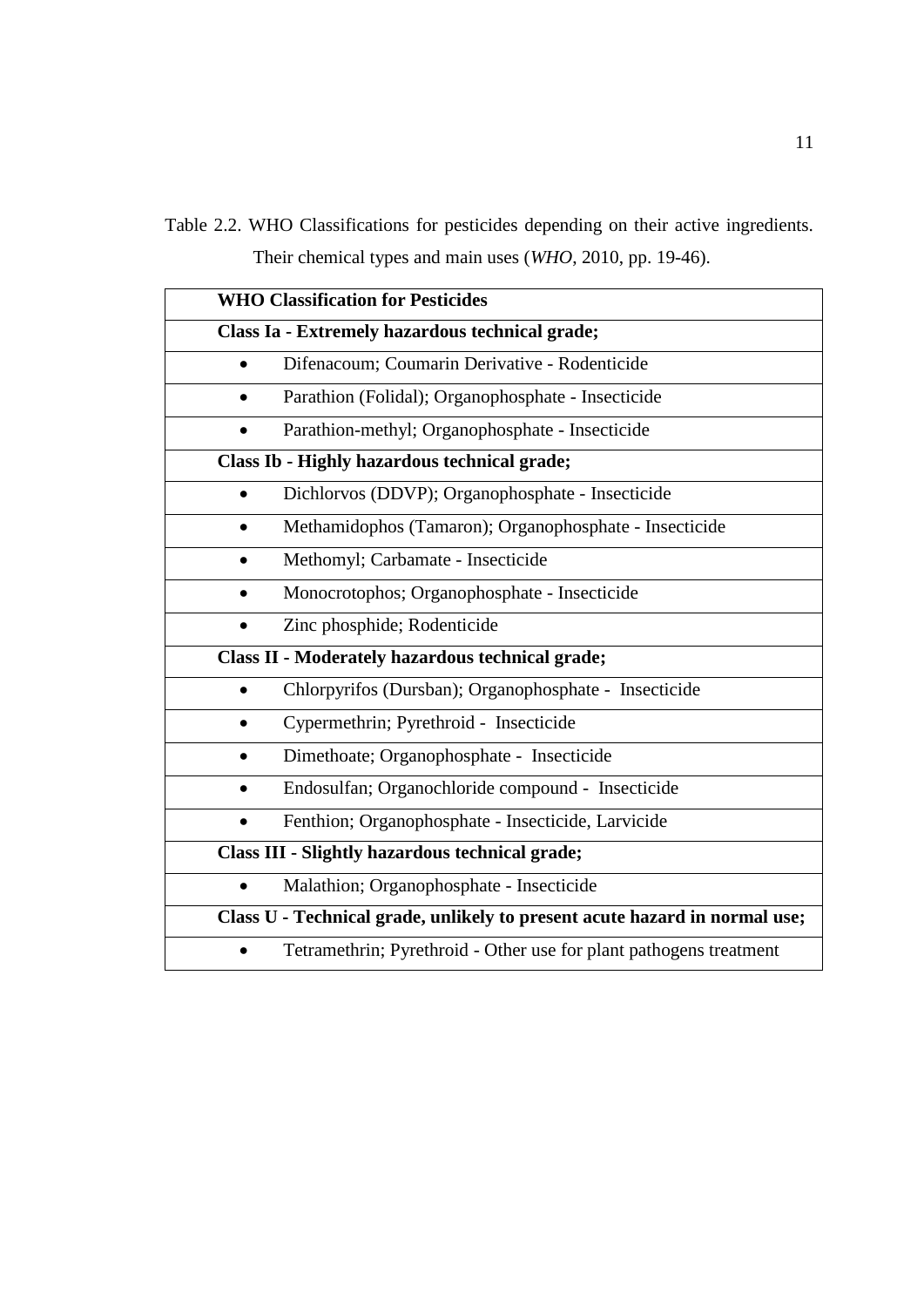#### **2.2.2. Drugs**

There have been multiple pharmaceutical drugs detected in this study. As to explain the background information on these chemicals, their types have been listed below in Table 2. 3.

| Drug type                           | <b>Pharmaceutical drug detected</b>                    |
|-------------------------------------|--------------------------------------------------------|
| Anti-depressant                     | Amitryptyline, Venlafaxine, Sertraline,<br>Mirtazapine |
| Analgesic                           | Brufen, Dextropropoxyphene (opioid),<br>Paracetamol    |
| Benzodiazepine                      | Diazepam, Clonazepam                                   |
| <b>Barbiturate</b>                  | Barbiturate, Phenobarbitone                            |
| Anti-epileptic                      | Carbamazepine                                          |
| Opioid Antagonist <sup>1</sup>      | Naloxone                                               |
| H2-receptor antagonist <sup>2</sup> | Ranitidine                                             |
| Anti-hypertensive <sup>3</sup>      | Alpha-ethyl-dopa                                       |
| Alkaloid                            | Theophylline                                           |
| (Bronchodilator)                    |                                                        |
| Anti-psychotic <sup>4</sup>         | Chlorpromazine                                         |

Table 2.3. Pharmaceutical drug types and the drugs of interest for this study.

 $\overline{a}$ 

<sup>&</sup>lt;sup>1</sup> Opioid antagonists function via binding the opioid receptor in the body in order to nullify the opioid effects where it is used in long term treatments for addicts.

<sup>&</sup>lt;sup>2</sup>H2 receptor antagonists are used for ingestion treatment.

<sup>&</sup>lt;sup>3</sup> Antihypertensive drugs are used for treating elevated blood pressure.

<sup>4</sup> Antipsychotics are used in managing psychotic conditions.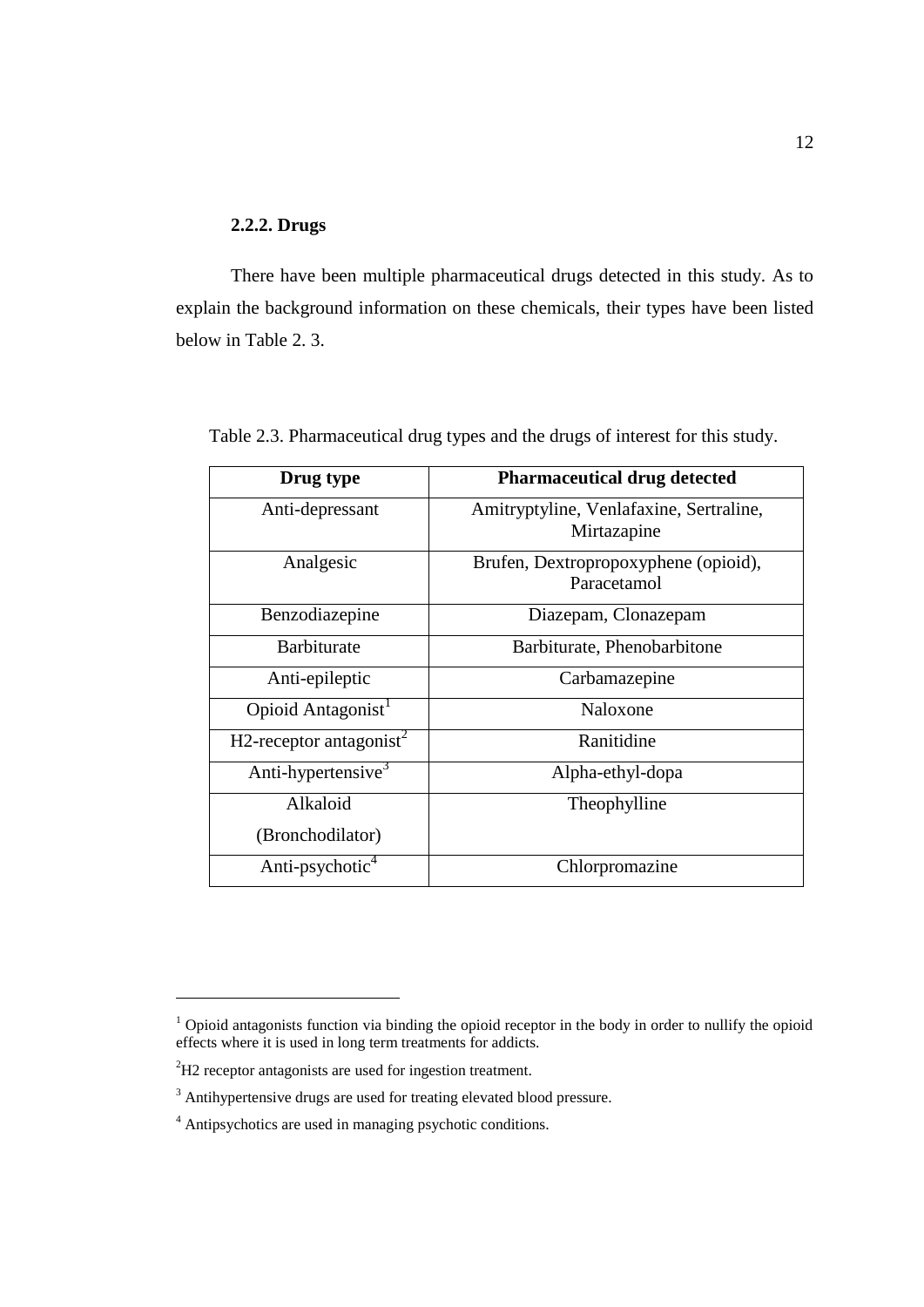Antidepressants are widely used prescribed drugs mostly taken in situations where the person has a psychiatric condition including depression, anxiety disorders, panic attacks and other similar conditions. These drugs may have adverse results where anticholinergic effects cause cognitive function declination. Amitryptyline for once is a Tricyclic antidepressant with such effects (*Jaykaran et al*., 2010, pp. 287- 291).

Analgesics are pharmaceutical drugs used for easing pain where opioid analgesics drugs are used also for anaesthesia. Analgesics from opioids such as Dextropropoxyphene are used as medications. This analgesic has weak effects being no stronger than Paracetamol and it can cause multiple adverse drug reactions leading to mortality in cases of overdose. It is common to take Paracetamol with Dextropropoxyphene as analgesic (*Gauberta et al*., 2009, pp. 247–252).

The benzodiazepines, diazepam and clonazepam are anticonvulsants with mainly sedation, amnesic and hypnotic effects. Where benzodiazepines are not as much prescribed and only some are restricted, diazepam is one of the closely regulated drugs (*King et al.,* 1998, pp. 53-4).

Carbamazepine is an antiepileptic drug as a tricyclic lipophilic compound mainly used in the treatment of seizures. It has limited therapeutic range due to its active component (*Leite et al.,* 2009, 458–463). Barbiturates are anticonvulsants as well as being sedative and hypnotic drugs. They are addictive and could lead to fatalities in high doses (Barbiturate Intoxication and Overdose, 2012).

Other detected drugs include an opioid antagonist, Naloxone; a H2-receptor antagonist; Ranitidine, an anti-hypertensive agent; Alpha-ethyl-dopa, the bronchodilator alkaloid, Theophylline and the phenothiazine antipsychotic, Chlorpromazine.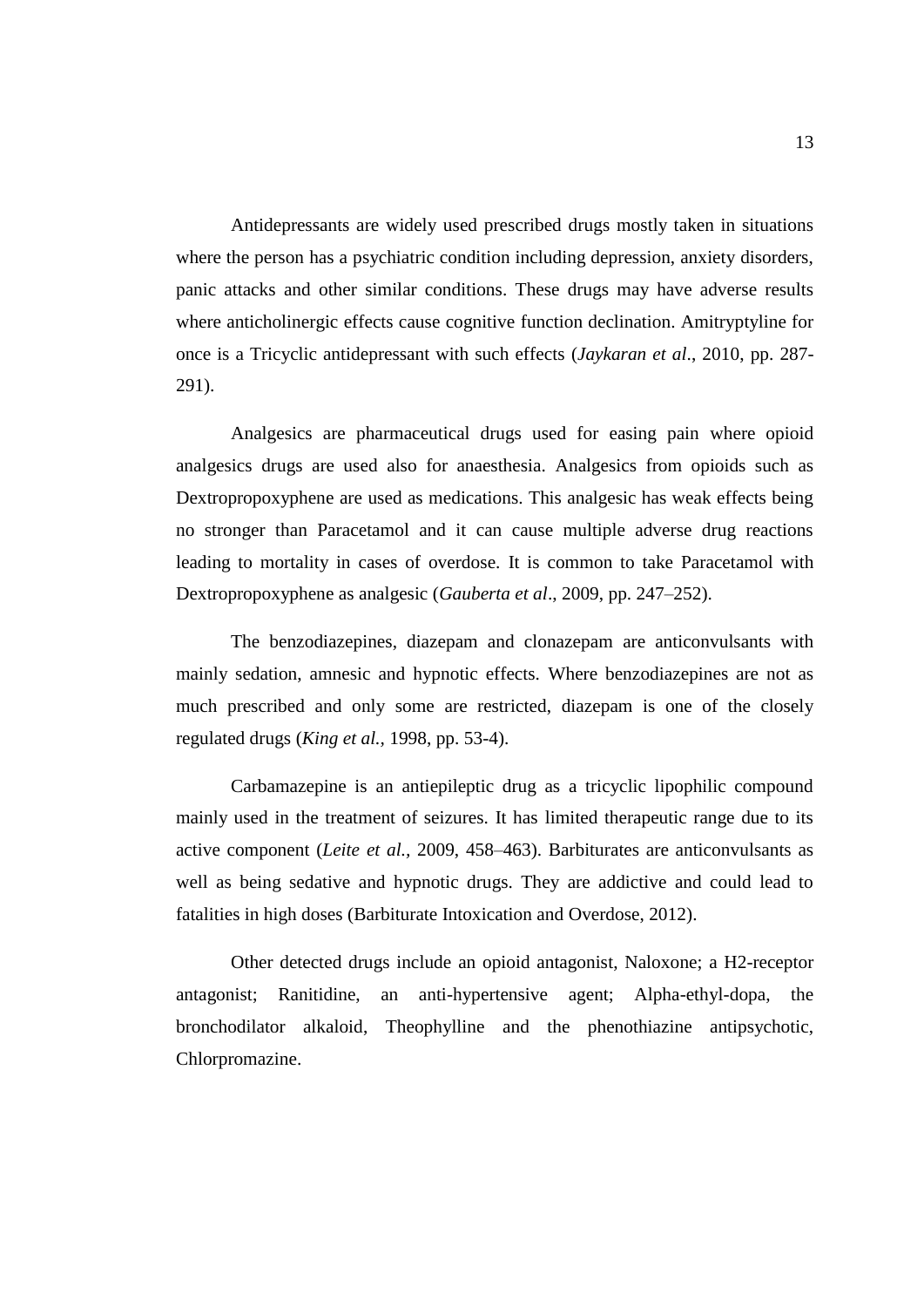#### **2.2.3. Gases**

Under this section many gases are seen and one of the most frequently seen gas to lead to fatality is perhaps Carbon monoxide. CO is an odourless and colourless gas which can cause death through inhalation. It is commonly released into the air due to hydrocarbon combustion and catabolism of chlorophyll from algae and leaves. Most of the poisoning cases occur because of the leakage from cracked coal gas containers, during fires or explosions where CO is released in confined areas such as within mines. Tobacco, paint or varnish removers with dichlotomethane or motor engines also increase the CO levels in environment and in one's body. The deaths are frequently listed as both accidental and suicidal appearing not only in TRNC but also in USA with about 4,000 annual deaths (*Eyer*, 1999, pp. 806-807).

#### **2.2.4. Metals**

Metal content of the earth changes geographically and the metals extracted are used extensively but as the trading market expand, so does the contamination spread of the various metals across the world. These metals are used in a wide range of applications differentiating from industrial machinery to food packaging. The cycle between humans intake of metal and metal lying in the earth is a well-studied subject.

Metals are redistributed naturally in the environment by both geologic and biologic cycles. Rainwater dissolves rocks and ores and transports materials, including metals, to rivers and underground water (e.g., arsenic), depositing and stripping materials from adjacent soil and eventually transporting these substances to the ocean to be precipitated as sediment or taken up into forming rainwater to be relocated elsewhere. Biological cycles moving metals include bio-magnification by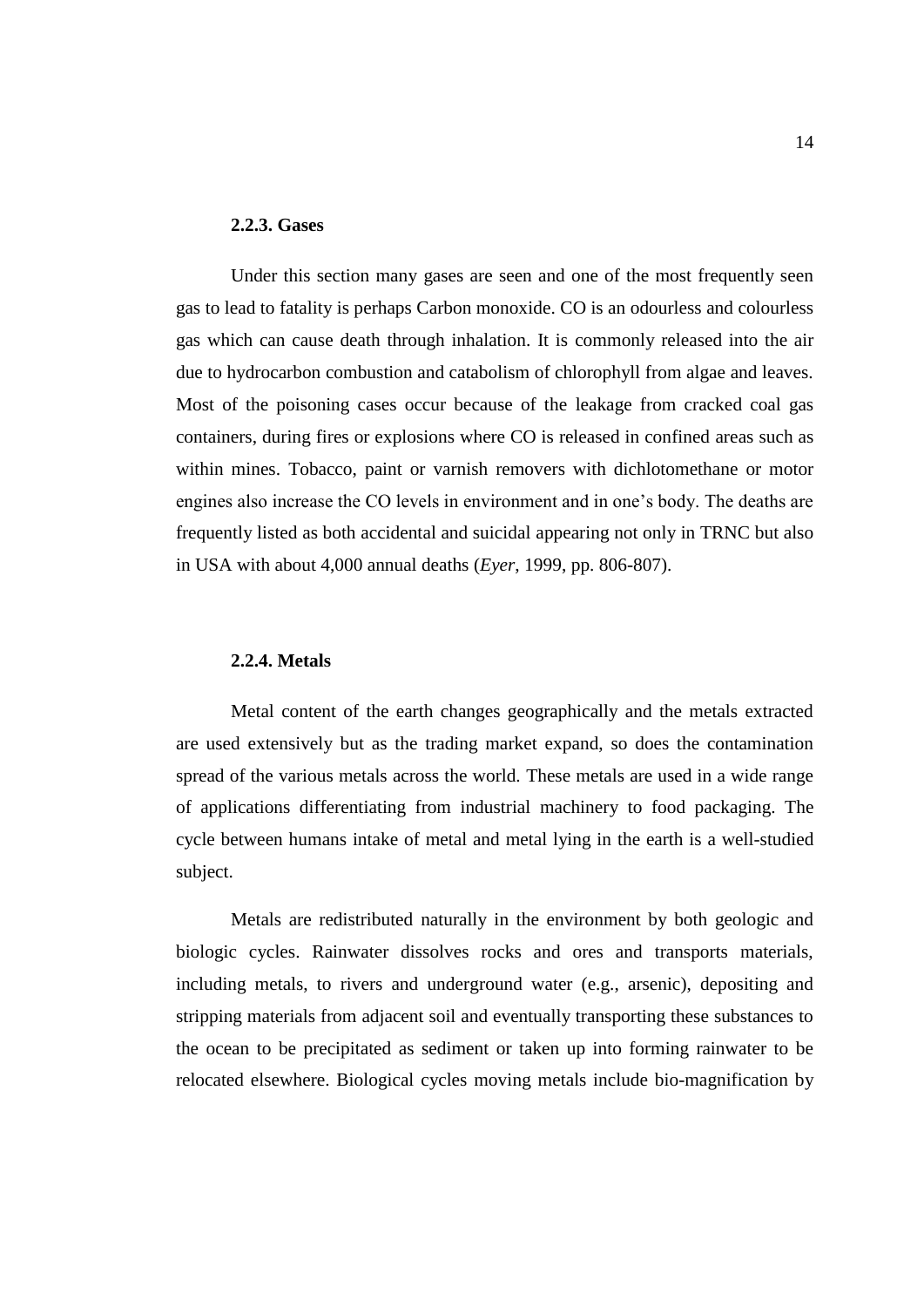plants and animals resulting in incorporation into food cycles. *(Flanagan et al.,* 1998, pp. 107-8; *Liu et al*., 2008, 923-3).

#### **2.2.5. Volatile and Miscellaneous Substances**

Heroin, also known as diamorphine is an opioid analgesic which was derived from morphine and used as painkillers for patients in severe pain. It has an addictive feature which puts it under strict prescription only sale. It can be abused and absorbed through inhalation or smoking causing euphoria but it has heavy and lethal side effects especially in chronic users (*Patrick*, 2005, p. 152; 2005, p. 620).

Hydrochloric acid, with the symbol HCl is a solution of hydrogen chloride within water. Its inhalation is highly hazardous to humans and it can also be absorbed through skin, ingested. The adverse effects mainly include mucous irritation, hypoxemia and bronchi-constriction. Oedema and asthma are seen although rarely (*Boyce & Simpson,* 1996, pp. 422-424).

Hydrofluoric acid, HF, is a highly corrosive and toxic acid for the human body. It has many applications in the industry some of which are within organic and inorganic compound manufacture, glass, oil refinery industries and even in houses as a rust stain remover. Also used in medicine in uranium treatment, HF can cause severe tissue necrosis and systemic poisoning as well as altering calcium, magnesium and potassium levels in blood when absorbed in high concentrations (*Burgher et al.,* 2011, pp. 108–115; *Chen et al*., 2011, pp. 1907-1923).

Kerosene is formed of hydrocarbon structure and is found in liquid state. It is a crude oil and hence highly combustible where it is used for energy related applications like in cooking and lighting. It is dangerous for humans to contact as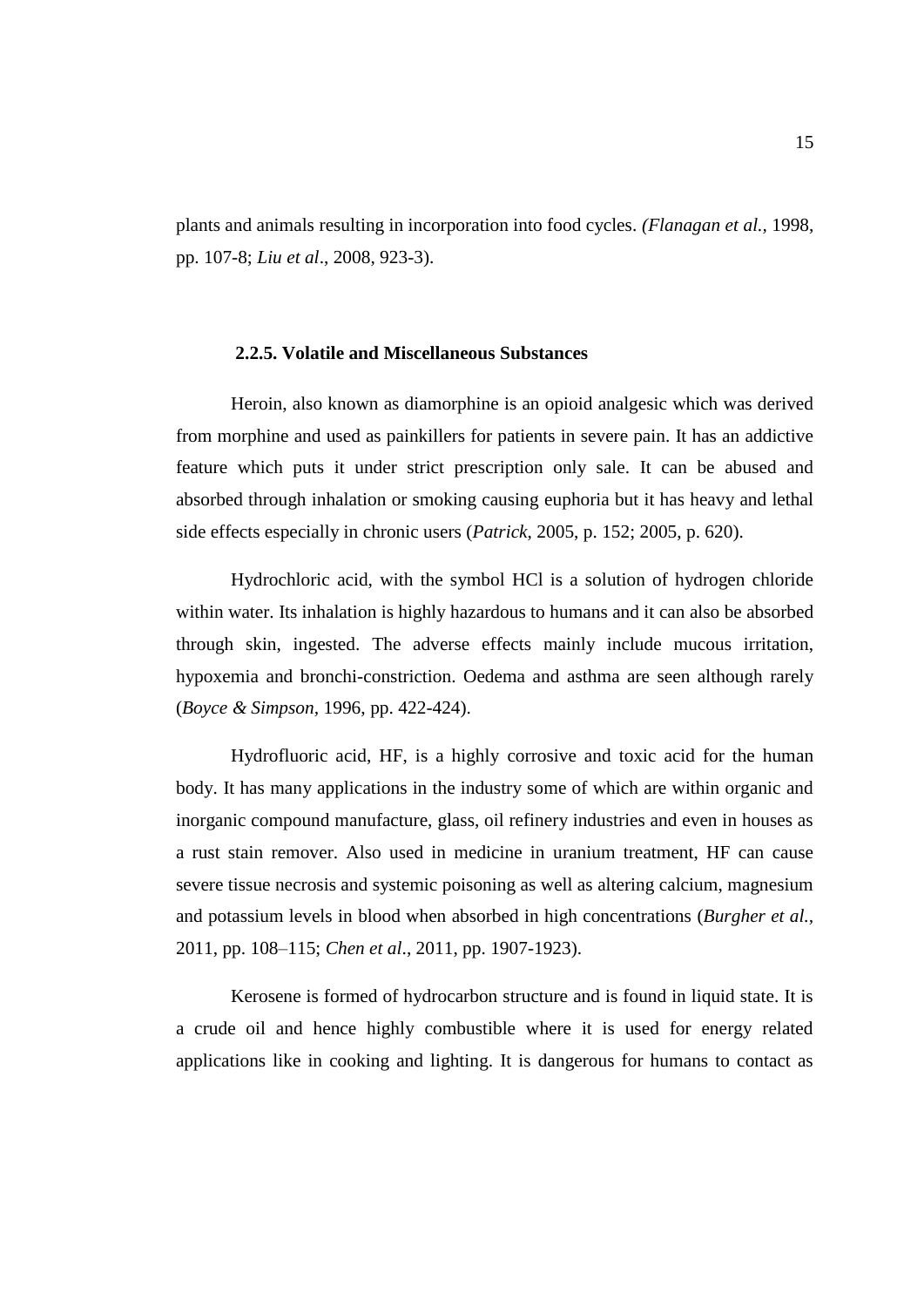well as being an environmental hazard which could lead to pollutions if leaked from its containers (*Ikpeme et al.,* 2007, pp. 856-860).

As an aromatic hydrocarbon with the structure of  $C_6H_6$ , benzene is widely found within substances like gasoline, engine exhaust and other parts of the industry. The conducted studies also distinguish the metabolism of benzene on different habitats, ages and sexes or smoking and variations in genes. The metabolism dissimilarity changes the toxicity levels for each person. After inhalation or another route of exposure, benzene within body causes toxicity when it metabolises. Benzene has risky effects on the human body where it can harm tissues or even result in leukaemia. Its compounds are just as dangerous, interacting with peptide and proteins hence intruding with cellular functions. Benzene is also a hazard to environment like kerosene and is spread extensively in the earth and air (*Rappaport*, 2009, pp. 946- 952; 2010, pp. 189–195).

Acute cyanide poisoning can occur if cyanogenic material containing food is consumed. Amygdalin, Prunasin, Linamarin and Dhurrin are such cyanogenic compounds found in fruits mainly in the seeds. Their toxicity increases if absorbed along foods with beta-glucosidases. Sodium nitroprusside is used in medicine for malignant hypertension and could cause a cyanide poisoning (*Eyer*, 1999, p. 814). In TRNC we see consumption of apricot seeds which lead to cyanide toxicity. There are also mine sites conducting gold purifications and it becomes a place where cyanide interaction occurs.

Alcohol represents the group of compounds combined with  $-OH<sup>1</sup>$  where the basic compound is methanol, also known as methyl alcohol, CH3OH. Methanol has a high toxicity and is very dangerous to consume. The compound that is used the most is perhaps ethanol, the ethyl alcohol with  $C_2H_6O$ . On the other hand, in public

 $\overline{a}$ 

 $1$  Hydroxyl group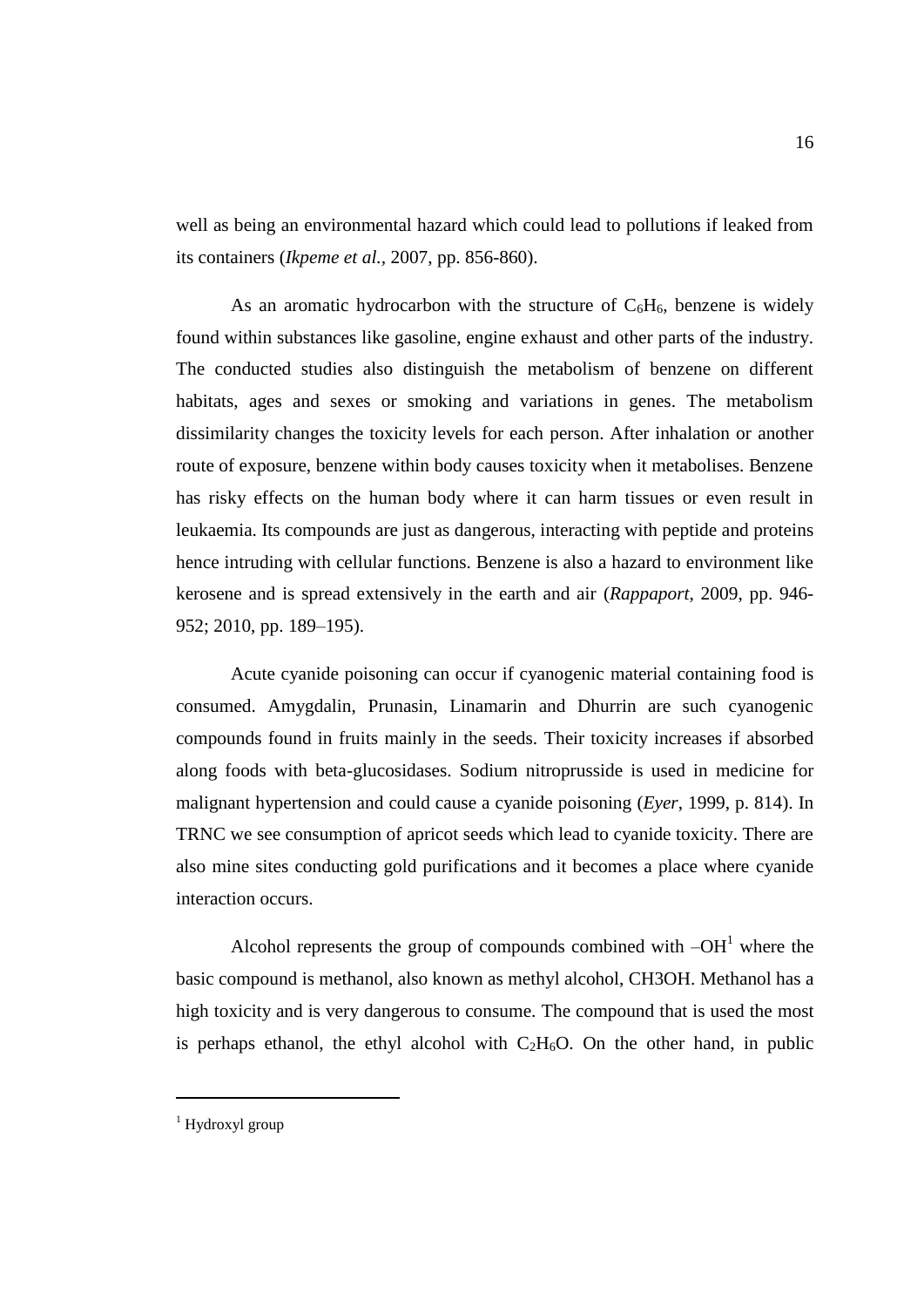ethanol is usually referred to as alcohol as it is frequently used in multiple applications such as within solvents and alcoholic beverages. This consumption is common in social gatherings since it is acceptable as a social lubricant and one thing the ethanol is associated with is drunkenness. The intoxication caused by alcohol manifests itself as feeling relaxed and dizzy, while increasing heart rate speed. In advanced cases this could lead to euphoria, loss of movement control and eventually unconsciousness or even alcohol coma (*Logan et al.*, 1998, pp. 300-301; The Basics about Alcohol, 2012).

There are various alcohol limitations both put down by society and law. Even though it is not forbidden to consume alcohol, it is frowned upon if one becomes a heavy drinker with no sense of responsibilities especially if said person is drunk driving. The society morals have us drink reasonably but it is the government issued legislations that get in the way of drunk driving. The limit of alcohol in the blood for driving changes with each country. Countries such as Hungary and Czech Republic have no tolerance for drunk driving and their limit is 0.0 mg/ml; most of the others, including Turkey, TRNC and Italy has 0.5 mg/ml as a final amount; a few of them like the United States and the United Kingdom have their limits as high as 0.8 mg/ml (Blood Alcohol Concentration (BAC) Limits Worldwide, 2012).

Alcohol directly or indirectly has a major part in the death of many people. This does not only occur in TRNC but even within the developed countries in the world. Death by alcohol is not always definite though, the bodies of the dead reveal little on this sometimes and in times of indirect alcohol effect it raises questions like; was it an alcohol induced accident? Did the driver have the accident because he had consumed alcohol? Was that amount enough to incapacitate his driving? Or in cases where diseases are accepted as the primary cause of death; was the illness triggered by the long term alcohol abuse or was it a genetically inherited disease? In all these cases the alcohol dosage detected takes an important part. The analysis conducted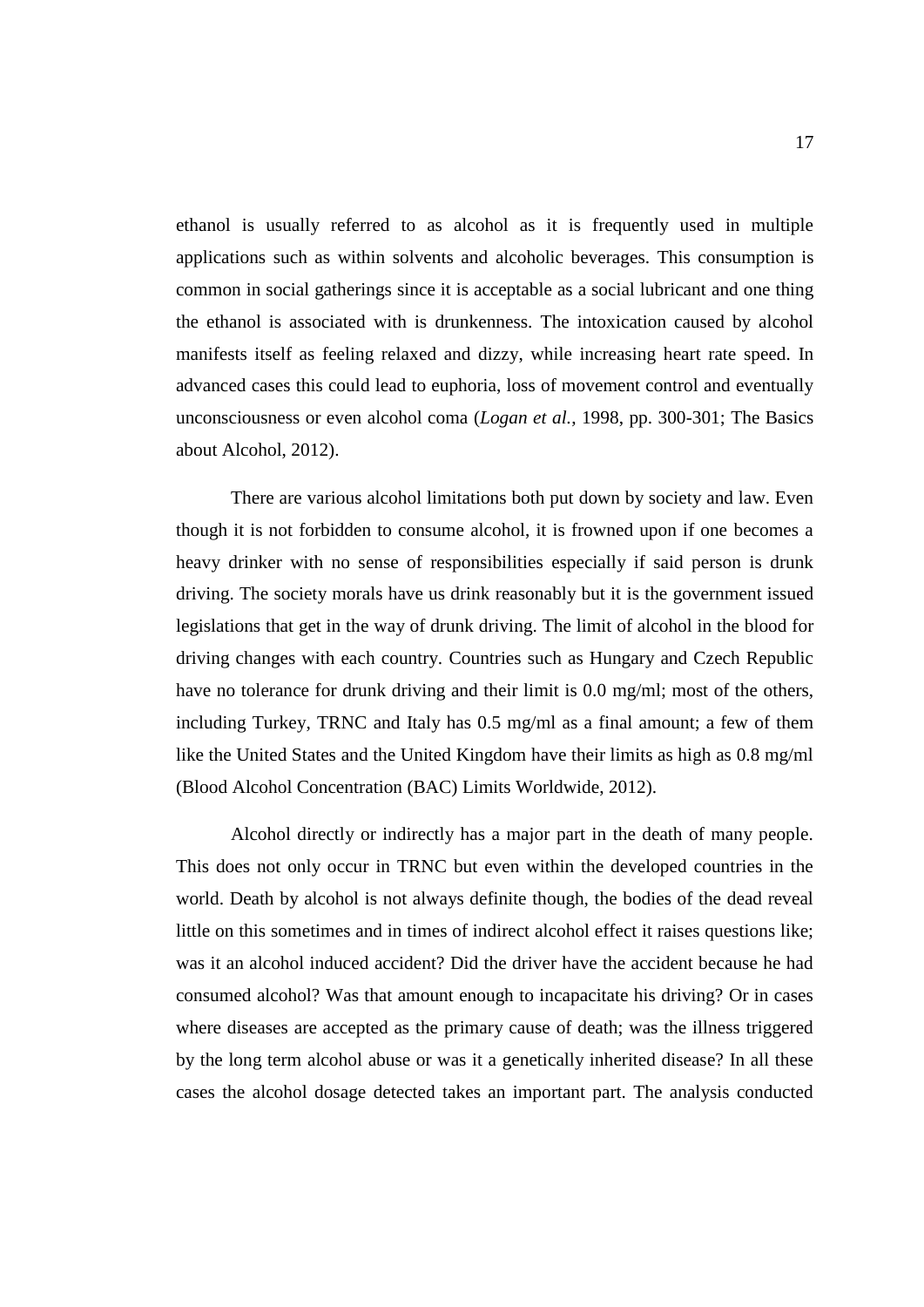right afterwards would yield a good result but it still will not be accurate due to the differentiating metabolism of the people and the interval between the alcohol consumption and the death.

A direct poisoning can occur when the chronic alcoholism results in an associated disease mostly liver related ones such as cirrhosis or in an acute poisoning where it might cause an alcohol coma. Likewise the alcohol dose of consumption is a critical issue here. The intervals between and the patterns of drinking, age, gender and metabolism of the person all affect the risks of alcohol poisoning and related diseases (*Rehm et al.,* 2011, pp. 11-19).

There are differences in causes, exposure routes and admission intents of death that are seen between the studies conducted by various countries and cities. The study conducted in Oslo between the dates April 2003 and March 2004 gives fatal and non-fatal deaths by acute poisonings. As the most common substances, their study reveals opioids, mainly heroin, ethanol, anti-depressants and benzodiazepines. Accidental deaths are far more common than suicidal intents where they stating the ambiguity in determination of intent;

Deaths by acute poisoning are mainly suicides or consequences of substance use disorders. The majority of deaths attributed to substance use disorder are considered accidental, i.e. death was not the intended outcome. However, a post-mortem determination of the intention behind a fatal intake is uncertain. Some suicides might be classified as accidental deaths, and vice versa (*Bjornaas et al.,* 2010, p. 13).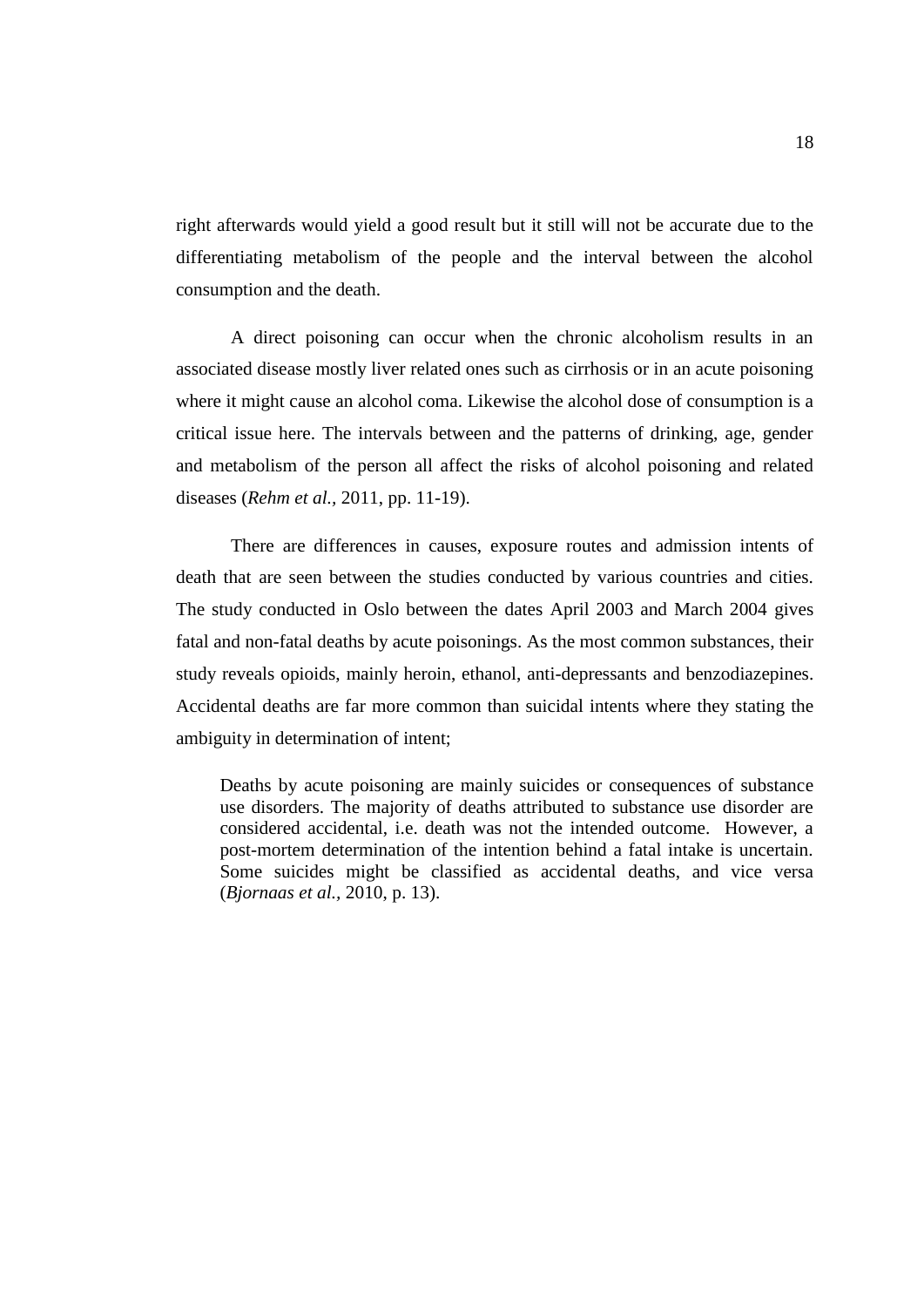#### **3. MATERIALS AND METHODS**

This is an explanatory cohort study aiming to provide an epidemiological assessment on all the deaths caused by poisonings and alcohol related cirrhosis between the years 1991 and 2012 in TRNC. The study was conducted on the information gathered from various resources available in the northern side of the island. The cases that are being included in the study are to cover the deaths from all and from all of the districts of the TRNC.

The resources used are the TRNC Government Laboratory, Nicosia District Govern (NDG) and the Statistical Yearbook reports deployed by the State Planning Organization; Statistics and Research Department (SPO).

The Government Laboratory provided the information needed as the main basis of this study. Year by year the numbers of cases being analysed by the laboratory were given where within each year the cases with negative results were also specified. In the positive results, the substances detected from the cases were identified along with the quantities of the cases being detected with these substances. The records between the years January 1991 and April 2012 were filed providing an up to date figures for the study.

A thesis survey had been created in order to file the information found in the Nicosia District Govern (Refer to Additional 1). This survey included location of the information, cause of death, date of death, age, sex, poisoning caused by which substance and any other information related. Exposure route of substances, whether it was caused by malpractice and whether it was acute or chronic were also presented in the survey but the data could not suffice to complete these parts of the survey. Materials were obtained from the log books for death records kept in the District Govern. The autopsy or death certificates signed by the doctors and pathologist were examined for the years between January 1991 and April 2011. Anything later than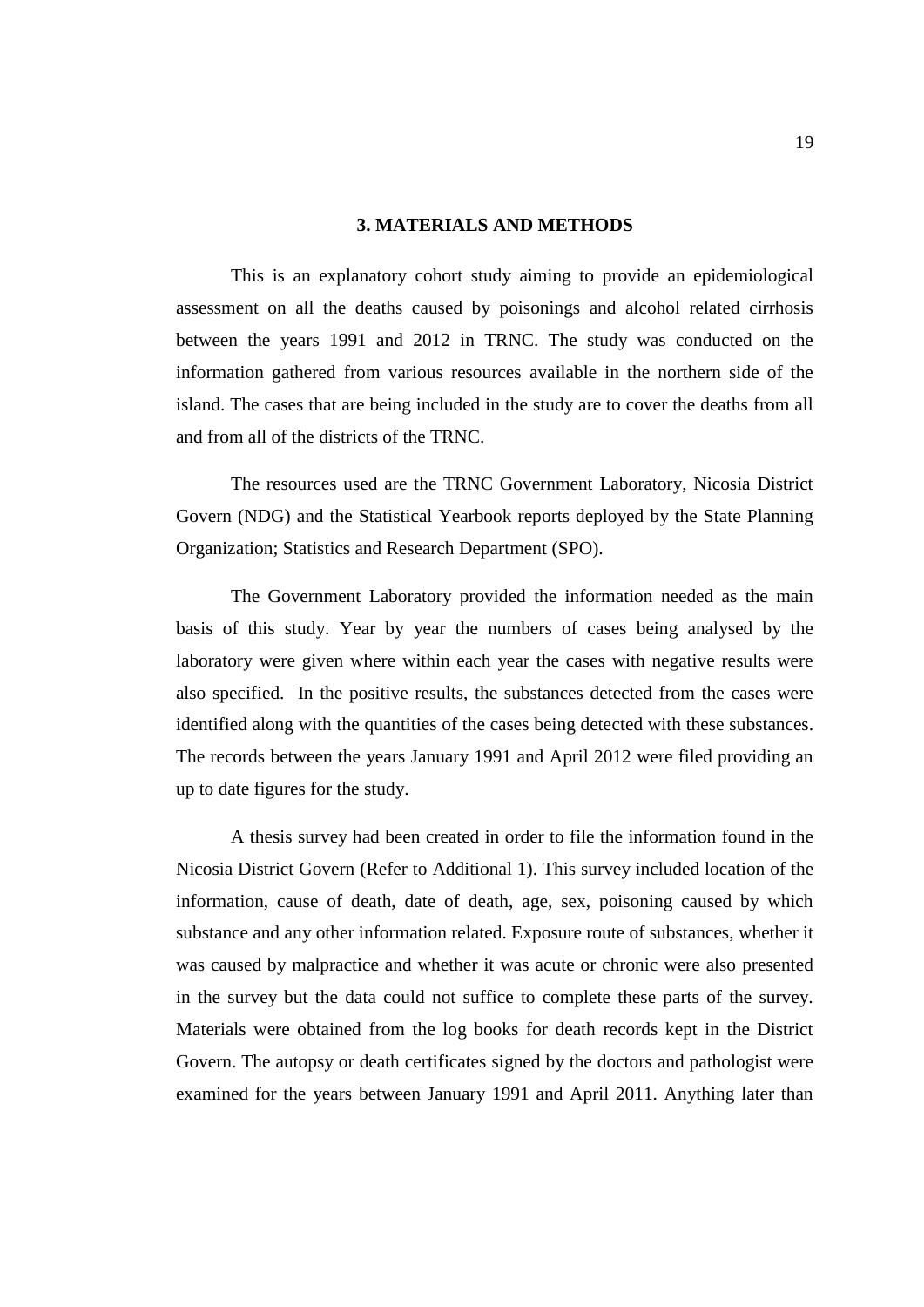this date was not yet officially prepared. All of the logs with poisoning, cirrhosis and unknown/unidentifiable reports were recorded into the survey. The poisonings recorded were not all specific to what they were. The samples from those cases were not fixed and they remain incomplete today.

The data gathered from all three resources was examined and evaluated. The data collected is going to be assessed on its own and will be compared to the lab data. The population distribution was used against the deaths in order to provide a death rate. The total number of deaths was compared to the data from laboratory and the Nicosia District Govern. With the assistance of graphics and tables prepared from the figures between the results from different resources were related and compared to each other.

Laboratory figures will be representing the island and Nicosia District Govern data will be focusing on the Nicosia District only. The capital city was chosen because it has the highest population in the island compared to other districts. Also the marketing of the agricultural and pharmaceutical substances is the largest with high accessibility.

The chosen types of the substances are labelled as 'Pesticides', 'Medicine', 'Alcohol', 'Carbon monoxide' and 'Others'. These types were evaluated separately in accordance with the data and most commonly appearing pesticides and medicine were studied further. The list of illegalized pesticides organized by the government in TRNC provided a means to examine which pesticides had been banned from usage; the ones had caused death before the ban, and are still actively being used and resulting in death were also studied.

Similar data collected around the world for other countries were checked. The death rates, deaths related to poisoning, and their common classification systems were linked to that of TRNC's. The pesticides group were inspected in relation with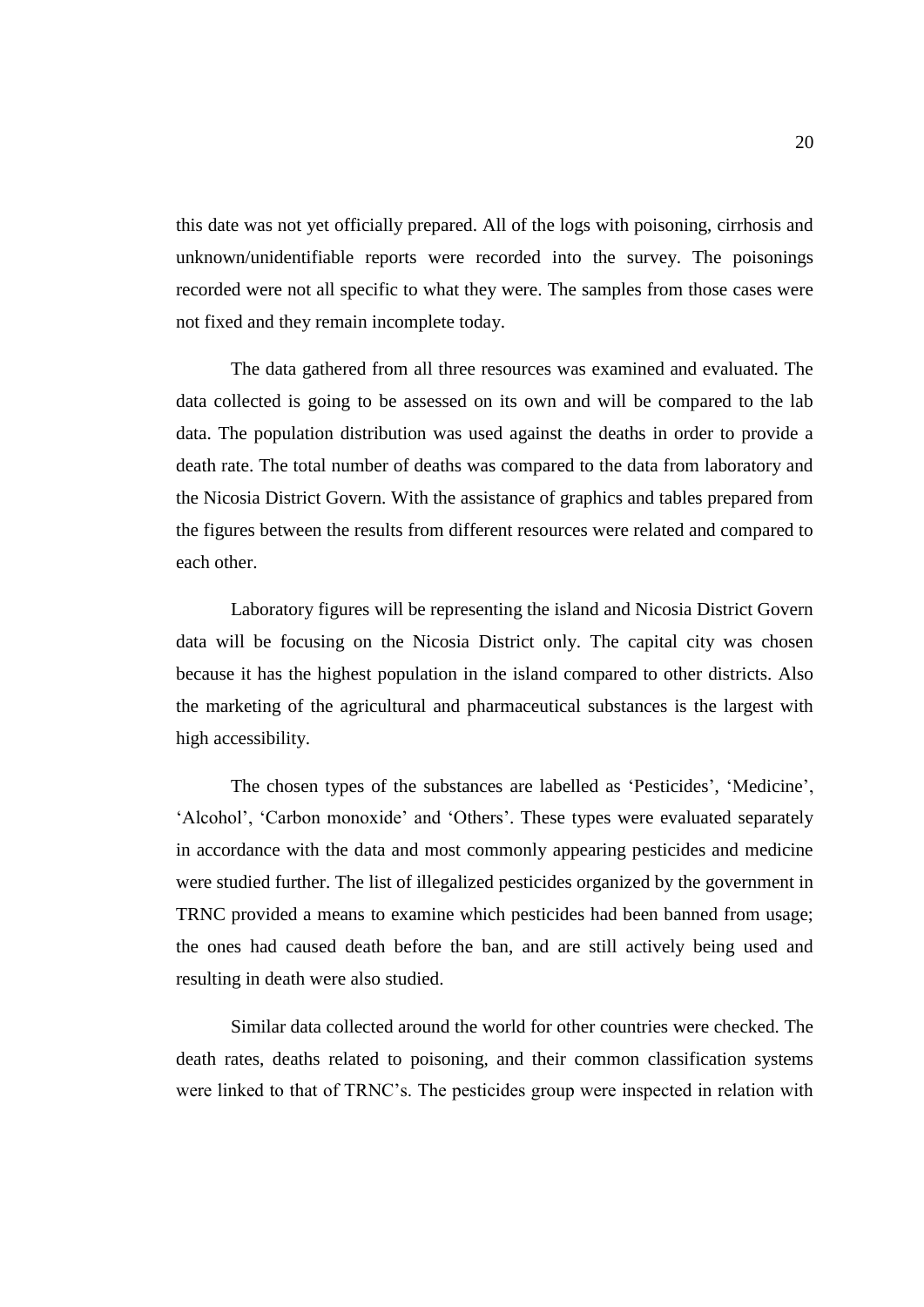these countries and on its own in depth. Pesticides under study were run with World Health Organization classification which is accepted internationally and with the regulations concerning agricultural applications.

In all cases the question of ethics and the need for approval was not needed since all of the information was obtained from government files that are open to public and there are no names given out which would have compromised the privacy confidentiality regulations.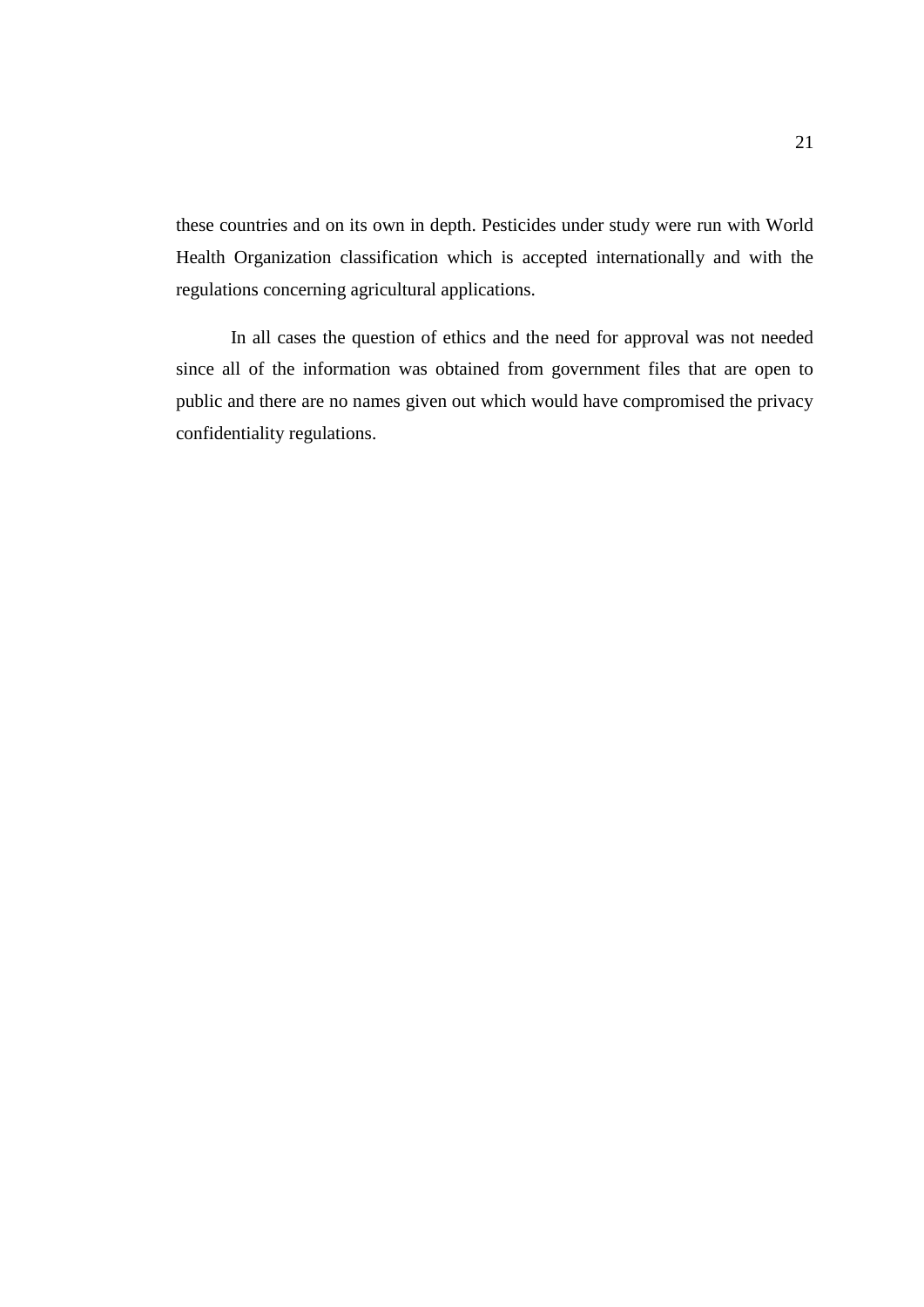#### **4. RESULTS**

The results are in the form of data and figures gathered from three different sources, all attached to the government departments. The values from the government laboratory were analysed, stored and summed up by the officials, chemists and technicians working in the laboratory. Likewise reports from SPO were put together under government's supervision and the death certificates which were filled by doctors and pathologists were filed by officials in Nicosia District Govern. The information was obtained from these three sources and evaluated in this study. Hospital files were not kept in the hospital but passed on to the Police Centre. A more detailed data, including these finalized hospital records resides within the Police Headquarters but this data was not open to public hence it could not be used.

#### **4.1. Results from Government Laboratory**

The information collected from the analysis of the cases yielded positive results in the government laboratory between the years of January 1991 and April 2012 where only cases admitted to the laboratory specifically were examined. These figures show that the substances were recovered from the person's during analysis but whether they died from that substance is not known; it does state that it was present in the body at the time of death.

The laboratory receives the samples from the police department and the hospital, the background is not given in most circumstances and due to this there are mostly no details on the dead person's livelihood, age, sex or location of residence. This reason causes comparisons between the years based on these parameters to be missing in this study.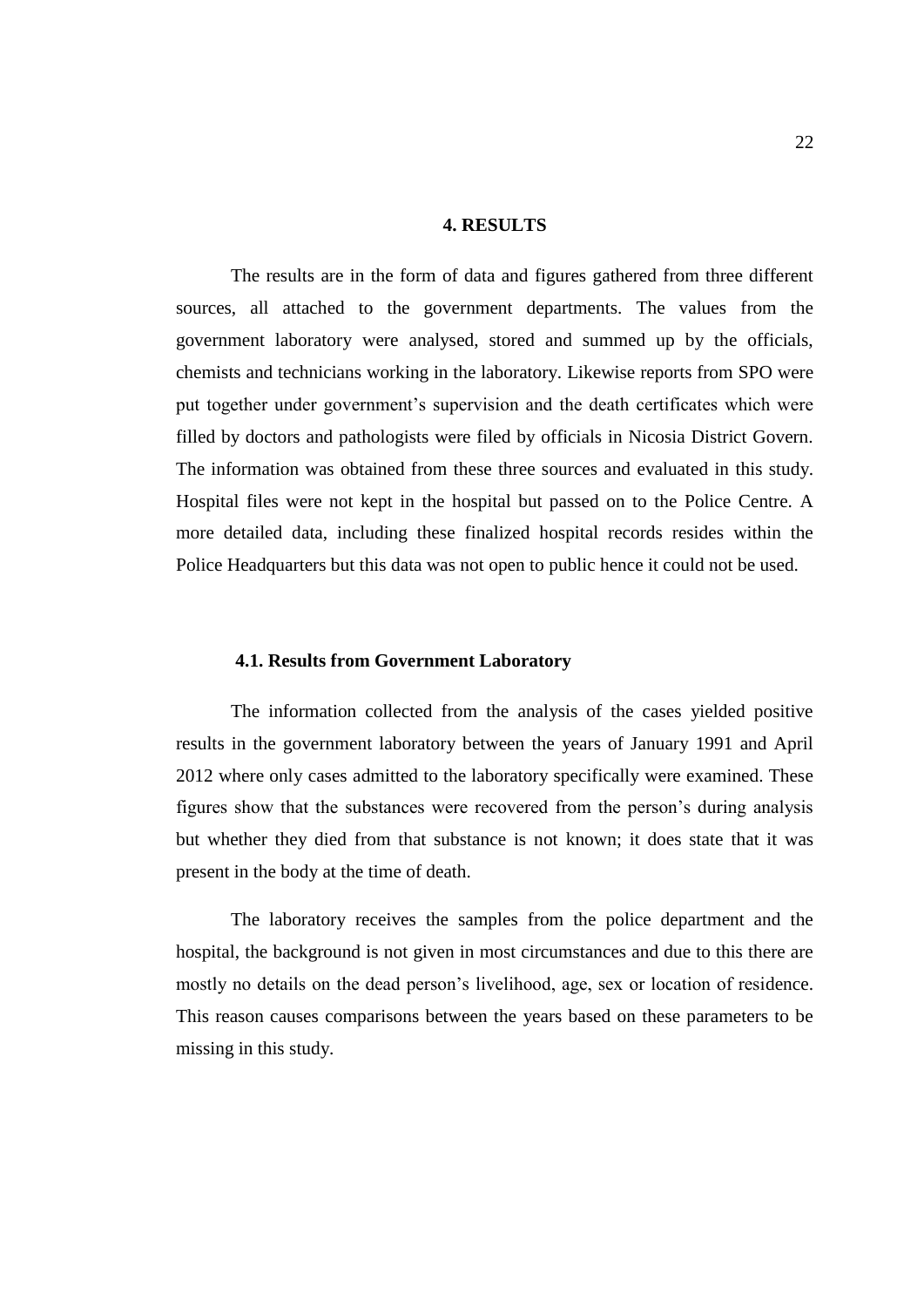The data obtained from the laboratory is shown in Table 4.1. This table represents the years versus number of cases detected with substances of interest within the body. A total of 135 cases over 307 were detected to contain substances making a 43.97%. The results vary with an increase towards later years but with no constant decrease or increase in the numbers.

| <b>Years</b> | No. Cases Recorded/Year | No. Substances/Year <sup>1</sup> |
|--------------|-------------------------|----------------------------------|
| 1991         | $\tau$                  | $\overline{4}$                   |
| 1992         | 3                       | 3                                |
| 1993         | $\boldsymbol{0}$        | $\boldsymbol{0}$                 |
| 1994         | 5                       | 5                                |
| 1995         | 12                      | 6                                |
| 1996         | 5                       | 3                                |
| 1997         | 5                       | $\overline{4}$                   |
| 1998         | 9                       | 9                                |
| 1999         | 5                       | $\overline{4}$                   |
| 2000         | 5                       | $8\,$                            |
| 2001         | $\overline{4}$          | 3                                |
| 2002         | $\overline{4}$          | 5                                |
| 2003         | $\overline{4}$          | $\overline{2}$                   |
| 2004         | 8                       | 5                                |
| 2005         | 3                       | $\overline{2}$                   |
| 2006         | $\overline{4}$          | 3                                |

Table 4.1. Number of cases examined per year and number of substances detected within all of the cases in that year.

 $\overline{a}$ 

No repetition of the same substances recorded within the same year.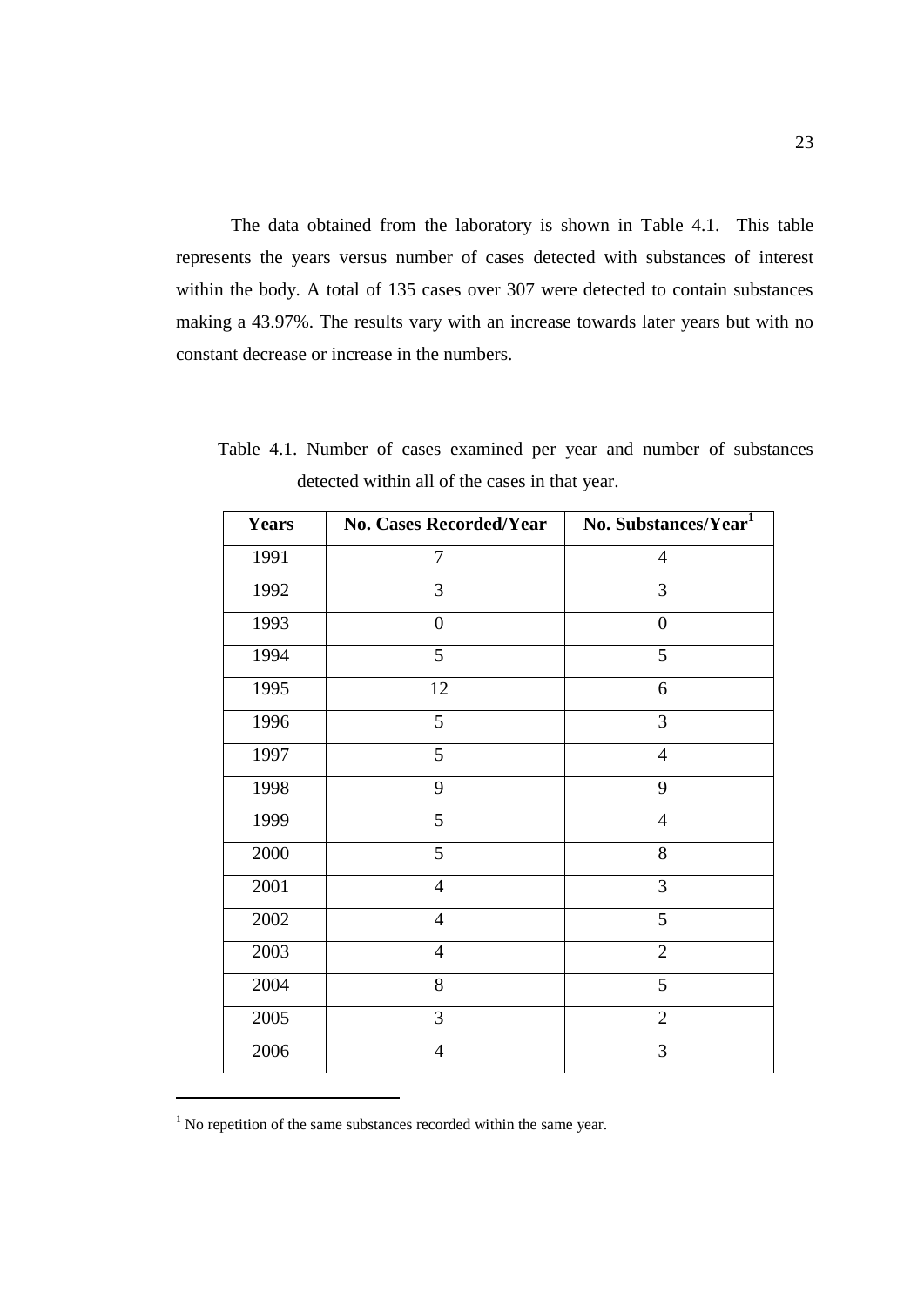| <b>Years</b> | <b>No. Cases Recorded/Year</b> | <b>No. Substances/Year</b> |  |
|--------------|--------------------------------|----------------------------|--|
| 2007         |                                |                            |  |
| 2008         | 13                             |                            |  |
| 2009         | 14                             | 8                          |  |
| 2010         | 11                             | 6                          |  |
| 2011         | $\overline{\mathbf{5}}$        |                            |  |
| 2012         | 8                              | 7                          |  |
| <b>Total</b> | 135                            | 99                         |  |

Table 4.1. Number of cases examined per year and number of substances detected within all of the cases in that year. (Continue)

This variant correlation can be seen in the Graph 4.1.1 we see that there are no positive analyses on the year 1993 and there is a sharp increase from 2007 year to 2008 year.



Graph 4.1.1. Number of cases with substances of interest detected versus years.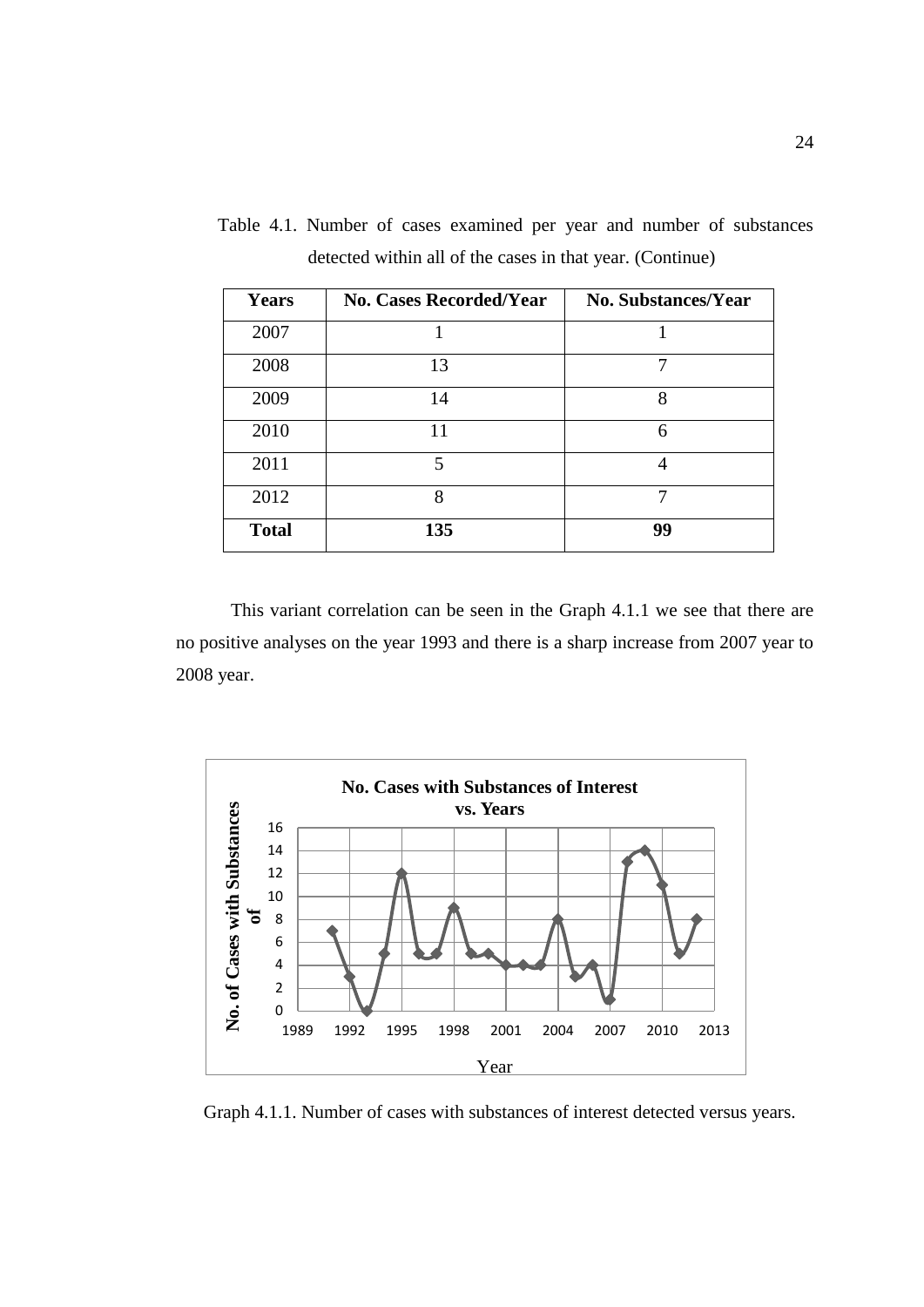Table 4.3 displays the substances detected in each year with giving a total of 135 numbers of cases examined. Graph 4.1.2 represents the total numbers of the cases in relation with the substances. These values show the case quantity and not the substance values where in ten events inspected, there were more than one substance detected during the examination. All of these are consistent within each other where all are either pesticides or pharmaceutical medication detected within one case.



Graph 4.1.2. Number of cases versus types of substances detected.

Pesticides are the chemicals which have been found within most cases, fortynine cases in total (33.11%). 1991 has the highest amount and there is an increase in year 2008 after 2007. Table 4.2 gives the hazard levels for the pesticides and Table 4.3 shows how many substances were detected including multiple readings. There are fifteen different pesticides and seventeen substances used in medicine. The most common pesticide is Methomyl<sup>1</sup> with thirteen times  $(8.78\%)$ .

 $\overline{a}$ 

 $1$  Methomyl is a broad spectrum insecticide with restricted use.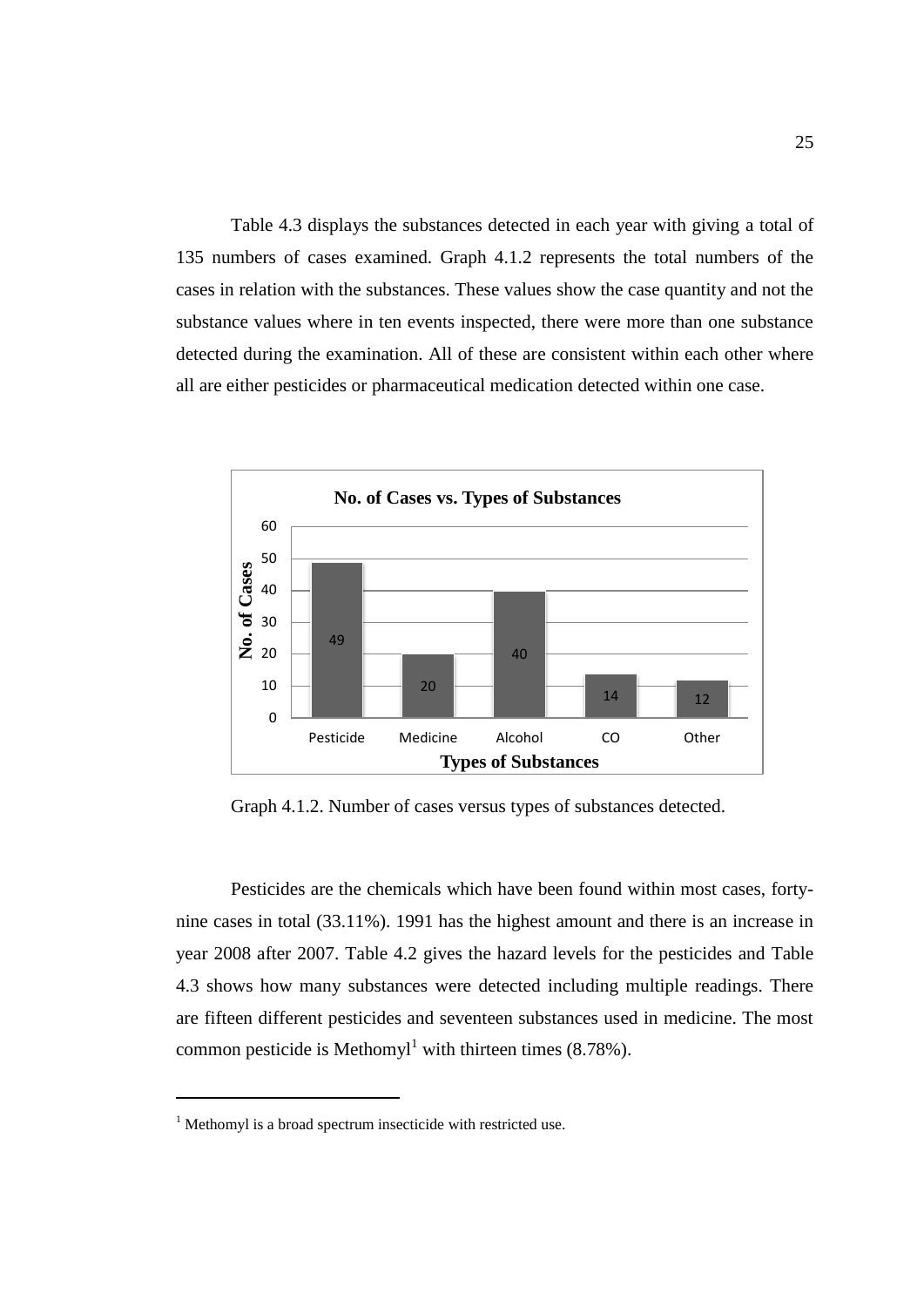$DDVP<sup>1</sup>$  an Organophosphate insecticide is detected nine times (6.08%). DDVP is closely followed by Methyl Parathion, another Organophosphate insecticide which was detected eight times  $(5.41\%)$ . Other than these Dursban<sup>2</sup>  $(4.73\%)$ , Tamaron<sup>3</sup> (3.38%), Monochrotopos (2.03%) and Ethyl Parathion (2.03%) are identified repeatedly. Methomyl is a Carbamate, Endosulfan (0.68%) an Organochlorine and the rest of the pesticides are mostly Organophosphates including Fenthion (0.68%), Dimethoate (1.35%) and Malathion (0.68%). Others are the rodenticides Zinc Phosphate (0.68%) and Difenacoum (0.68%) with the pyrethroids, Tetramethrin (0.68%) and Cypermethrin (1.35%).

World Health Organization provides classification system for the pesticides. The identified pesticides are labelled according to this system and most are logged as highly hazardous.

| <b>Hazard level</b> | <b>Class</b> | <b>Pesticides identified from cases</b>       |  |
|---------------------|--------------|-----------------------------------------------|--|
| <b>Extremely</b>    | Ia           | Difenacoum, Ethyl Parathion, Methyl Parathion |  |
| <b>Highly</b>       | Ib           | Dichlorovos, Methamidophos, Methomyl,         |  |
|                     |              | Monochrotopos, Zinc Phosphide                 |  |
| <b>Moderately</b>   | H            | Chlorpyrifos, Cypermethrin, Dimethoate,       |  |
|                     |              | Endosulfan, Fenthion                          |  |
| <b>Slightly</b>     | ш            | Malathion                                     |  |
| <b>Unlikely</b>     | П            | Tetramethrin                                  |  |

Table. 4.2. Hazard levels and classes of the pesticides detected.

 $\overline{\phantom{a}}$ 

<sup>&</sup>lt;sup>1</sup> DDVP is also known as Dichlorovos which is a common name used in TRNC.

<sup>2</sup> Dursban is also known as Chlorpyrifos.

 $3$  Tamaron is another market name for Methamidophos used in TRNC.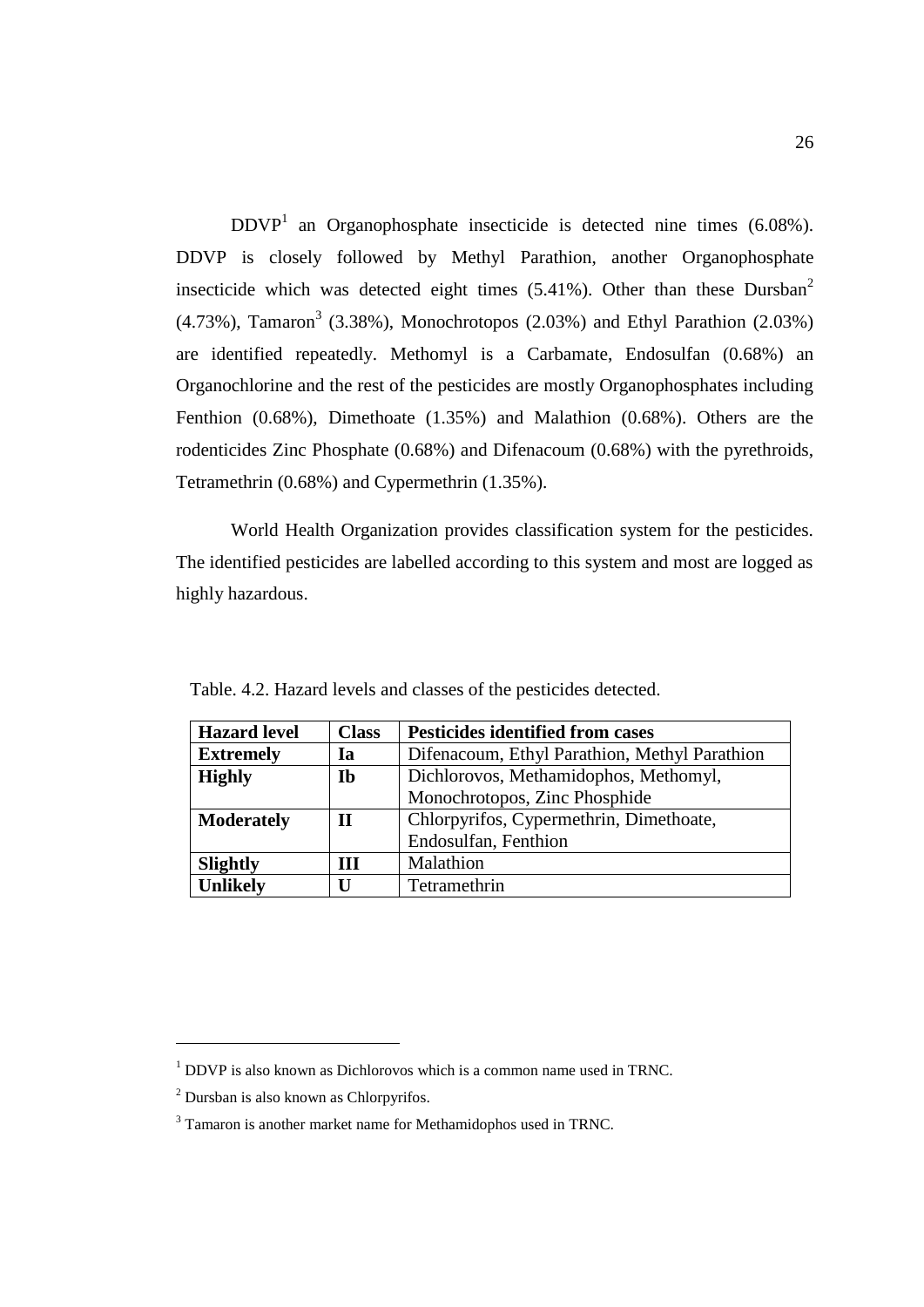In medicine column barbiturates in Table 4.3, were detected four times in total (2.70%) and Amitryptyline, an antidepressant, three times (2.03%). Paracetamol, analgesic; Theophylline, alkaloid; Diazepam, antiepileptic and Venlafaxine, antidepressant, were equally spotted for two times each (5.41%). Medicines are mainly composed of antidepressants and analgesics. These antidepressants also include Mirtazapine and Setraline where Brufen is an analgesic and Dextropropoxyphene is an analgesic opoid. The rest contain antiepileptic, Carbamazepine and Clonazepam; antipsychotic, Chlorpromazine; antihypertensive, Alphaethyldopa; opioid and H2 receptor antagonists, Naloxone and Ranitidine, respectively, all having been identified in single events as well (6.76%).

The ethyl alcohol was found in forty cases (27.03%) with different amounts, they were recorded as milligram per hundred milligrams. Most of the cases do not specify the quantities and the rest vary between 235 mg and 383 mg. These do not justify that the death was caused by alcohol; acute alcohol coma, chronic alcohol cirrhosis or alcohol poisoning. There is an increase in the cases with alcohol detection within the years of 2008 and 2010. This could be caused by an improved ethyl alcohol detection method used in the laboratory. Since the later years have decreased numbers in this chart, these detections indicate an increase in alcohol abuse and their detections accordingly within those three years.

The last panel is the combined outcomes of Carbon monoxide (9.46%) and any other potential cause resulting in death (8.11%). Carbon monoxide poisoning appears continually over the twenty years with the highest levels of 2.03% in 1995 and in 2008. Other causes include four cyanide deaths in 1995 (2.70%); three benzene related occurring in 2002, 2006 and 2012 (2.03%); one kerosene and one lamp oil<sup>1</sup> related in 1994 and 2009, respectively; one heroin related in 1996; one hydrochloric acid in 2001 and one Hydrofluoric acid related death in 2010 with a

 $\overline{a}$ 

 $1$  Both kerosene and the lamp oil are crude oil.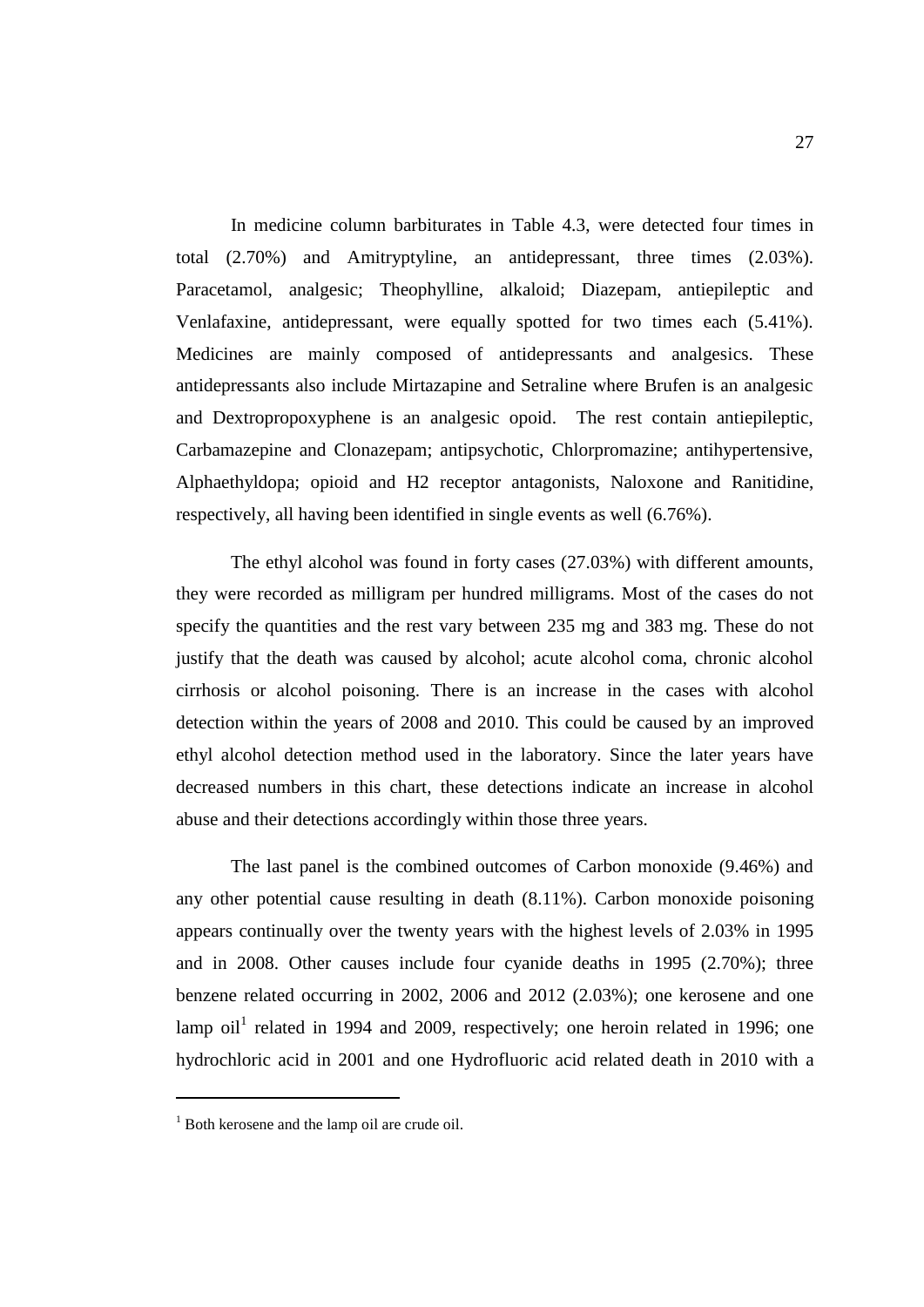total of 3.38%. In 1995 the four events of cyanide poisoning are the only time where cyanide appears to have resulted in death. Bodies detected with pesticides and three Carbon monoxide deaths along with these four deaths instigated an unusually high death toll with twelve deaths when compared to the adjacent years. The only drug abuse related death is that of the heroin and as stated above the event had occurred in 1996 with no other relation to the rest of the timeline.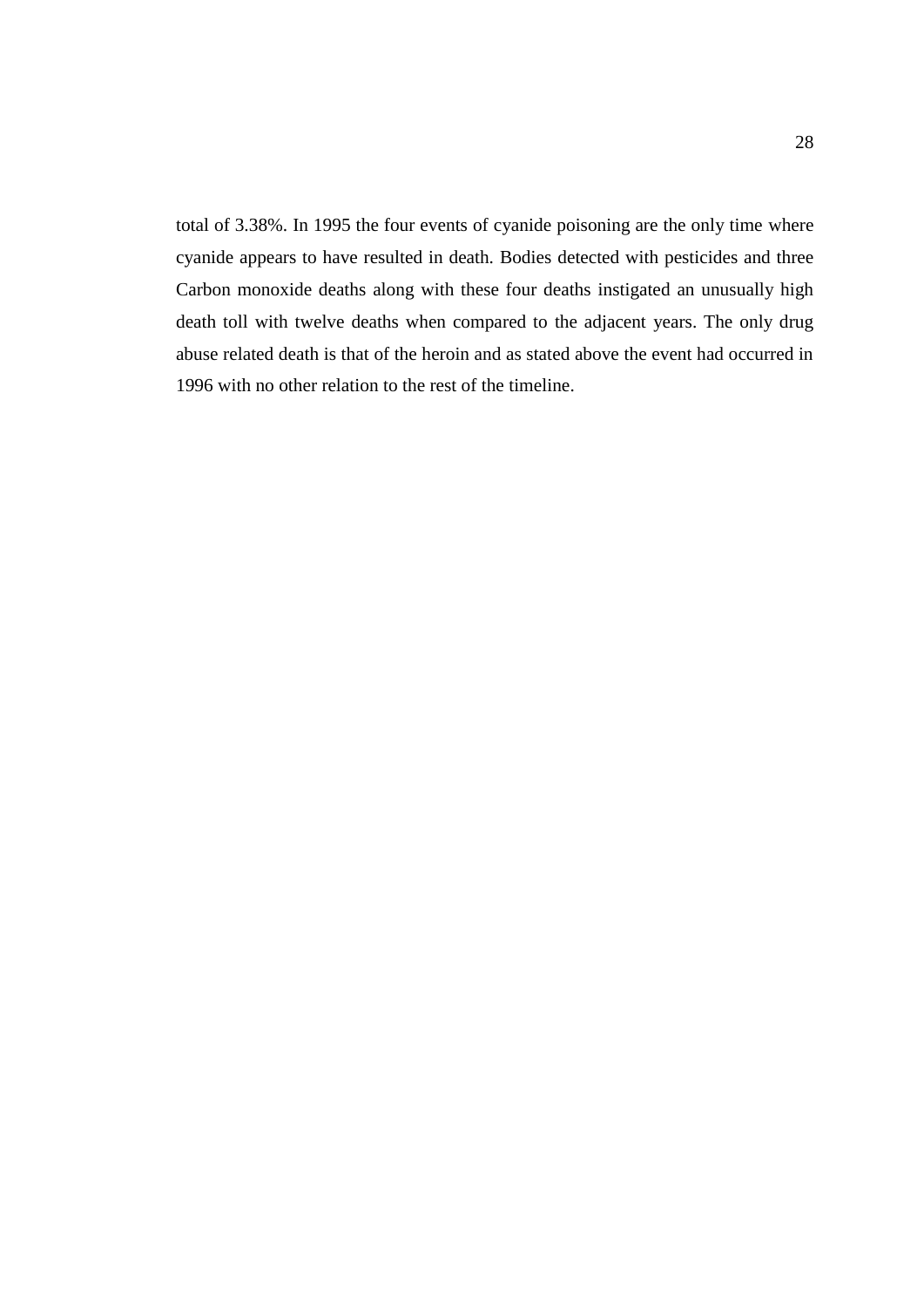|              | <b>Case Quantity and the Substances Detected</b> |                  |                                                                 |                  |  |
|--------------|--------------------------------------------------|------------------|-----------------------------------------------------------------|------------------|--|
| <b>Years</b> | <b>Pesticides</b>                                | <b>Medicine</b>  | <b>Ethyl</b><br><b>Alcohol</b><br>$(\text{per }100\text{ml})^1$ | <b>CO/Other</b>  |  |
| 1991         | 2 Methyl Parathion                               |                  |                                                                 |                  |  |
|              | 1 Dursban                                        |                  |                                                                 |                  |  |
|              | 2 Tamaron                                        |                  |                                                                 |                  |  |
|              | 1 Ethyl Parathion                                |                  |                                                                 |                  |  |
|              | 1 Methyl                                         |                  |                                                                 |                  |  |
|              | Parathion,                                       |                  |                                                                 |                  |  |
|              | Dursban, Ethyl                                   |                  |                                                                 |                  |  |
|              | Parathion                                        |                  |                                                                 |                  |  |
| 1992         | 1 Monochrotophos                                 | 1 Phenobarbitone |                                                                 |                  |  |
|              |                                                  | 1 Amitryptyline  |                                                                 |                  |  |
| 1993         |                                                  |                  |                                                                 |                  |  |
| 1994         | $\overline{1}$ Fenthion                          |                  | $1 - 375mg$                                                     | 1                |  |
|              | 1 Dursban                                        |                  |                                                                 | Kerosene<br>1 CO |  |
| 1995         | 2 Methyl Parathion                               |                  | $1 - 235mg$                                                     | 4 Cyanide        |  |
|              | 1 Dursban                                        |                  |                                                                 | 3 CO             |  |
|              | 1 Monochrotophos                                 |                  |                                                                 |                  |  |
| 1996         | 1 Methyl Parathion                               |                  | $1 - 330mg$                                                     | 1 Heroin         |  |
|              |                                                  |                  | $1 - 214mg$                                                     |                  |  |
|              |                                                  |                  | $1 - 383mg$                                                     |                  |  |
| 1997         | 1 Malathion                                      |                  | $2 -$                                                           |                  |  |
|              | 1 Zinc phosphate                                 |                  |                                                                 |                  |  |
|              | 1 Dimethoate                                     |                  |                                                                 |                  |  |
| 1998         | 1 Methyl                                         | 1 Brufen         | $1 - 367mg$                                                     |                  |  |
|              | Parathion,                                       | 1 Carbamazepine  |                                                                 |                  |  |
|              | Dursban,                                         |                  |                                                                 |                  |  |
|              | Dimethoate<br>1 Endosulfan                       |                  |                                                                 |                  |  |
|              | 3 DDVP                                           |                  |                                                                 |                  |  |
|              | 1 Methamidophos                                  |                  |                                                                 |                  |  |

Table 4.3. Laboratory Results showing years, cases and the substances detected during analysis.

 $\overline{a}$ 

<sup>&</sup>lt;sup>1</sup> The values are given where applicable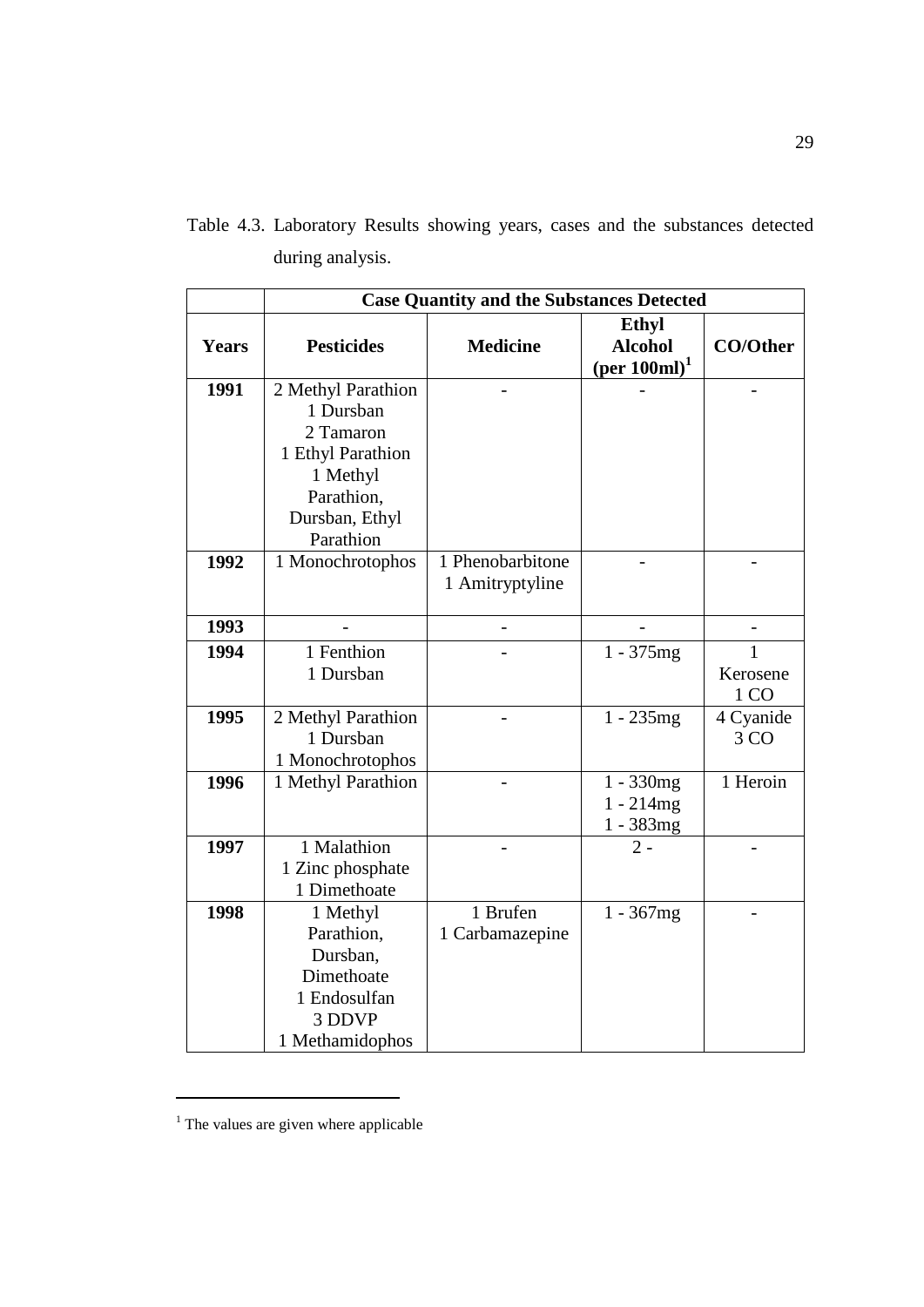|  |  |                              |  |  | Table 4.3. Laboratory Results showing years, cases and the substances detected |  |
|--|--|------------------------------|--|--|--------------------------------------------------------------------------------|--|
|  |  | during analysis. (Continue.) |  |  |                                                                                |  |

|       | <b>Case Quantity and the Substances Detected</b>                                       |                                                                             |                                               |                              |  |  |  |
|-------|----------------------------------------------------------------------------------------|-----------------------------------------------------------------------------|-----------------------------------------------|------------------------------|--|--|--|
| Years | <b>Pesticides</b>                                                                      | <b>Medicine</b>                                                             | <b>Ethyl</b><br><b>Alcohol</b><br>(per 100ml) | <b>CO/Other</b>              |  |  |  |
| 1999  | 1 Dursban<br>1 Methomyl                                                                |                                                                             | $\overline{2}$                                | 1 CO                         |  |  |  |
| 2000  | 1 Methyl<br>Parathion,<br>Dursban, DDVP<br>1 DDVP,<br>Methamidophos<br>1 Methamidophos | 1 Phenobarbitone<br>1 Barbiturate<br>1 Ranitidine,<br>Alphaethyldopa        |                                               |                              |  |  |  |
| 2001  | 1 Methomyl                                                                             | $\overline{a}$                                                              | $\overline{a}$                                | 1 HCl<br>1 CO                |  |  |  |
| 2002  |                                                                                        | 1 Paracetamol,<br>Dextropropoxyph<br>ene<br>1 Theophylline<br>1 Venlafaxine |                                               | 1 Benzene                    |  |  |  |
| 2003  | 1 DDVP                                                                                 |                                                                             | 3                                             |                              |  |  |  |
| 2004  | 2 DDVP                                                                                 | 1 Theophylline<br>1 Diazepam                                                | $\overline{3}$                                | 1 CO                         |  |  |  |
| 2005  | 1 Methomyl                                                                             |                                                                             | $\mathbf{1}$                                  |                              |  |  |  |
| 2006  |                                                                                        |                                                                             | 1                                             | 1 Benzene<br>2 <sub>CO</sub> |  |  |  |
| 2007  |                                                                                        |                                                                             | $\mathbf{1}$                                  |                              |  |  |  |
| 2008  | 3 Methomyl<br>1 Tetramethrin<br>1 Cypermethrin<br>1 Ethyl Parathion                    | 1 Amitryptyline                                                             | $\overline{3}$                                | 3 CO                         |  |  |  |
| 2009  | 1 Methomyl<br>1 Dichlorovos,<br>Monochrotophos<br>1 Difenacoum                         | 1 Chlorpromazine                                                            | 8                                             | 1 Lamp<br>water<br>1 CO      |  |  |  |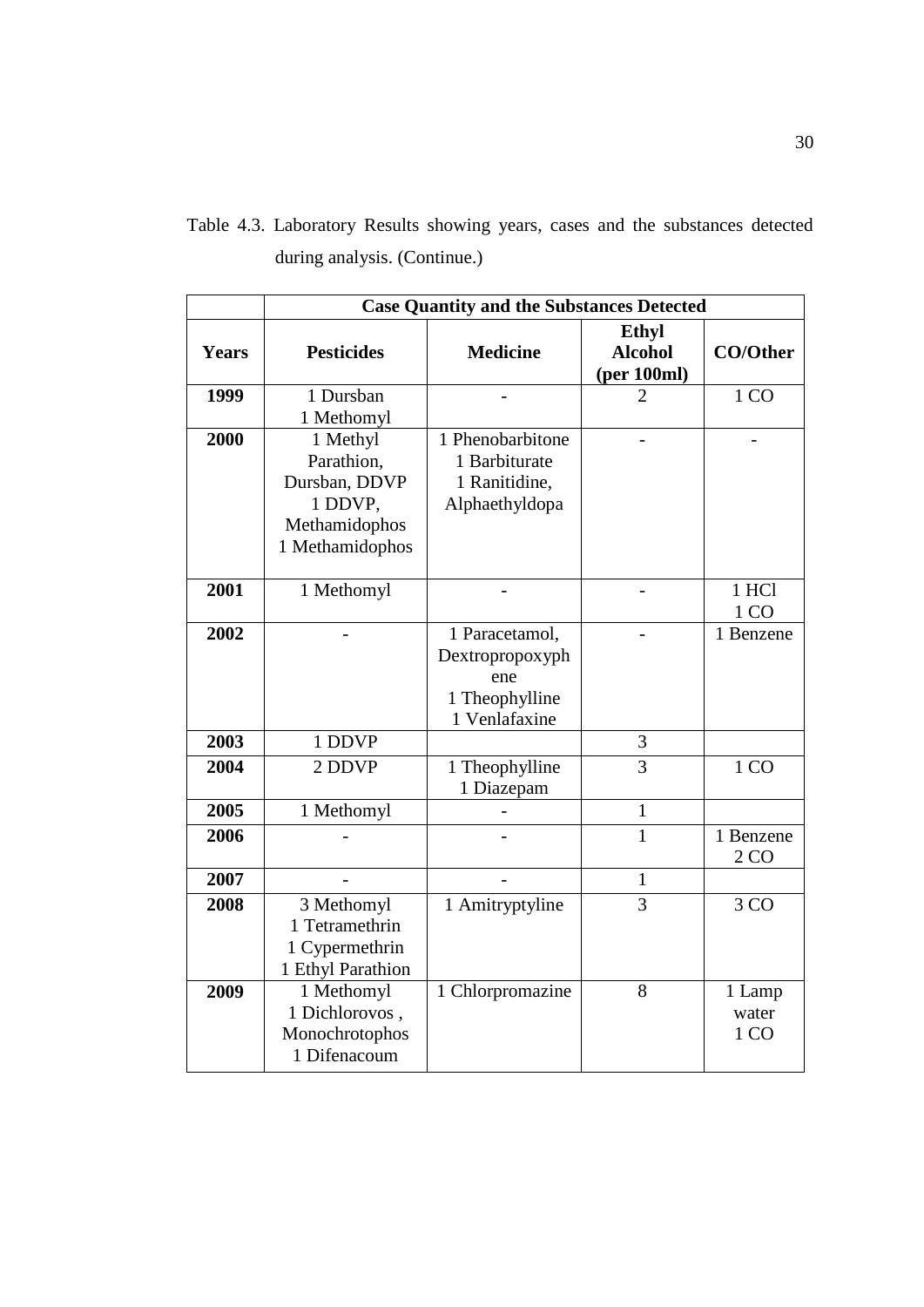Table 4.3. Laboratory Results showing years, cases and the substances detected during analysis. (Continue.)

|              | <b>Case Quantity and the Substances Detected</b> |                 |                                               |                 |  |
|--------------|--------------------------------------------------|-----------------|-----------------------------------------------|-----------------|--|
| <b>Years</b> | <b>Pesticides</b>                                | <b>Medicine</b> | <b>Ethyl</b><br><b>Alcohol</b><br>(per 100ml) | <b>CO/Other</b> |  |
| 2010         | 2 Methomyl                                       | 1 Venlafaxine   | 6                                             |                 |  |
|              |                                                  | 1 Amitryptyline |                                               | Hydrofloric     |  |
|              |                                                  | 1 Paracetamol   |                                               | acid            |  |
| 2011         | 1 Methomyl                                       | 1 Diazepam      | $\mathcal{D}_{\mathcal{L}}$                   |                 |  |
|              |                                                  | 1 Sertraline.   |                                               |                 |  |
|              |                                                  | Methomyl        |                                               |                 |  |
| 2012         | 3 Methomyl                                       | 1 Clonazepam,   |                                               | 1 Benzene       |  |
|              | 1 Cypermethrin                                   | Naloxone        |                                               |                 |  |
|              |                                                  | 1 Mirtazapine   |                                               |                 |  |
| <b>Total</b> | 49                                               | 20              | 40                                            | 26              |  |

## **4.2. Results from State Planning Organization Annual Reports**

In order to relate the data from the laboratory to the general population statistics, statistical reports from SPO were checked. The summed up data evaluated from these files are the result of all of the information gathered from around the country where respective departments of the government in five districts send their figures for the main count. Then these data are checked, summarized and statistically prepared under administrative procedures. The findings are published and distributed to other departments such as local libraries for public use. These annual reports contain the population distribution by districts and death numbers where each year is examined and charted displaying deaths by selected causes and age groups. These figures are the officially registered deaths including cirrhosis, poisoning and undefined/other case reports. SPO does not separate between regions and the information on it is limited to the cases completed within the preparation time of the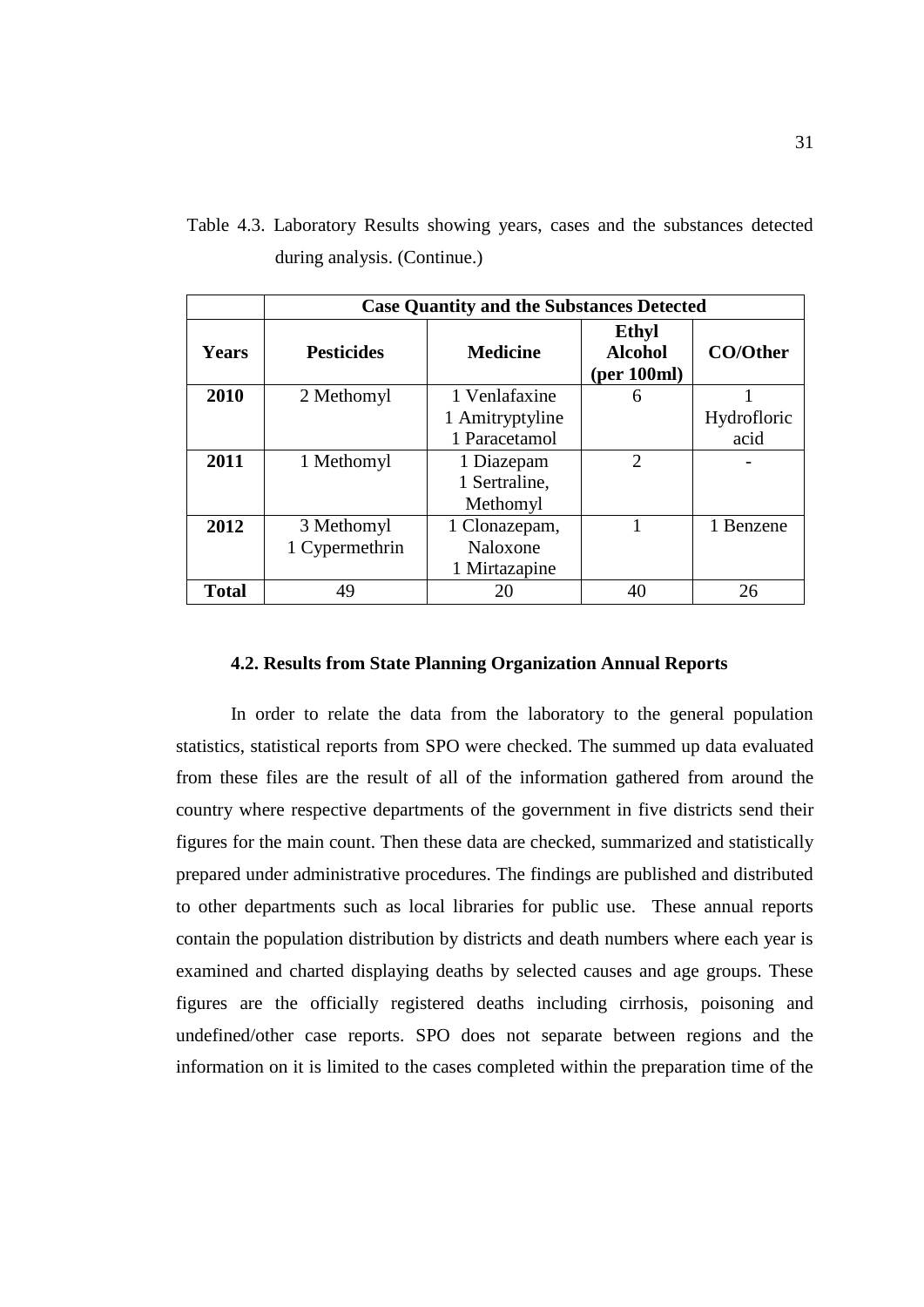report. It also has suicide as a cause of death which does not specify how the person had actually died.

From the SPO, the annual statistical reports reveal the population growth. In 1978 the population was 146,740. This number increased to 200,587 in 1996 and to 256,644 in 2006. There is a 74.90% growth between 1978 and 2006. Populations of the capital, Nicosia are 89,818 in 1996 and 84,776 in 2006 including the sub-districts which are connected to the Nicosia. The annual reports file the total number of recorded deaths in the island which is listed in Table 4.3 year by year. It also gives officially recorded causes of death and the ages of those people who died because of that cause. As with the population, the death numbers also escalate even though it is not a constant increase, the difference between 1991 and 2009 is still notable, 57.25% and the total number of deaths between 1991 and 2009 is 14660.

In Table 4.4 we see the total number of deaths and how they were catalogued by the SPO in terms of 'Cirrhosis', 'Unavailable' (NA), 'Alcohol Coma', 'Suicide' and 'Poisoning'. Since 'Suicide' subtype does not state how the death has occurred, it was considered as an unknown but processed separately from the undefined cases which are mentioned under the 'Unavailable' sub division. The years 2010, 2011 and 2012 of the annual reports were not yet prepared and the data from those years are not known. From the Table 4.4 we can state that towards 2009 there are random differences in the figures but a general increase in the undefined cases compared to the earlier years, and a decrease in cirrhosis and poisoning ones. Alcohol coma and suicide causes show no correlation to the year advancement.

The poisoning cases are related to the age ranges indicated in the Table 4.4. '35-44' range is seen seven times, having been the age range with the most poisoning cases. '55-64' and '65-74' have six cases each. '15-54' range has five, '75+' range has four and the age ranges '0-1' and '25-34' have three cases of poisoning each.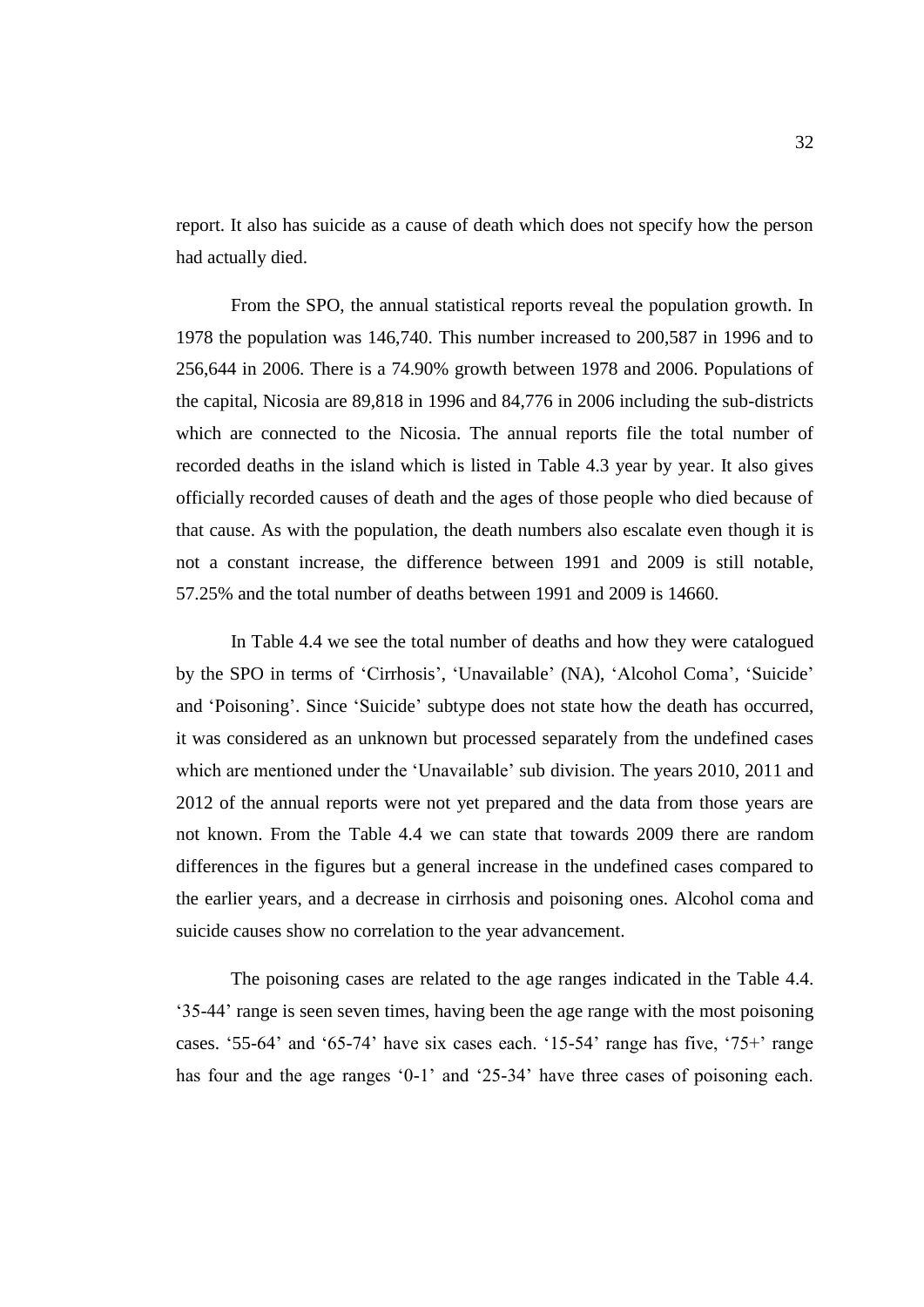Poisoning events state no correlation as well. This table displays fewer cases to be recorded as it gets closer to 2009 than it recorded in the previous years.

|              |               |                          |                | <b>Official Records by SPO</b> |                          |                          |
|--------------|---------------|--------------------------|----------------|--------------------------------|--------------------------|--------------------------|
| Years        | <b>Deaths</b> | <b>Cirrhosis</b>         | <b>NA</b>      | <b>Alcohol</b><br>coma         | <b>Suicide</b>           | <b>Poisoning</b>         |
| 1991         | 641           | 9                        | 16             |                                | $\overline{\phantom{0}}$ | 1                        |
| 1992         | 680           | 6                        | 11             | $\overline{\phantom{0}}$       | $\overline{a}$           | $\overline{2}$           |
| 1993         | 614           | 6                        | 11             |                                | 1                        | $\overline{2}$           |
| 1994         | 636           | 5                        | 9              | $\overline{\phantom{0}}$       | -                        | 9                        |
| 1995         | 778           | 5                        | $\overline{a}$ |                                | 5                        | 3                        |
| 1996         | 709           | 8                        | 18             | 1                              | $\overline{2}$           | $\overline{\phantom{0}}$ |
| 1997         | 638           | 6                        | 15             | $\mathbf 1$                    | $\overline{2}$           | $\overline{5}$           |
| 1998         | 717           | 6                        | 12             |                                | 3                        | 5                        |
| 1999         | 717           | $\overline{4}$           | 15             |                                | $\mathbf{1}$             | $\overline{4}$           |
| 2000         | 761           | $\overline{4}$           | 40             | -                              | $\overline{a}$           | 3                        |
| 2001         | 781           | 1                        | 30             | $\overline{\phantom{0}}$       | $\overline{2}$           | $\mathbf{1}$             |
| 2002         | 647           | 3                        | 24             | -                              | $\overline{a}$           |                          |
| 2003         | 683           | $\overline{a}$           | 32             | $\overline{\phantom{0}}$       | 1                        | $\overline{\phantom{0}}$ |
| 2004         | 886           |                          | 31             | $\mathbf{1}$                   | $\mathbf{1}$             | $\mathbf{1}$             |
| 2005         | 843           | -                        | 33             | $\overline{a}$                 | $\overline{4}$           | $\mathbf{1}$             |
| 2006         | 992           |                          | 63             |                                | 1                        |                          |
| 2007         | 969           | $\overline{\phantom{0}}$ | 44             | $\overline{\phantom{0}}$       | $\overline{a}$           | $\overline{\phantom{0}}$ |
| 2008         | 960           | $\overline{a}$           | 31             |                                | $\mathbf{1}$             |                          |
| 2009         | 1008          |                          | 38             |                                | $\overline{2}$           |                          |
| 2010         | <b>NA</b>     | NA                       | NA             | <b>NA</b>                      | NA                       | <b>NA</b>                |
| 2011         | NA            | NA                       | NA             | NA                             | NA                       | <b>NA</b>                |
| 2012         | <b>NA</b>     | <b>NA</b>                | NA             | <b>NA</b>                      | <b>NA</b>                | <b>NA</b>                |
| <b>Total</b> | 14660         | 63                       | 473            | 3                              | 26                       | 37                       |

Table 4.4. Official records from SPO listing deaths by causes and years.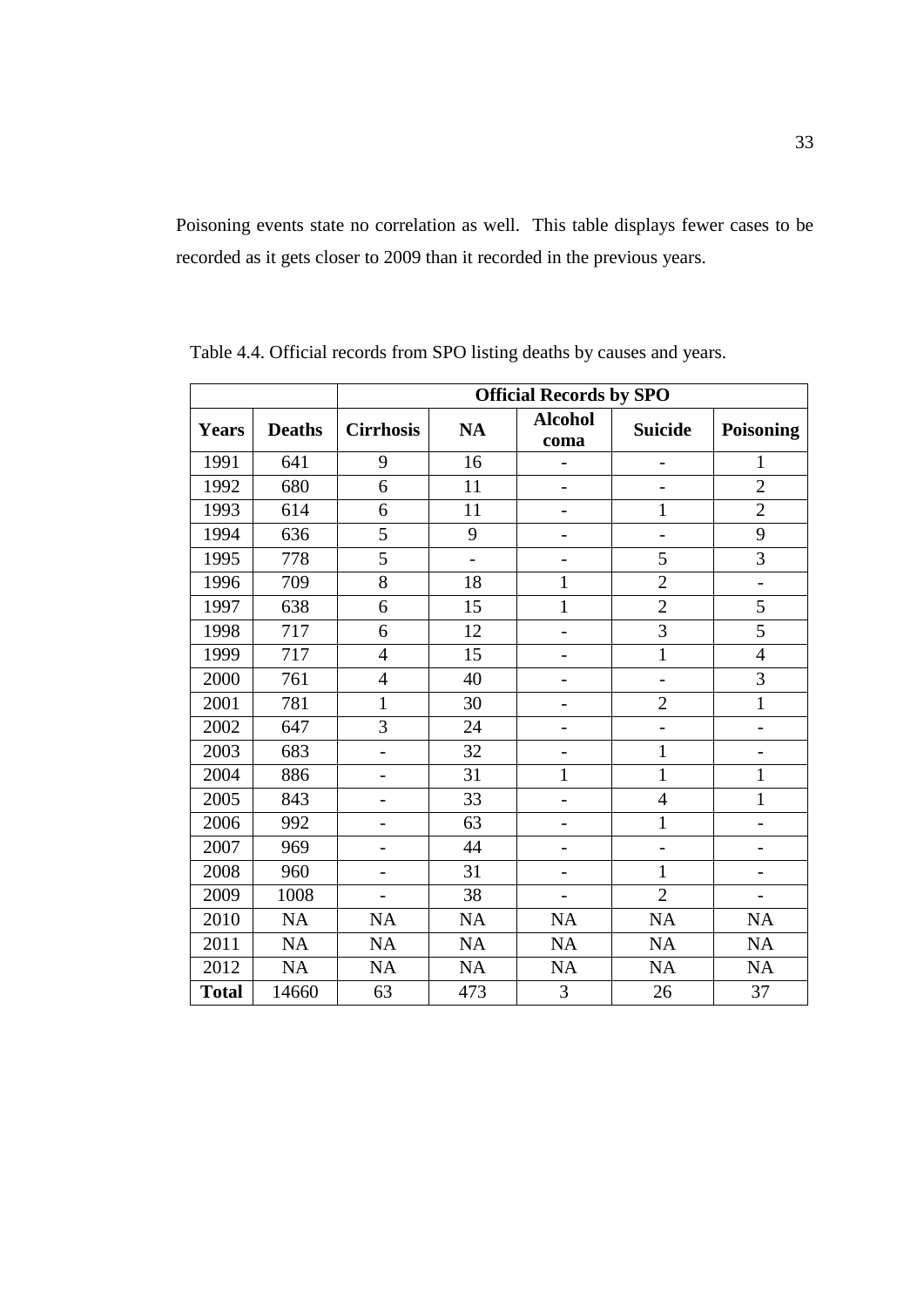## **4.3. Results from Nicosia District Govern Death Certificates**

Results obtained from the District Govern of Nicosia, provide information on the files officially logged into the district govern. The data belongs specifically to the Nicosia District and its sub-districts and the date limit is between January 1991 and June 2011. The figures gathered are summed up in Table 4.5 which also displays the annual death numbers from SPO. 115 events were collected from the log books. Cases with no explanation and the ones that state being sent out for analysis are in majority with sixty-five cases, 56.52%. Deaths by cirrhosis and alcohol are put together in this table, 18.26%; nineteen of them are Chronic Alcohol cirrhosis, one of them simply states alcohol while another is noted as only cirrhosis and there are no further details on the causes of death. Two Carbon monoxide and three cyanide deaths are reported and logged in as well, taking 4.35% of the total cases.

There are four unspecified poisoning cases, another four are medicine induced and three of them are pesticide related, making up a total of 9.56%. Remaining thirteen events are identified poisoning deaths with 11.30% of the total. These have four Organophosphates, three 'Folidol', also known as Methyl Parathion, two Dioxin, single Lithium, Parathion and Tetanus cases. Coumadin, the anticoagulant is also detected in one case.

Table 4.5 represents these events until the end of 2010 fully but 2011 has limited data since it only has up until the end of June. There is no data available for the year 2012 in NDG. The numbers written down with a plus sign in the year 2011 signify the potential to increase after June, in the rest of the year. The causes are split into three main groups; 'Poisoning', 'Cirrhosis and Alcohol' and 'Unknown'. 'Poisoning' division include all death certificates stating any death by toxic substances whether they are pesticides, medicines or unspecified. 'Cirrhosis and Alcohol' section has both the chronic alcoholism and the cirrhosis as causes. 'Unknowns' indicate the cases which have not been identified nor have been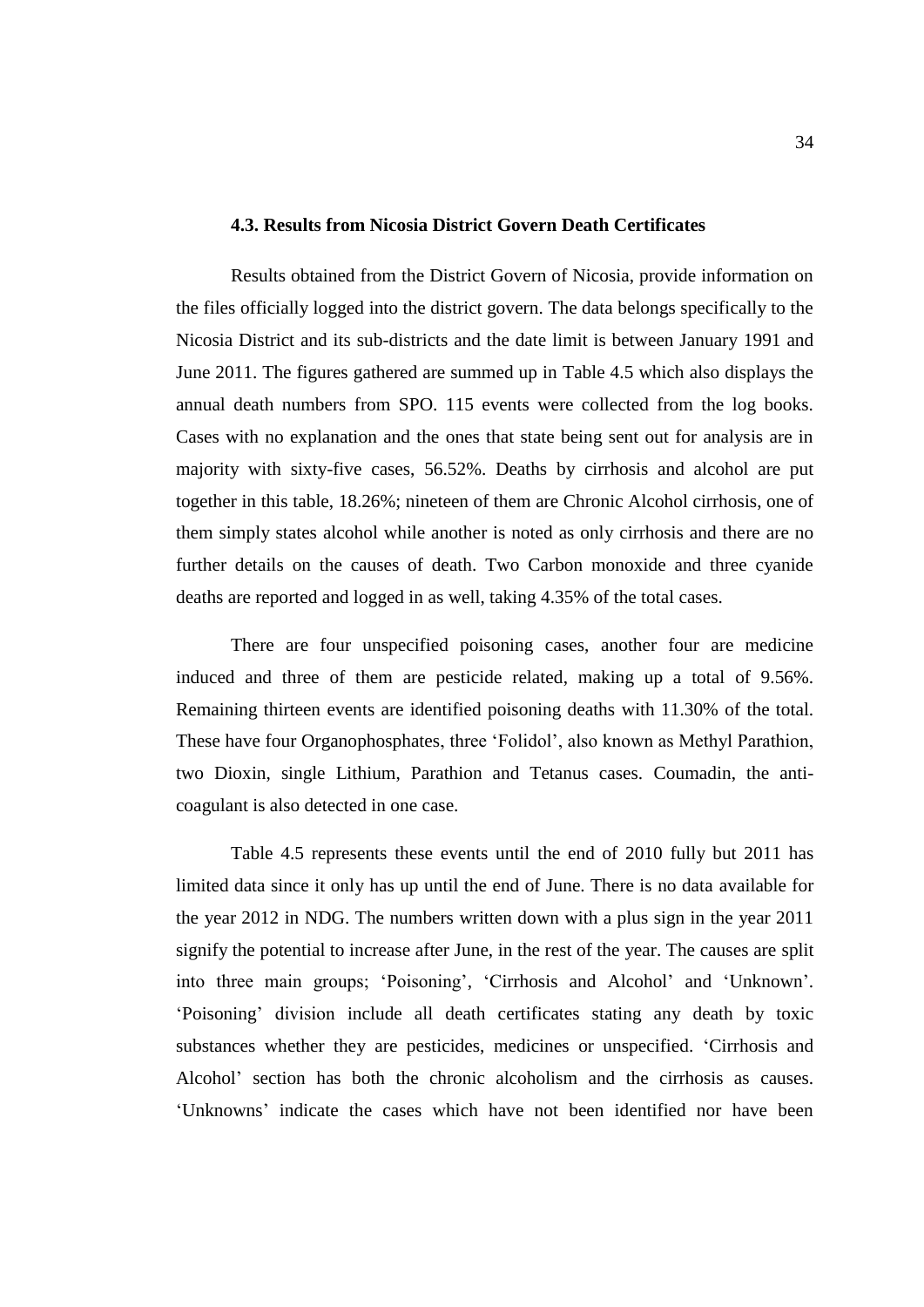received back from the analysis' they had been sent out to. There are no constant correlations between these causes and the years other than an increase in unknowns although they are not continuous and there appears to be no poisoning cases between 2005 and 2009 or on the years 1994 and 1996.

Table 4.6 gives the sex and age factor in deaths by poisoning recorded in Nicosia. 58% of this total is females and 42% is males. The age range is between 5 and 80 for females where it is between 10 and 90 for males. Five of these cases are suicides and the rest are reported as accidental or unknown.

|              |               | <b>Officially Recorded Nicosia District Deaths</b> |                          |                |  |  |
|--------------|---------------|----------------------------------------------------|--------------------------|----------------|--|--|
| <b>Years</b> | <b>Deaths</b> | Poisoning                                          | <b>Cirrhosis/Alcohol</b> | <b>NA</b>      |  |  |
| 1991         | 641           | 1                                                  |                          |                |  |  |
| 1992         | 680           | $\overline{2}$                                     |                          |                |  |  |
| 1993         | 614           |                                                    |                          | $\overline{2}$ |  |  |
| 1994         | 636           |                                                    | 1                        |                |  |  |
| 1995         | 778           | 7                                                  | 1                        |                |  |  |
| 1996         | 709           |                                                    | $\overline{2}$           | 3              |  |  |
| 1997         | 638           | $\overline{2}$                                     | 1                        |                |  |  |
| 1998         | 717           | 5                                                  | 1                        | 3              |  |  |
| 1999         | 717           | $\overline{2}$                                     |                          |                |  |  |
| 2000         | 761           | $\overline{2}$                                     |                          | $\overline{2}$ |  |  |
| 2001         | 781           | $\overline{2}$                                     |                          | 9              |  |  |
| 2002         | 647           | $\overline{2}$                                     | 5                        | $\overline{4}$ |  |  |
| 2003         | 683           | $\mathbf{1}$                                       |                          | 5              |  |  |
| 2004         | 886           | 1                                                  |                          | $\overline{2}$ |  |  |
| 2005         | 843           |                                                    | 3                        | $\overline{4}$ |  |  |
| 2006         | 992           |                                                    |                          | 5              |  |  |
| 2007         | 969           |                                                    |                          | 6              |  |  |
| 2008         | 960           |                                                    | $\overline{2}$           | 6              |  |  |

Table 4.5. Official records from Nicosia District Govern listing deaths and causes in different years.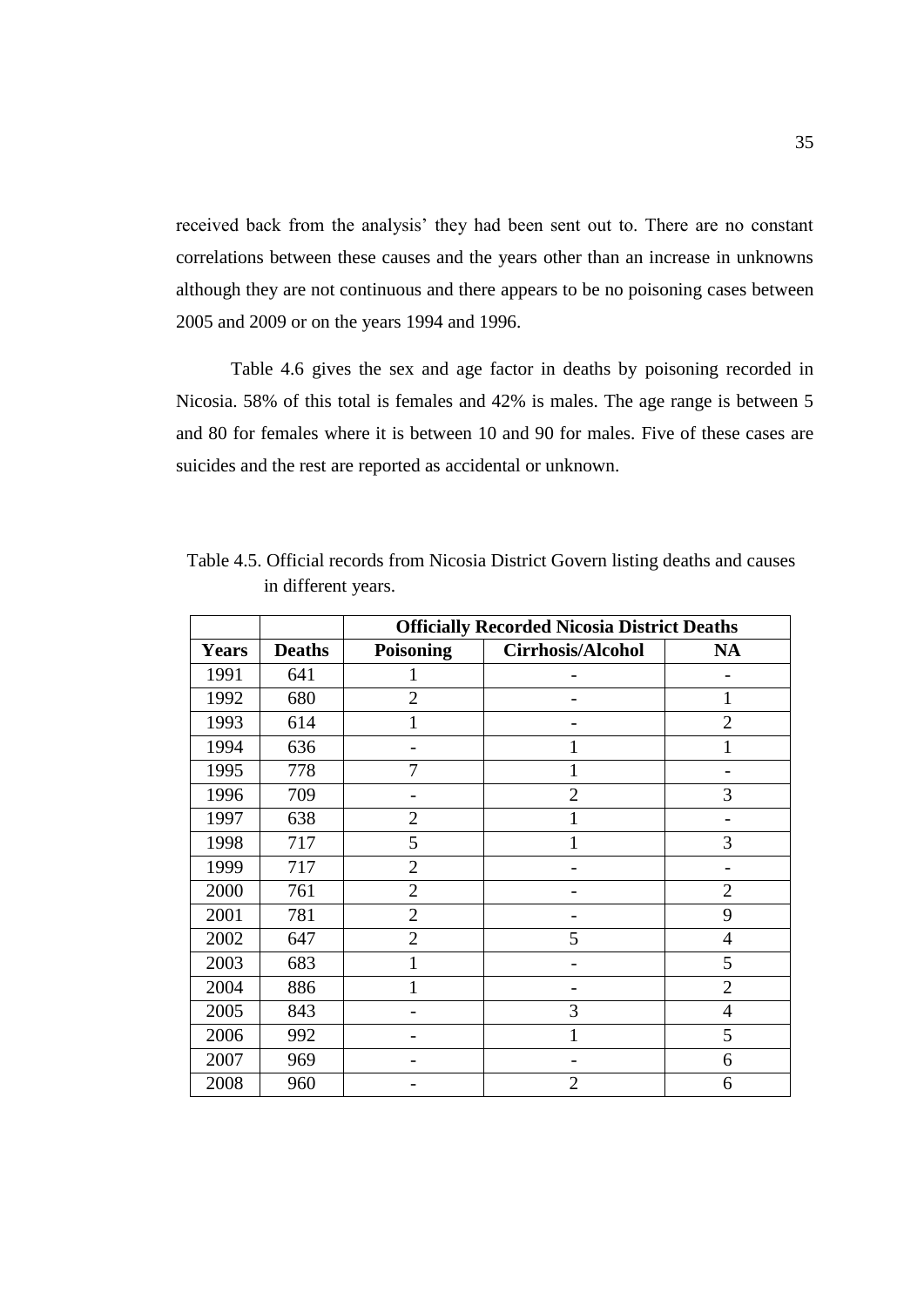|              |               | <b>Officially Recorded Nicosia District Deaths</b> |                          |    |  |  |
|--------------|---------------|----------------------------------------------------|--------------------------|----|--|--|
| <b>Years</b> | <b>Deaths</b> | <b>Poisoning</b>                                   | <b>Cirrhosis/Alcohol</b> | NA |  |  |
| 2009         | 1008          |                                                    |                          |    |  |  |
| 2010         | <b>NA</b>     |                                                    |                          |    |  |  |
| 2011         | <b>NA</b>     | U+                                                 | $+$                      |    |  |  |
| 2012         | <b>NA</b>     | NA                                                 | NA                       | NA |  |  |
| <b>Total</b> | 14660         |                                                    | 18                       |    |  |  |

Table 4.5. Official records from Nicosia District Govern listing deaths and causes in different years. (Continue)

Table 4.6. Gender and age of the fatalities due to poisoning from the death certificates of Nicosia District Govern.

| Year              | <b>No. of Cases</b> | Age and Gender <sup>1</sup>             |
|-------------------|---------------------|-----------------------------------------|
| 1991              |                     | 77 M                                    |
| 1992              | $\overline{2}$      | 28 F, 66 F                              |
| 1993              | 1                   | 39 F                                    |
| 1995              |                     | 5 F, 10 M, 31 F, 33 F, 35 F, 76 F, 81 M |
| 1997              | $\overline{2}$      | 65 M, 74 F                              |
| 1998              | 5                   | 31 F, 35 F, 36 M, 45 M, 77 M            |
| 1999              | $\overline{2}$      | 52 M, 80 F                              |
| 2000              | $\overline{2}$      | 48 F, 58 F                              |
| 2001              | $\overline{2}$      | 18 M, 79 F                              |
| 2002              | $\overline{2}$      | 55 M, 75 F                              |
| 2003              | 1                   | 72 F                                    |
| 2004              |                     | 16 F                                    |
| 2010              | 3                   | 16 F, 36 M, 90 M                        |
| <b>Total case</b> | 31; 13 M, 18 F      |                                         |
| Age Range $(F)$   | $5 - 80$            | Mean age = $48 + 24.1$                  |
| Age Range (M)     | $10 - 90$           | Mean age = $52 \pm 24.1$                |

 $\overline{a}$ 

<sup>&</sup>lt;sup>1</sup> F; Female. M; Male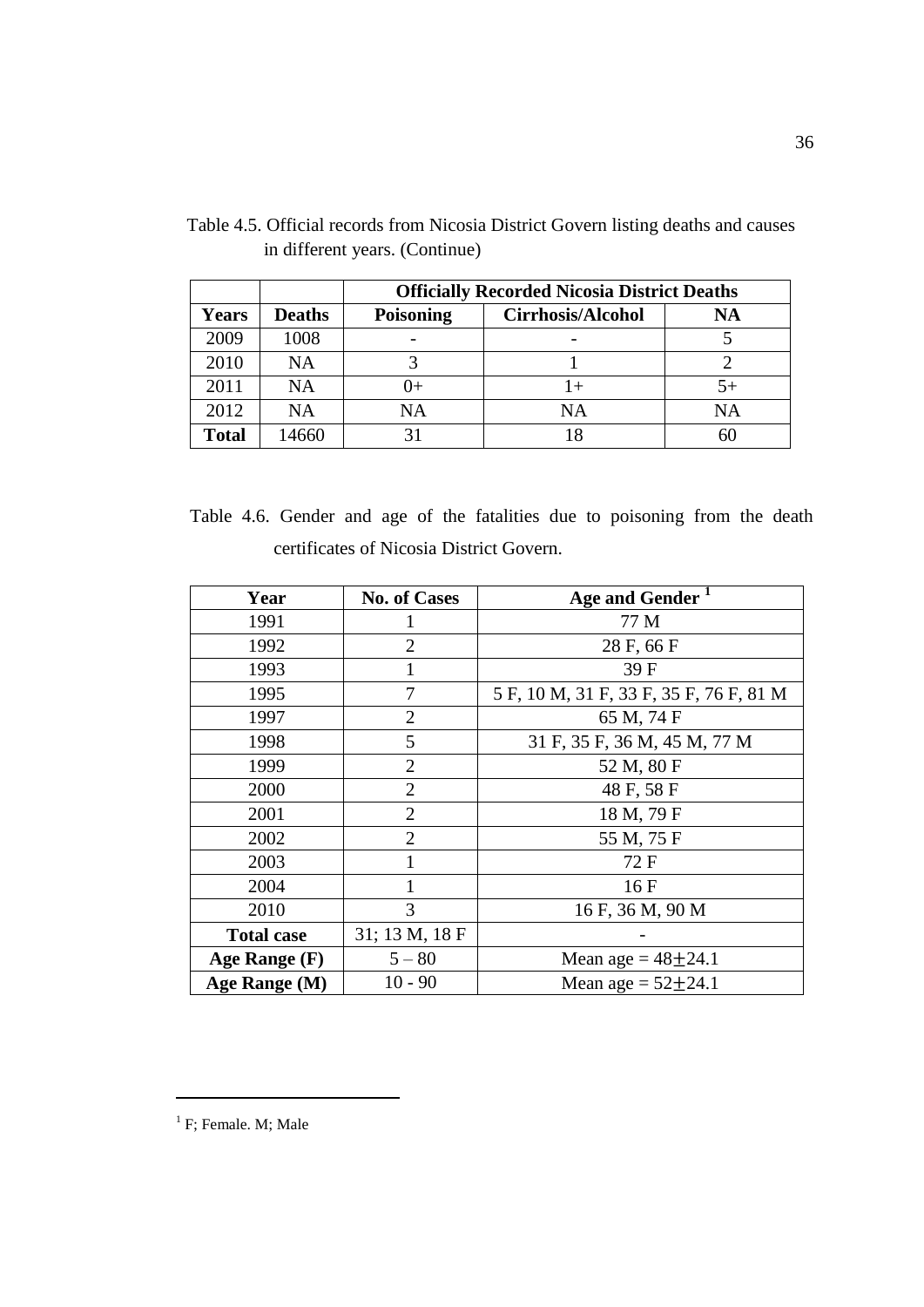## **5. DISCUSSION**

In order to fully grasp today's situation on the subject of poisonings, it is required to conduct an identification study stretching from the past to our present. This study aims to cover this subject. However to be able to understand the data, the records and the departments holding these files must be kept organised. It is important to access this data easily. Newly advanced technology would make it possible for fast and safe transmittance of the data as well as storage of these records.

It is possible to access files regarding deaths related with accidental and similar type of poisoning cases through Government Laboratory, Nicosia District Govern and State Planning Organisation. Still as seen in the Table 4.1, Table 4.3, Table 4.4 and Table 4.5 along with Graph 4.1.1; there are deviations observed between the numbers within the same years of these separate resources. One reason for this differentiation is that the files could be missing or that the transfers between departments are incomplete or that the records are not stored correctly.

A headquarters where all of the poisoning submissions are kept and assessed exist in the USA as "American Association of Poison Control Centre". This centre allows data storage and availability on yearly basis hence making it possible to examine them, detect their sources for poisoning and provide solutions. Undoubtedly the establishment of online and electronic data storage under one authority in our country would be a great asset since having to gather the information on multiple departments creates confusion and misjudgement of the data.

Agricultural activities and governmental employment sector is common in TRNC. The population average is young and dynamic hence the alcohol ingestion in traffic, pesticide poisoning through agricultural works and resorting to psychiatric medications, prescribed or not, due to high levels of stress inflicted by wearisome life styles increase conscious and accidental poisonings. In regards with displaying the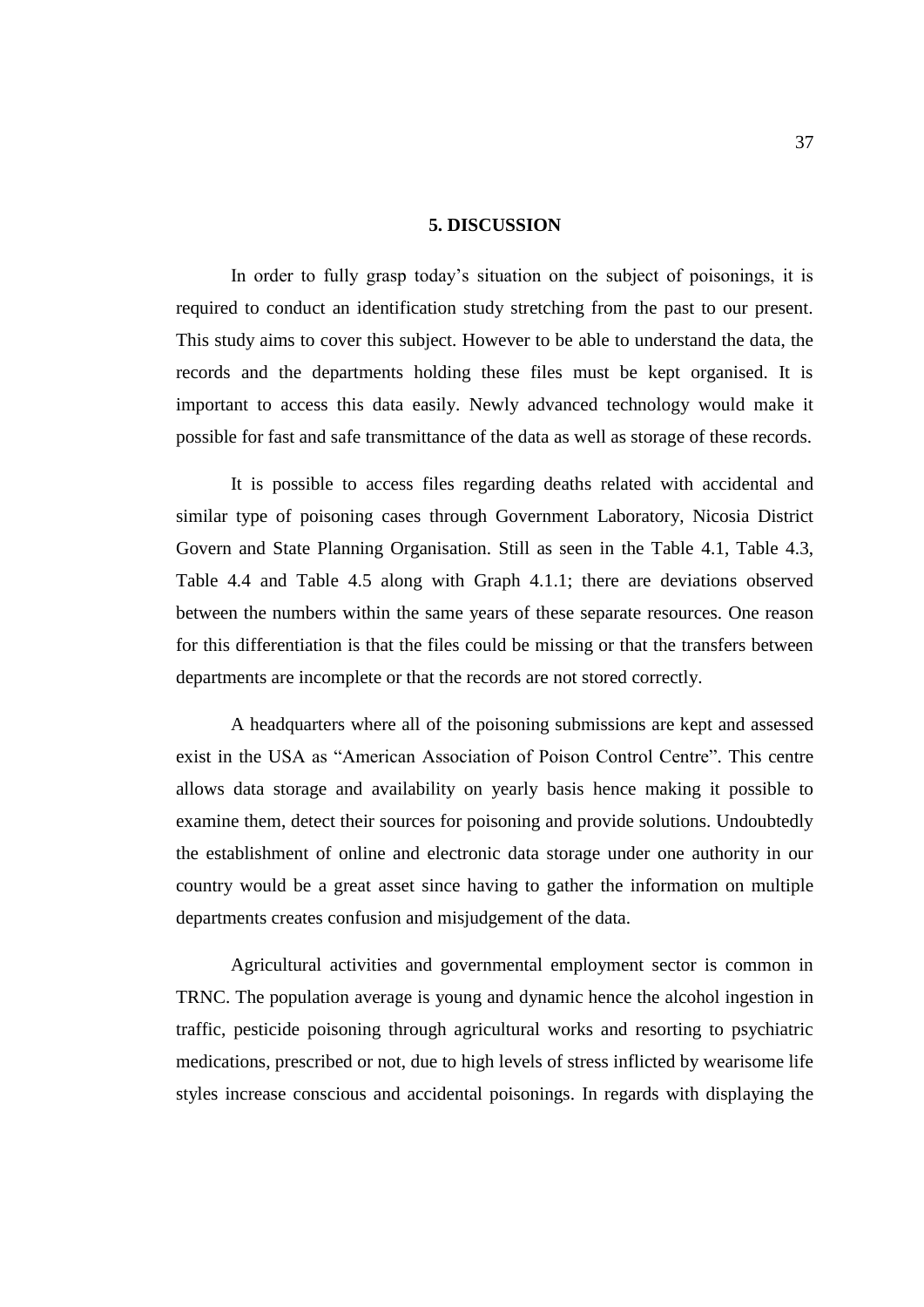significance of poisoning, it is necessary to gather and analyse the data within certain time intervals just like it is done in this study. This way the main problems can be identified henceforth governmental and educational precautions can be maintained.

This study displays the deaths caused by pesticides, medicines, alcohol, CO and other toxic substances; it shows how they are recorded and filed after laboratory analysis', within annual statistics reports and in district govern records. It provides a systemically summed up and detailed form of these deaths, being the first collected data on this subject in TRNC. Unknown figures pose a limitation in reaching the exact amounts of these cases yet the established data allow for an explanatory study to be conducted. There are also more poisoning cases filed which happen without resulting in death but they were not examined in this study. "Further, while inpatient hospital records, suicide registries, forensic evidence and personal interviews may provide the strongest support for causation, these modes are too narrow and fail to provide adequate surveillance" (*Thundiyil et al.*, 2008, pp. 205-209).

The pesticide types were checked by WHO classification and it shows the results of the impact of unregulated pesticide market on people. This examination presents the uncorrelated results of the three different resources and shows the variety within the data even though all of the parameters checked for these sources are the same.

Detection of 148 substances within 135 of the 307 analysed cases presents the importance in the high levels of deaths within the twenty-two years period this study examines. The death toll within the first nineteen years examined, up until 2009, is 14660. Within this time 111 poison related deaths over 135 of the total timeline examined represent a small yet an important portion. The variety in examination of the dates is due to the lack of information on later years. The laboratory analysis does not state whether the death was caused by these substances but it still shows that there is enough of these materials in the environment and are easily accessible which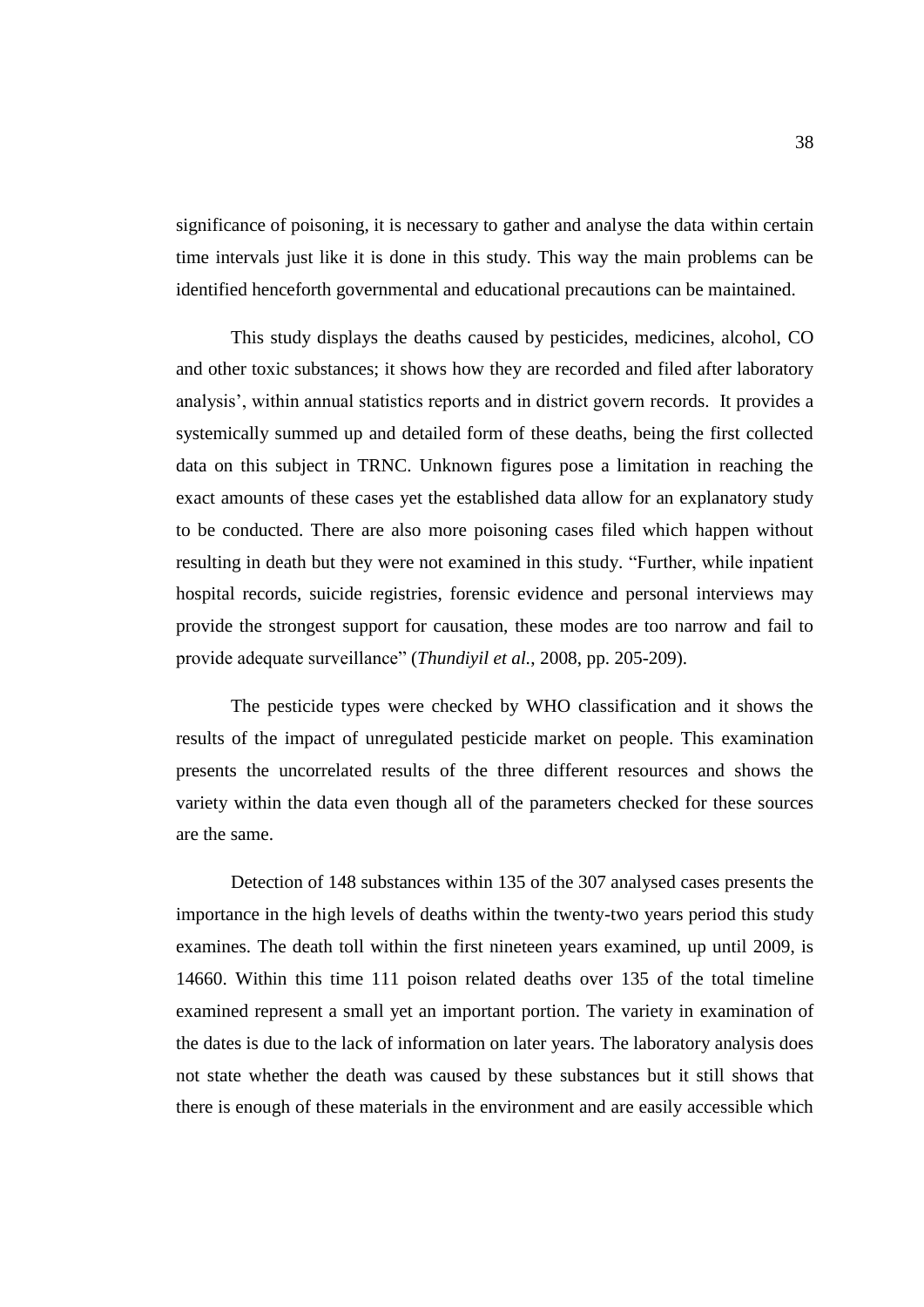contaminate our bodies and be detectable in post mortem examinations. When the age factor is examined where available, the variety of the ages observed indicate the dangers of contamination for all of the people whether they are directly involved of these substances or not.

Uncontrolled pesticide usage is one of the most significant factors within the 135 deaths. Laboratory results show deaths by pesticides with hazardous active ingredients. "Due to the wide range of pesticides and their toxicities, clinical presentations can vary significantly. Additionally, it can be difficult to determine whether nonspecific symptoms are actually due to the pesticide exposure or other common environmental factors such as heat illness" (*Thundiyil et al.*, 2008, pp. 205- 209). Most of these pesticides are labelled as either extremely or highly hazardous by WHO classification system and are subjected to restricted use internationally. In TRNC there are no regulations to keep their applications in check hence resulting in death via contamination of dangerous chemicals. In such situations Difenacoum, the Coumarin derivative; Ethyl-Parathion and Methyl-Parathion, Organophosphates which are the 'Ia' class of extremely hazardous pesticides, have been reported to have caused twelve deaths.

Even more Methomyl, a highly hazardous carbamate with 'Ib' class is allowed to be applied with no limitations; the chemical's unconscious usage is still causing harm to people. Since 1999 this pesticide has been killing those exposed to it almost on a yearly basis. It has been recorded 13 times on its own in the cases and once along with Sertraline, the antidepressant in 2011. Other 'Ib' classes including Dichlorvos, Methamidophos and Monocrotophos, all Organophosphates have appeared seventeen times across the timeline. Zinc Phosphate as a rodenticide has a singular case in 1997.

'Ia' and 'Ib' classes which caused death over the twenty-two year course are mostly Organophosphates showing the extensive application in the island. These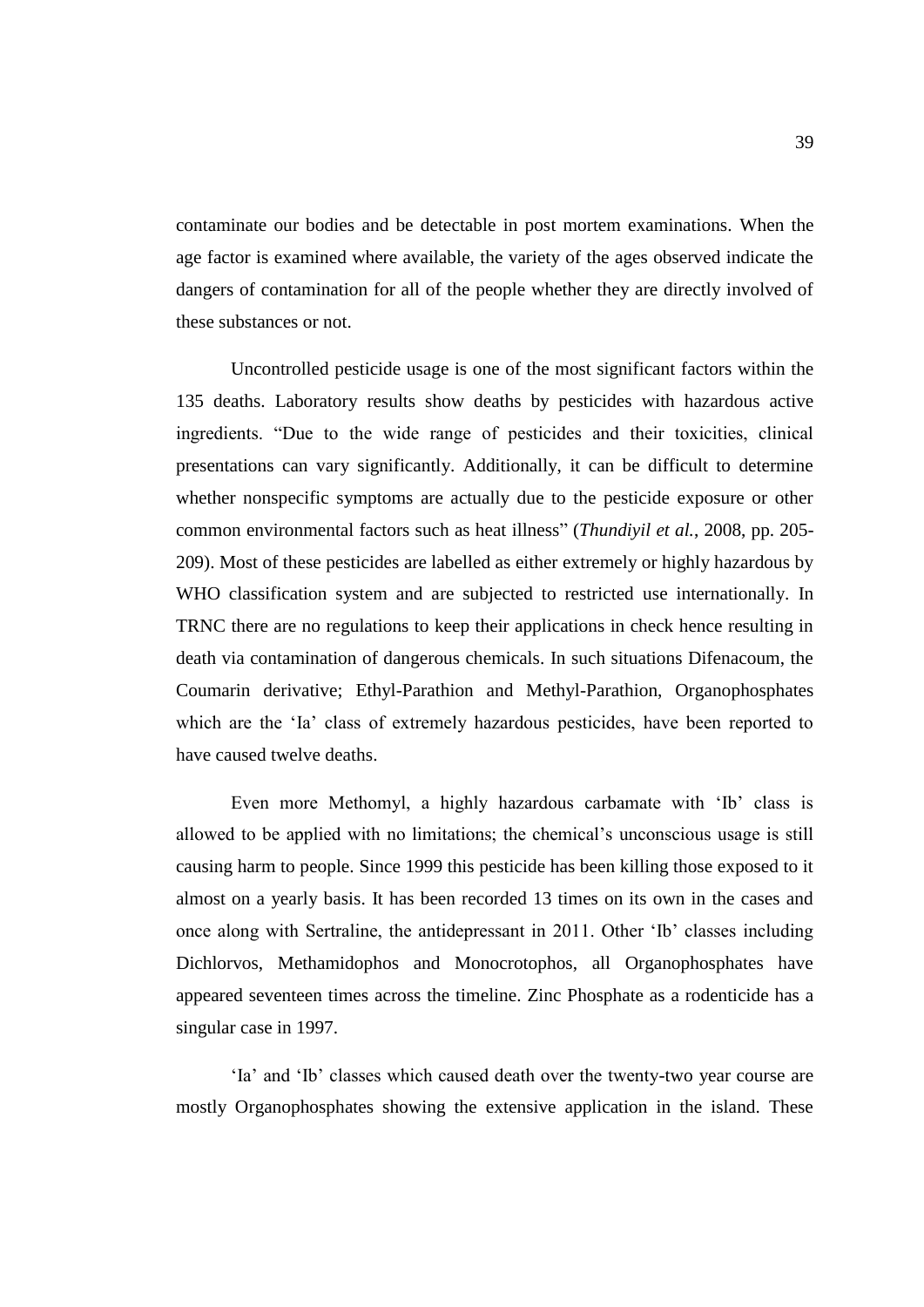could be either environmental, chronic exposures or through consumption. Most of them are of accidental nature with a few suicidal intentions recorded.

Similarly Class 'II', Moderately Hazardous pesticides, Chlorpyrifos also known as Dursban, Dimethoate, Fention and Class 'III' Slightly Hazardous pesticide Malathion are all Organophosphates having been detected eleven times. There are nine different types of OP pesticides. The total number for the OP pesticide detections are 39, taking up the 79.59% of all the recorded substances detected within all cases. Class 'II' Endosulfan is an Organochloride where Cypermethrin is of the same class and Tetramethrin of Class 'U', Unlikely to present acute hazard in normal use, are seen 4 times.

Out of the fifteen different pesticides, twelve of those have their main uses as insecticides. This indicates the heavy application of this pesticide subtype. Remaining ones Difenacoum and Zinc phosphide are rodenticides where Tetramethrin is a chemical applied in plant pathogen treatment.

Generally there are no correlations between the years other than the ones already mentioned but a onetime event occurs in the year 2011 where a case with both a pesticide and a medication is detected together. Other analyses have been seen to include multiple chemicals within but they are either all pesticides or all medicines. In this single event, Sertline, the antidepressant and Methomyl, the insecticide have been recorded. Due to the lack of background information, discussion of this occurrence remains inconclusive but it is known that antidepressants are given with prescriptions where pesticide can be purchased freely. The poisoned person could be under psychiatric treatment taking an antidepressant as well as being someone involved in agriculture. Consuming this typical medication suggests that the person has a potential to commit suicide but actually detecting it within the system means that either the medication failed to take effect, perhaps due to building a resistance or that the cause of death is the overdose of Sertline and that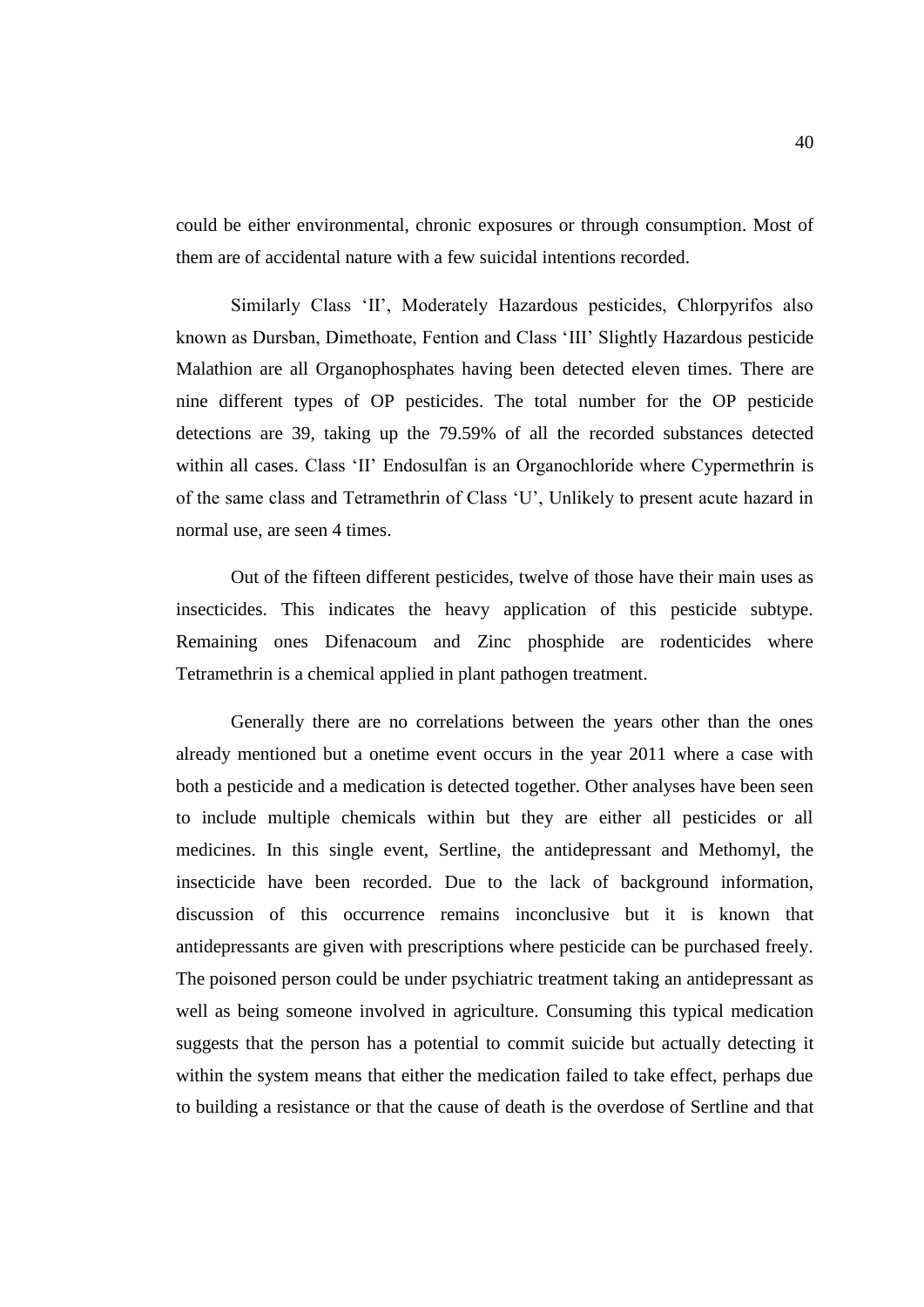the pesticide is obtained from environmental exposure. Likewise if the detected amount of Sertline is not enough to cause poisoning and due to resistance of the body towards the medication, the psychologically unstable person might have uptake Methomyl, not to forget that the person could have taken both at the same time. If it is not a suicide, with similar reasons the person might have been exposed to it accidentally. The key point here is to show the importance in background information. However small or irrelevant they may appear, the details will entail the circumstances of death and clear away any doubts in how the death has occurred. Eventually this will lead to a better understanding of how people live and die on the island along with its relation not only to poison but to other parameters.

The rest of the cases would follow along similar lines each with their own unique situations, also including those that may not have resulted in death although this is unlikely. As mentioned before these are only speculations based on the data on hand and could change if the true background facts are acquired.

In 17 March 2012, the list about the banned pesticides which was arranged by the Agriculture and Natural Resources Department of TRNC was updated. This list included eight of the chemicals mentioned in this thesis; first three were Methamidophos, Ethyl Parathion and Monocrotophos. These pesticides had been recorded to have caused deaths in 2000, 2008 and 2009, respectively. Other five were Endosulfan, Fenthion, Dichlorovos, Methyl Parathion and Methomyl. These eight pesticides are banned from manufacturing, exporting, marketing or applying in TRNC. Even after the ban, the the remaining prohibited pesticides which were not collected from the users and the accumulation causes the chemicals to show up in analysis. Farmers of course would not be throwing away the purchased materials without finishing them and the government who is supposed to collect these banned chemicals would not be able to follow the leads since there are no logs for the sale of Class 'Ia' and 'Ib' pesticides.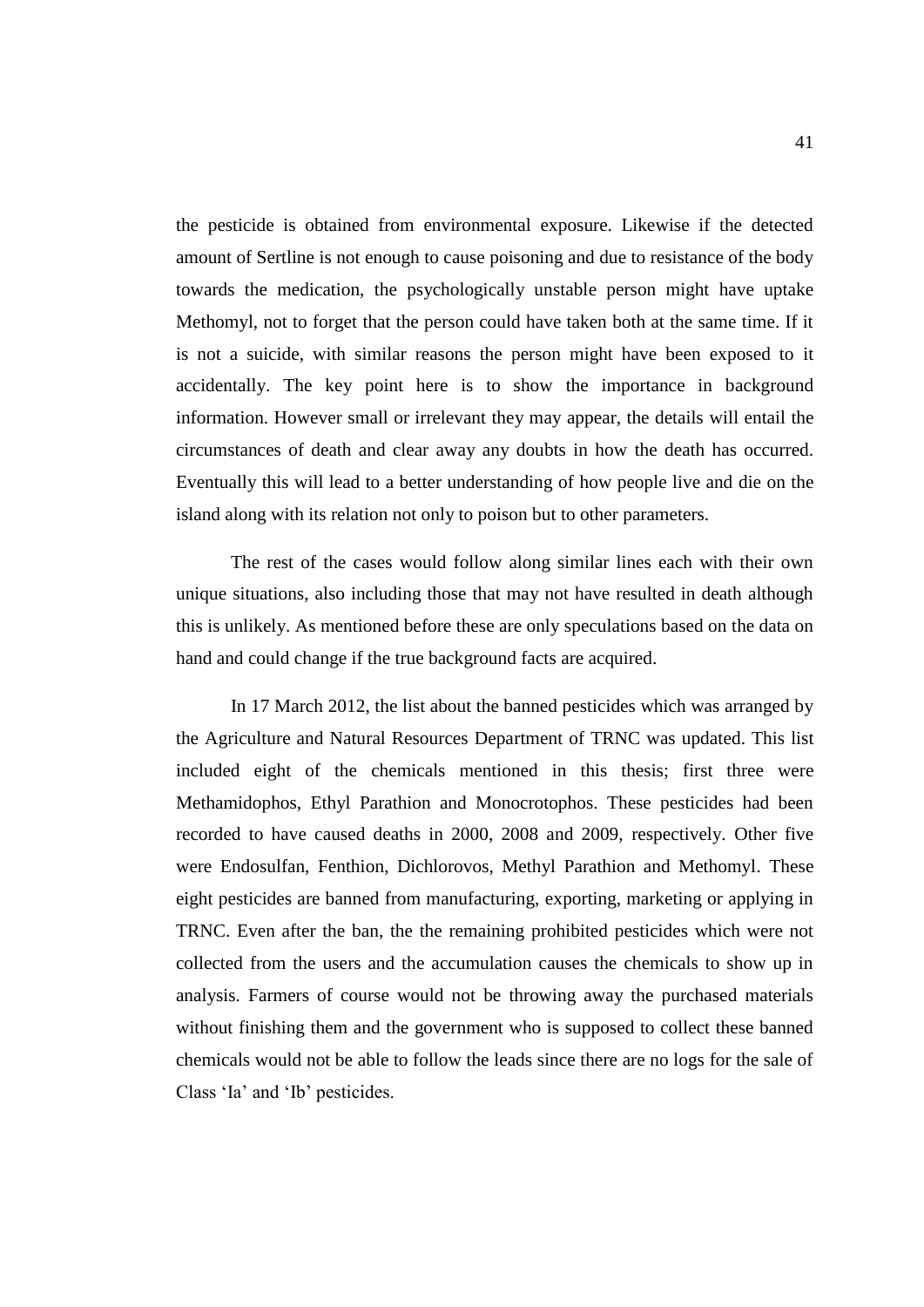In the last ten years we see a slight demotion in the number of pesticide poisonings. In the year 2012 this is mostly due to the incomplete work records and as for the remaining years it can be related to the fact that most analyses sent to the laboratory within the last few years have neither been finalized nor filed in the archives. Also investigations which cannot be settled in TRNC due to the lack of equipment are being directed to laboratories in Turkey where it takes a certain time for the results to come back. Because of this the files and the quantities of cases kept by the TRNC laboratory are not consistent with the number of events occurring in the island. This makes it hard to say whether the statistics created from laboratory results alone are sufficient enough to represent the poisoning cases in TRNC.

Similarly the pharmaceutical drugs detected and identified in laboratory does not correspond to the complete list of all of the medicine centred poisoning cases happened in the island. These medical supplies responsible for twenty deaths as seen in Table 4.3 are not observed as frequently as the pesticides which have brought about forty-nine officially recorded deaths with in the same twenty-two year course. Again the cause of death is unknown in these cases and it is not necessarily linked to these drugs.

In the earlier years there is a distinctive lack of medicine poisonings. This could be due to lack of organized documentation and filing or the deficiency of the equipment with which the active ingredients were meant to be detected. Even later the number does not increase as much as the alcohol induced poisonings have. The symptoms the medicines generate could be similar to that of natural causes. This makes the post mortem examination unclear, especially for the elderly, on deciding whether it was natural or that it was medication instated. Whether it was overdose or an adverse side effect of the chemical is hard to distinguish.

There are a variety of medications identified and the prescribed drugs like antidepressants were witnessed the most often with seven notable cases.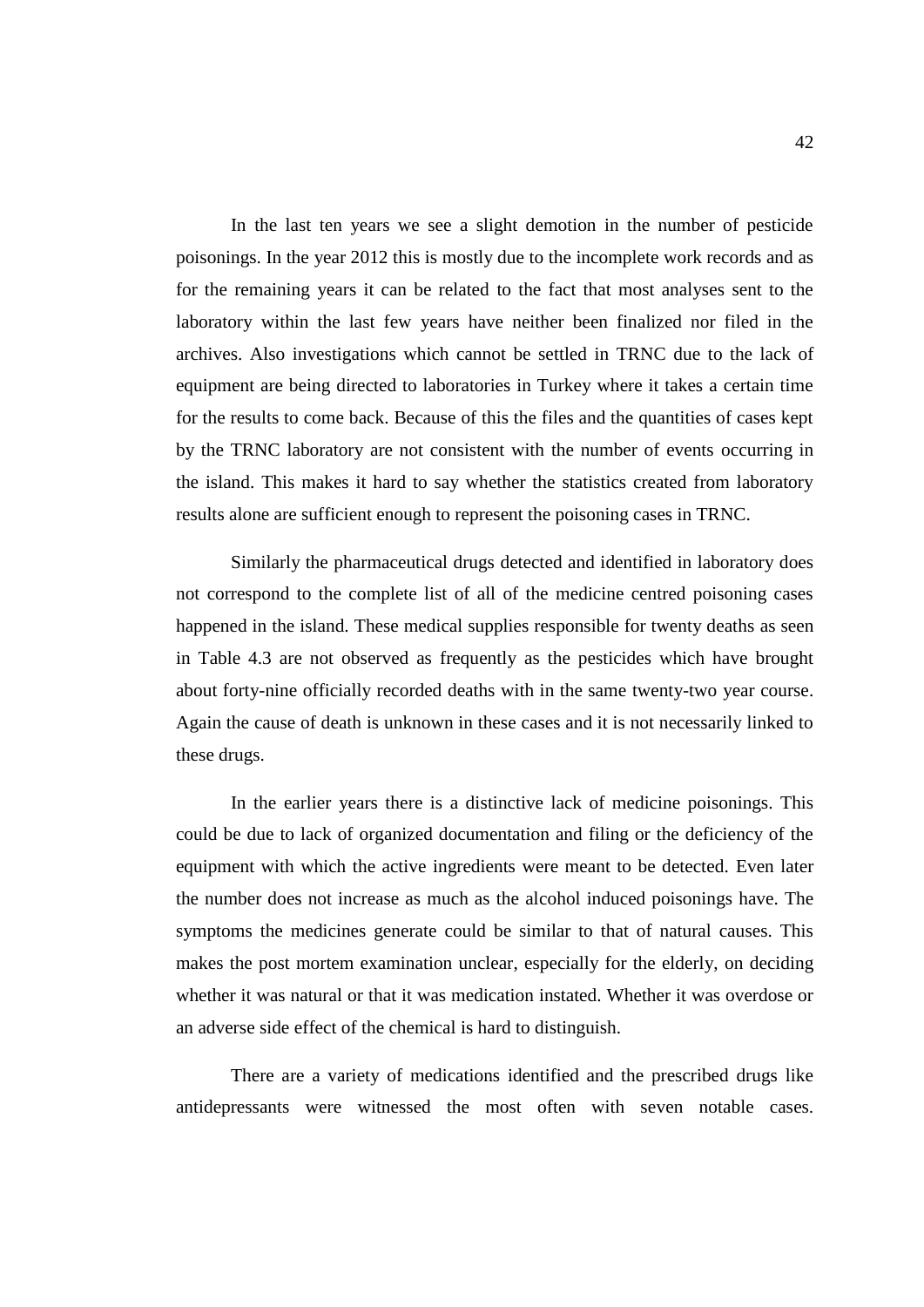Amitryptyline is found in 1992, 2008 and 2010. Venlafaxine is seen in 2002 and 2010. Both of these two antidepressants are seen in 2010, a year with particularly high number of events. The remaining two antidepressants, Sertraline and Mirtazapine, appear in later on the timeline within 2011 and 2012 possibly showing that these were new on market in TRNC and were becoming widespread between patients; Table 4.3. In Turkey Amitryptyline is listed as the third most common drug to cause poisoning in the year 2008 according to National Poisoning Centre in Turkey; Sertraline is fourth and venlafaxine is twenty-seventh where Paracetamol heads the list in the same year (*Epidemiyloji Raporu*, 2009, p. 70).

Analgesics and benzodiazepines were also detected more frequently than the rest of the the medications, in three cases each. Paracetamol and Dextropropoxyphene are detected together in a single case in 2002. Brufen and Paracetamol cases each appear in 1998 and 2010 respectively showing us that the medication found in many households could lead to severe poisoning and it could happen in any year.

Benzodiazepine poisoning on the other hand is only seen after the year 2004. The next one is detected in 2011 and 2012. Diazepam is under regulations since it is a dangerous medication and is applied as a sedative and as an anticonvulsant. If death is not the result of drug abuse then the person could have already got the drug in the blood due to prior medical applications before death. The latter case in 2012 includes both Clonazapam and Naloxone, an opioid antagonist where both drugs are only detected once and together in this single case. A further study of the upcoming years and repeatability of their detections are needed to properly discuss the reasoning behind this case.

Barbiturates are not common in the list but it is seen that two Phenobarbitone and one barbiturate cases are present in 1992 and 2000. There are no other cases recorded after 2000 within the next decade. They are seen most likely due to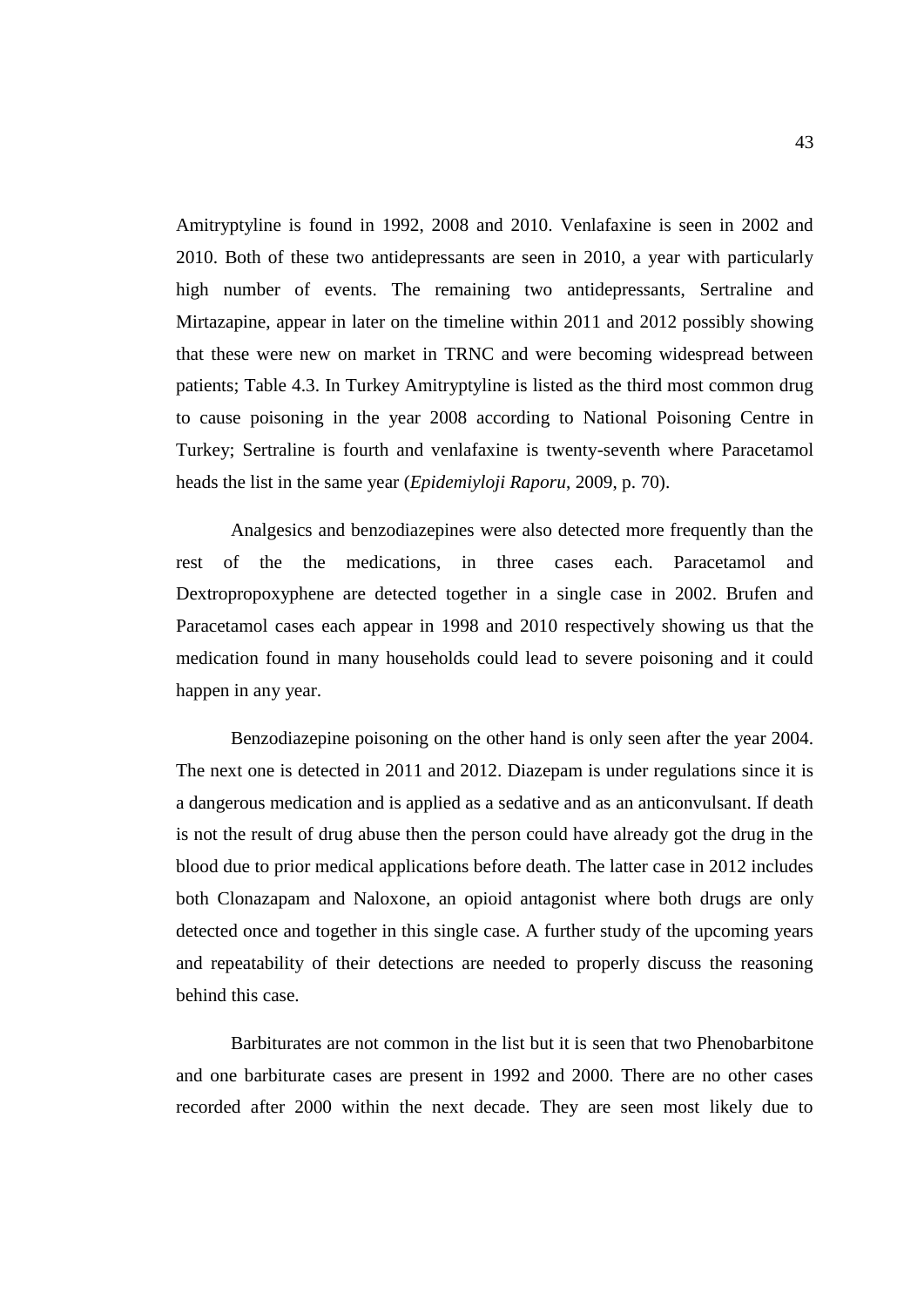addictions and where they are used as anticonvulsants, they might not be the sole reason for death but could present in body if the person has been taken them regularly.

Again in 2000, there is a case where two drugs are detected in a single analysis. Ranitidine, the H2-receptor antagonist and Alpha-ethyl-dopa, an antihypertensive agent are both present. This could be due to the person under treatment having to uptake multiple drugs habitually. It is an unusual case since these drugs are only seen once and are detected together in analysis.

Theophylline can be both found as a bronchodilator and as a chemical within drinks such as tea and coffee. These two drinks are both a large part of the Turkish culture and are consumed on daily basis but there are no specific circumstances filed in TRNC, relating this to their toxicity and it is unlikely that ingestion of beverages would cause poisoning unless they have been taken in vast amounts. Hence it is more possible for Theophylline as a drug to have been detected in two events in 2002 and 2004.

The other two substances appear in separate cases. Carbamazepine is an antiepileptic drug with limited therapeutic range. Since its active ingredient is dangerous, people could easily go over the prescribed amount, accidentally or not, and the effects of the overdose will arise. Such is possible in the event in 1998. In a single case we see Chlorpromazine, where the antipsychotic drug is detected in 2009, as another prescribed drug.

Deaths induced by alcohol were also considered in this study. The reports state that the alcohol was detected in the system in post-mortem analysis. The causes of death were not given hence the death could be triggered by acute uptake of alcohol or a chronic alcoholism. There are possibilities of alcohol poisoning, acute alcohol coma and cirrhosis of the liver initiated by chronic alcoholism. Other than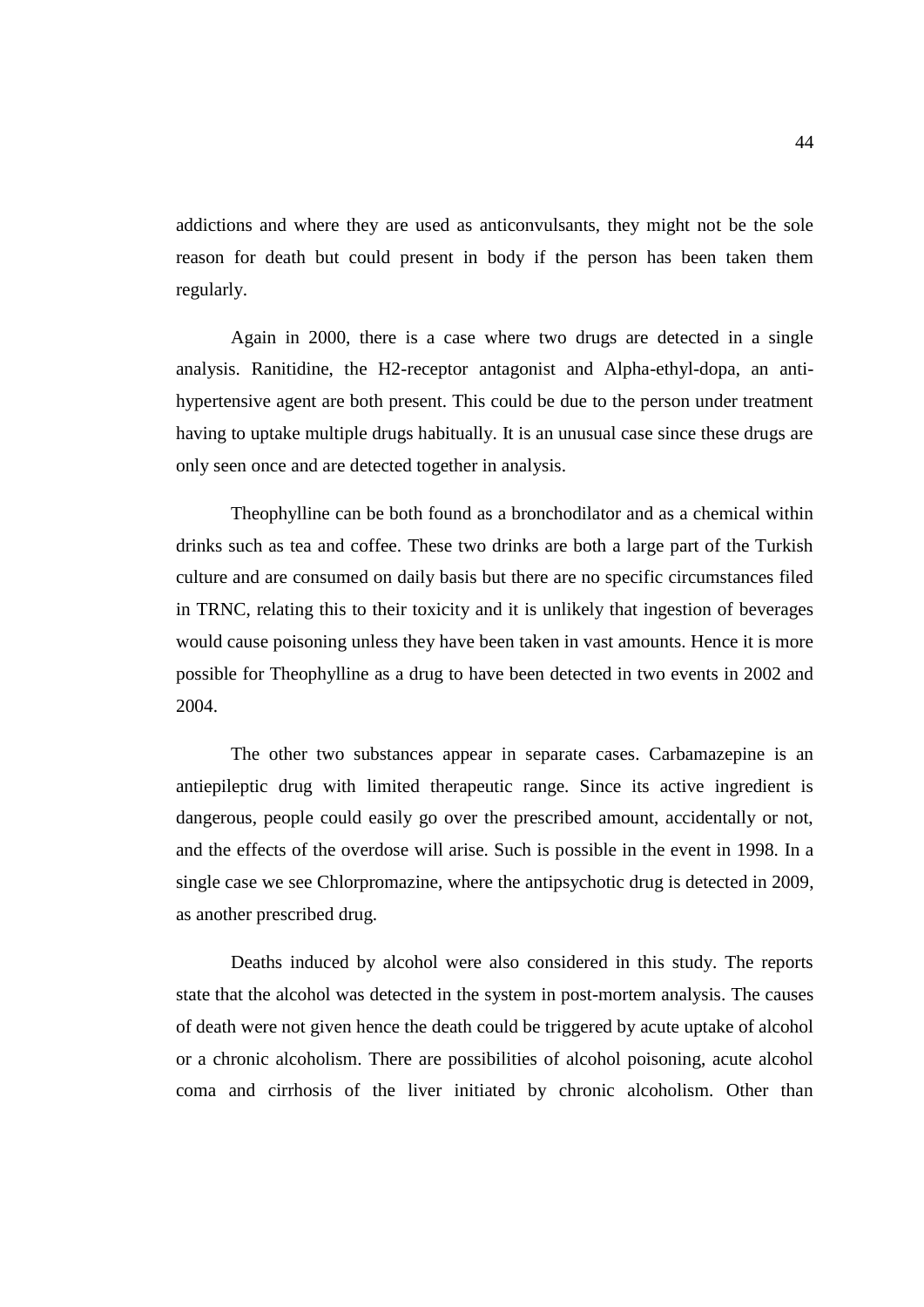poisonings, traffic accidents while drunk driving or similar cases are also included in the list since the exact backgrounds on people were not accessible. It can be seen that there is an escalation in the number of deaths with alcohol in their systems starting from 2003. The documented quantities of the years after 2003 are three times the total amount of cases observed before the this year. In Sweden, the most detected substance during examinations was ethanol between the years 1992 and 2002 even though it was competing with pharmaceutical drugs (*Jönsson et al.,* 2004, pp. 53-59).

Oxygen deficiency in air during a fire or smoke spreading from heater stoves produce carbon monoxide which is highly toxic for humans when inhaled. This toxicity can lead to fatalities in which the residues obtained from the lungs can reveal death by carbon monoxide inhalation. In TRNC, we see fourteen confirmed cases which had been linked to such deaths. An almost even distribution is seen before and after the years 2002 and 2003 where there are no correlations between the years. Yet the number is high enough to be studied separately from the other causes of death.

The remaining column labelled 'CO/Others' in Table 4.3 indicates causes which has appeared less than five times each during the twenty-two years. Graph 4.1.2 shows the numbers for CO and others separately. Heroin is also found in this part because it is the only drug related death analysed in the laboratory.

The Hydrochloric acid and Hydrofluoric acid poisoning events are not common in TRNC and there are one in 2001 and another in 2010, respectively. Since both of their application areas are vast, it is hard to pinpoint the exact reason behind poisoning but when compared with other cases it is highly likely that they were household products related poisonings; Table 4.3.

Benzene within gasoline is found broadly in TRNC where its environmental contamination is elevated due to its once heavy use. The amount of people with cancer in the island is high as it is and benzene is thought to have played a part in this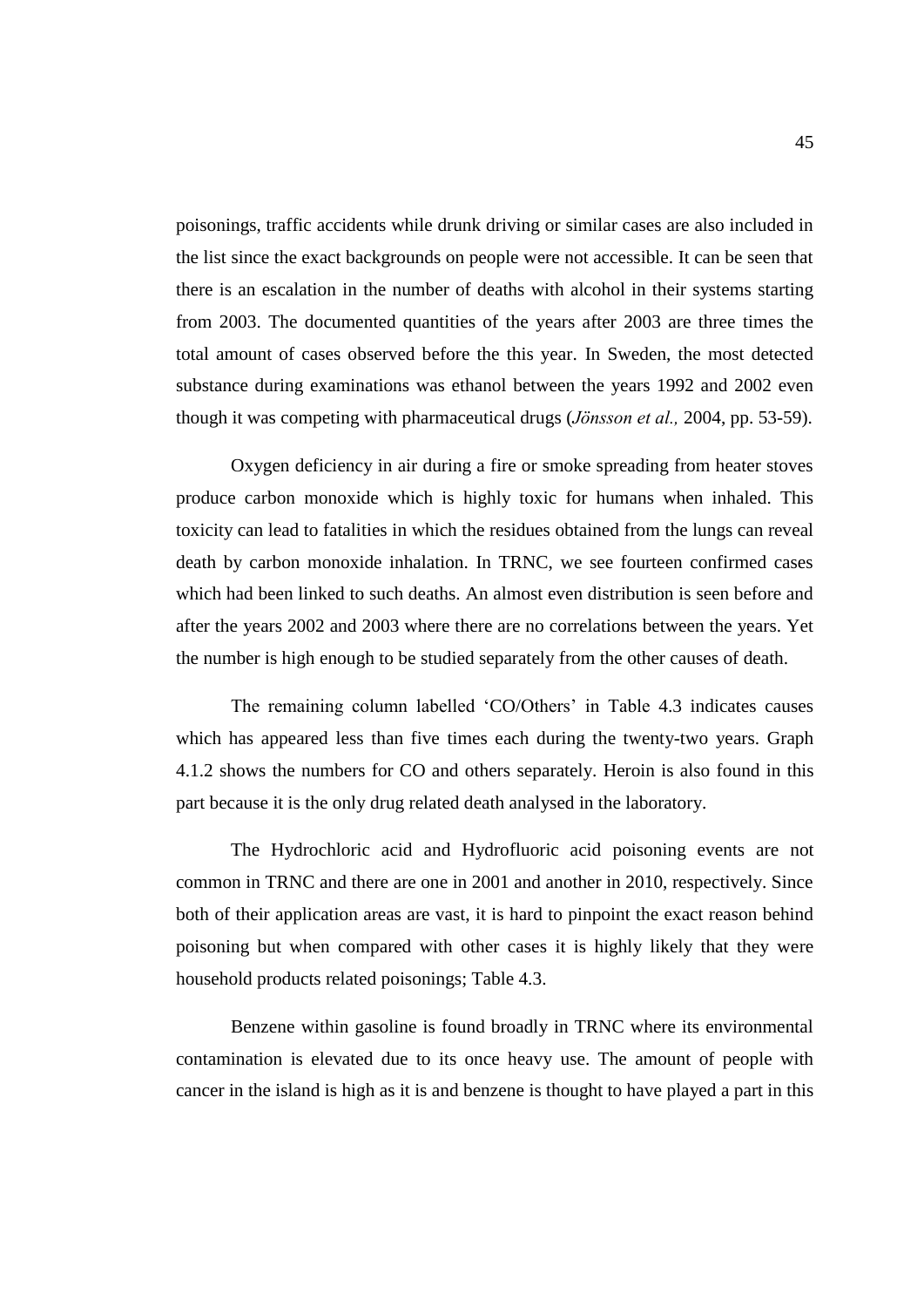through its carcinogenic features linking it to lymphohematopoietic cancer form (*Rappaport et al.,* 2010, pp. 189–195). Indirectly the side effect of environmental benzene contamination could lead to a number of cancer cases although these numbers cannot be specified nor proved since there could be multiple reasons for cancer in the island. The poisoning cases could relate to chronic exposure especially with those in occupational hazard of benzene while working in gasoline stations. Three benzene related cases exist in 2002, 2006 and 2012.

Cyanide in CN- form is present in the seed of apricots where if consumed in high amounts it leads to poisonings. Cyanide purification in gold mining also creates a pathway for cyanide interactions (*CMC'nin Altın Madenleri – Lefke'nin Siyanürlü Geçmişinden…,* 2001). Due to the ingestion of these seeds or via purification process in mines poisonings by cyanide had occurred in the year 1995 which has led to fatalities. In Annual Death Reports we see three cases, a woman and two children with cyanide poisoning and the remaining case is unknown.

Nicosia District Govern stores the death certificates and unfortunately with limited information on them. The explanations and the coroner's reports only display the initial findings and the samples sent for analysis are kept confidential and are not processed in the District Govern. Discontinuity of the procedure causes the data found to be partial and without detail. In Table 4.5 the separation of the causes are seen as three parts where there are 31 poisoning, 18 cirrhosis and 60 unknown cases. It is detected that multiple pesticide and medication poisoning along with Carbon monoxide and alcohol related deaths.

Nicosia district, with its high population show variety in the numbers when compared with laboratory works which analyse the samples from all around the north side of the island. It is seen that the recorded quantities of pesticide and medication poisoning cases are 69 in laboratory where there are 31 of them which were collected from the death certificates of the capital city. If all the cases are assumed to present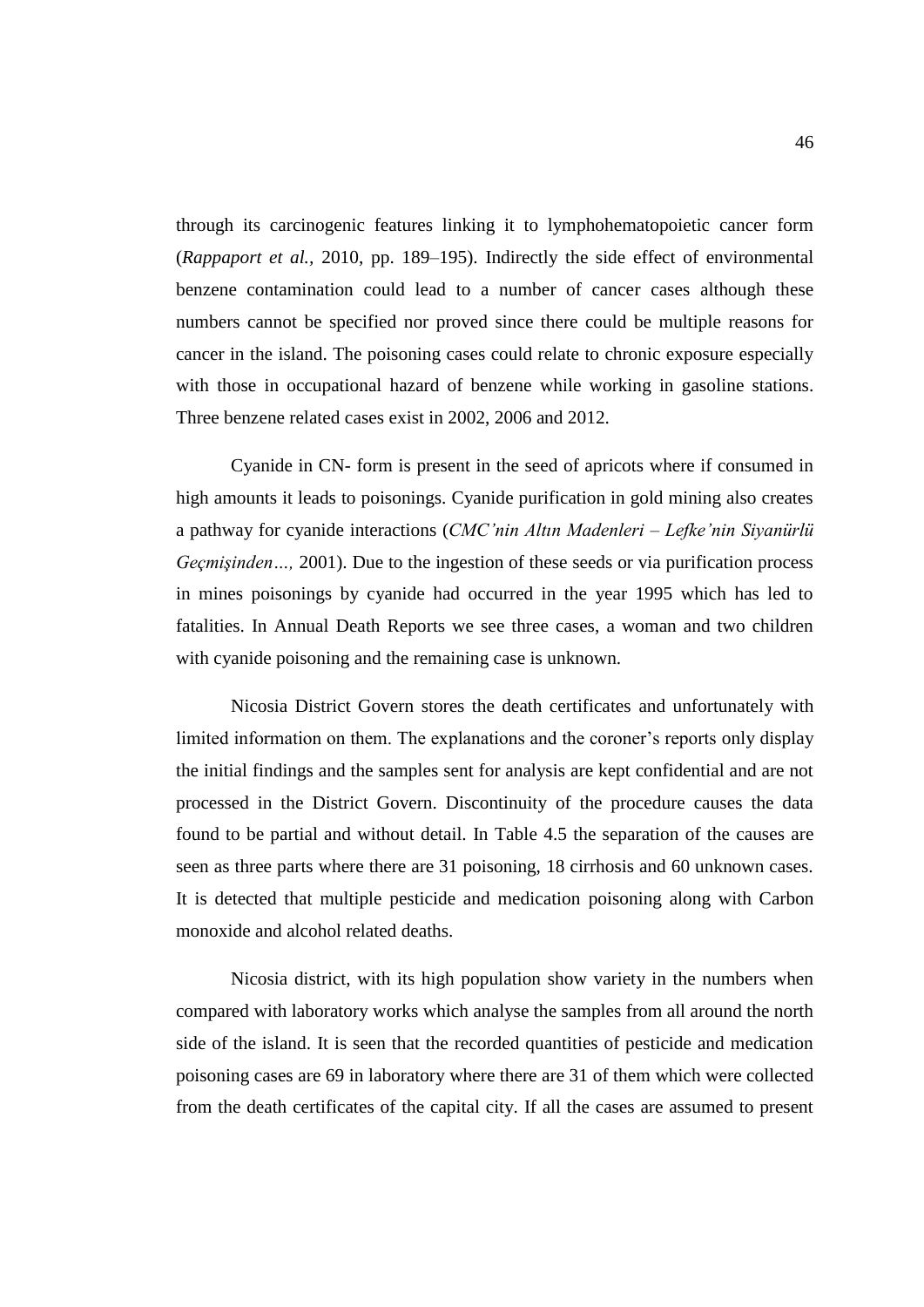in both departments, this makes the 44.93% of the cases of Nicosia origin. This value can be considered high since the rest of the four cities would have a total of 57.97% and Nicosia alone is close to the half of the total quantities. Also if the four cities are assumed to have equal amounts, Nicosia would have cases three times more than each city on its own.

Under poisonings column in Table 4.5, there is a random appearance of the quantities. 1995 gives the peak of the list with seven deaths. Like the results in laboratory most of the samples acquired in post mortem examinations are sent out for analysis which have not been received back to complete the procedure. Even if there are no filed cases in District Govern we cannot rule out the potential occurrences which are missing due to misfiling. Again in 1995 only four pesticide and medicine poisonings have been reported by the laboratory. These had happened in Nicosia. The remaining three are likely to be the cyanide poisonings which were detected and added to death certificates as well. An extra of four poisoning events, three by CO and one other cyanide are also reported belonging to other city governs of the island yet they are kept in the capital.

Table 4.6 represents the age and sex differences seen in deaths within Nicosia. 58% of the poisoning cases from death certificates were women with 18 deaths out of 31 showing variation between the ages 5 and 80 and a mean of 48. Seven of these deaths were caused by medicine uptake, direct poisoning and indirect organ failures. This number was closely followed by five pesticides, 2 Cyanide, 1 Carbon monoxide and other unrevealed poisoning through toxic substances.

In males, we see the 42% of the cases with six pesticides and a single medicine related deaths. The rest are of diversity including singular cases of Lithium, Cyanide and Carbon monoxide along with unidentified poisonings. The mean age for males is 52. Thirteen reports show that males have more of a chance to be effected by agricultural chemicals than females. Farming and other agricultural activities are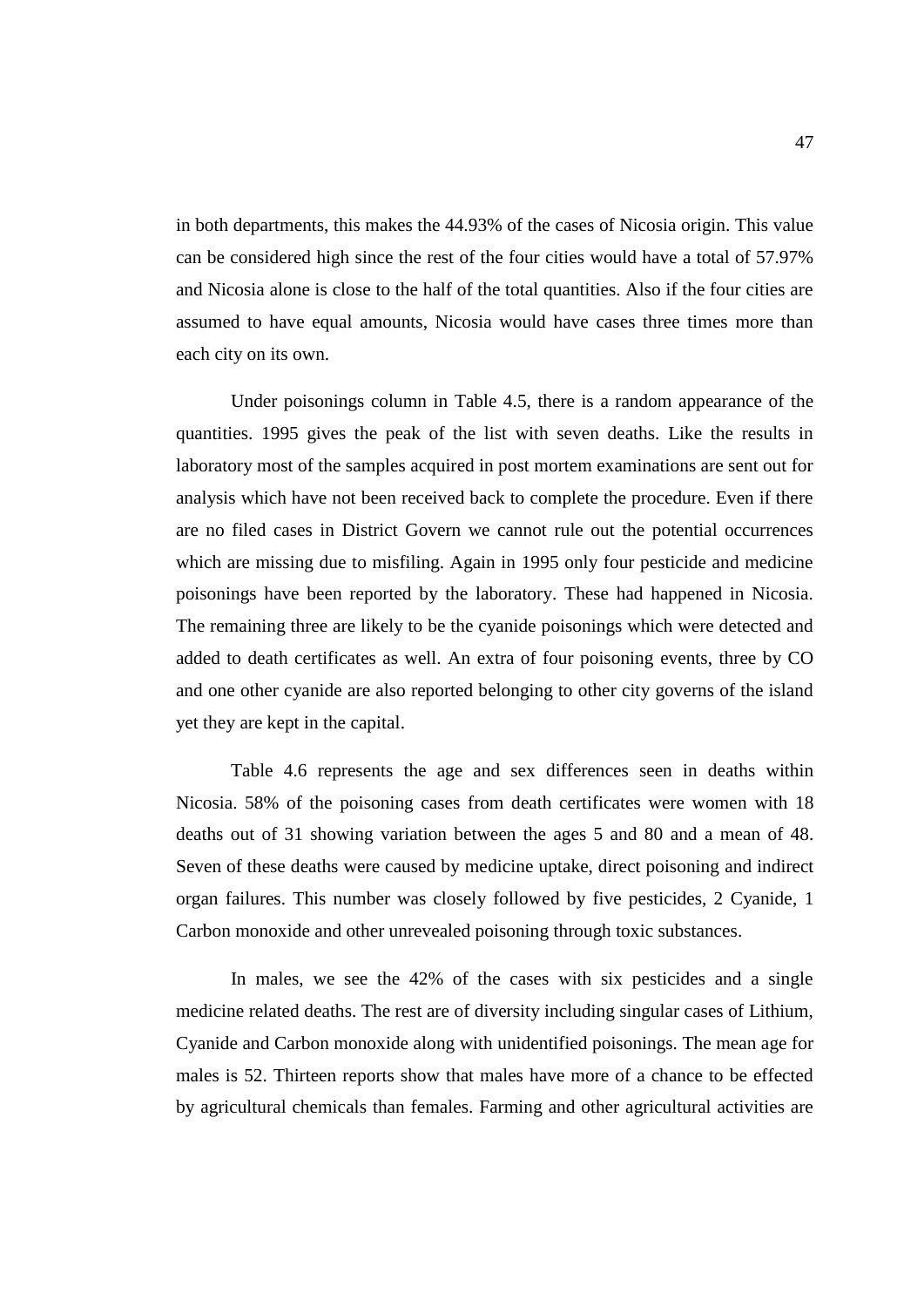done both by males and females so the difference in exposure is likely to be during the application process. This could be due to males spending more time within the site during the application of the chemicals. Their immunities would also change the effects seen on the exposed people; in this case. In overall the female immunity appears weaker against poisonings. Despite this in many countries in the word, male population has a higher percentage in poisoning cases such as between the years 1998 and 2004, in Greece this figure is 76.1% (*Vougiouklakis et al*., 2006, pp. 321- 325); between 1999 and 2008, in China 63.3% (*Liu et al.*, 2009, pp. 88-94) are male fatalities. Hence directing the reasons towards socio-economical differences as well as gender based factors.

A reverse situation for TRNC is seen in drug poisonings. We see Dioxin and Coumadin derivatives as drugs for the females yet most are simply labelled as drugs and are awaiting results from laboratories. Same is true for males. The high number for females originates from old age since the majority is above 70 years old.

In Oslo, the study conducted for 2003 for one year, shows 67% male death with a 44 mean age and of these 54% was accidental where in 36% female deaths, there is a fifty-fifty percentage for accidental and suicidal intents with a mean age of 49 (*Bjornaas et al.,* 2010, p. 13). The age range is similar to that of TRNC but the male death is observed more frequently.

These numbers for suicide depends on the preliminary examinations completed by the doctor who signed the death certificate and are not conclusive. Yet they could direct the study towards the correct discussion. Of the eighteen reports on females, three were listed as suicides; two by Organophosphates, both in their early 30s and one by a drug, above the age of 75. Unlike in females two male deaths by poisoning, at the ages of 18 and 77, are associated with suicide where one is pesticide and the other is of unknown origin for poisoning. This signifies the stress put on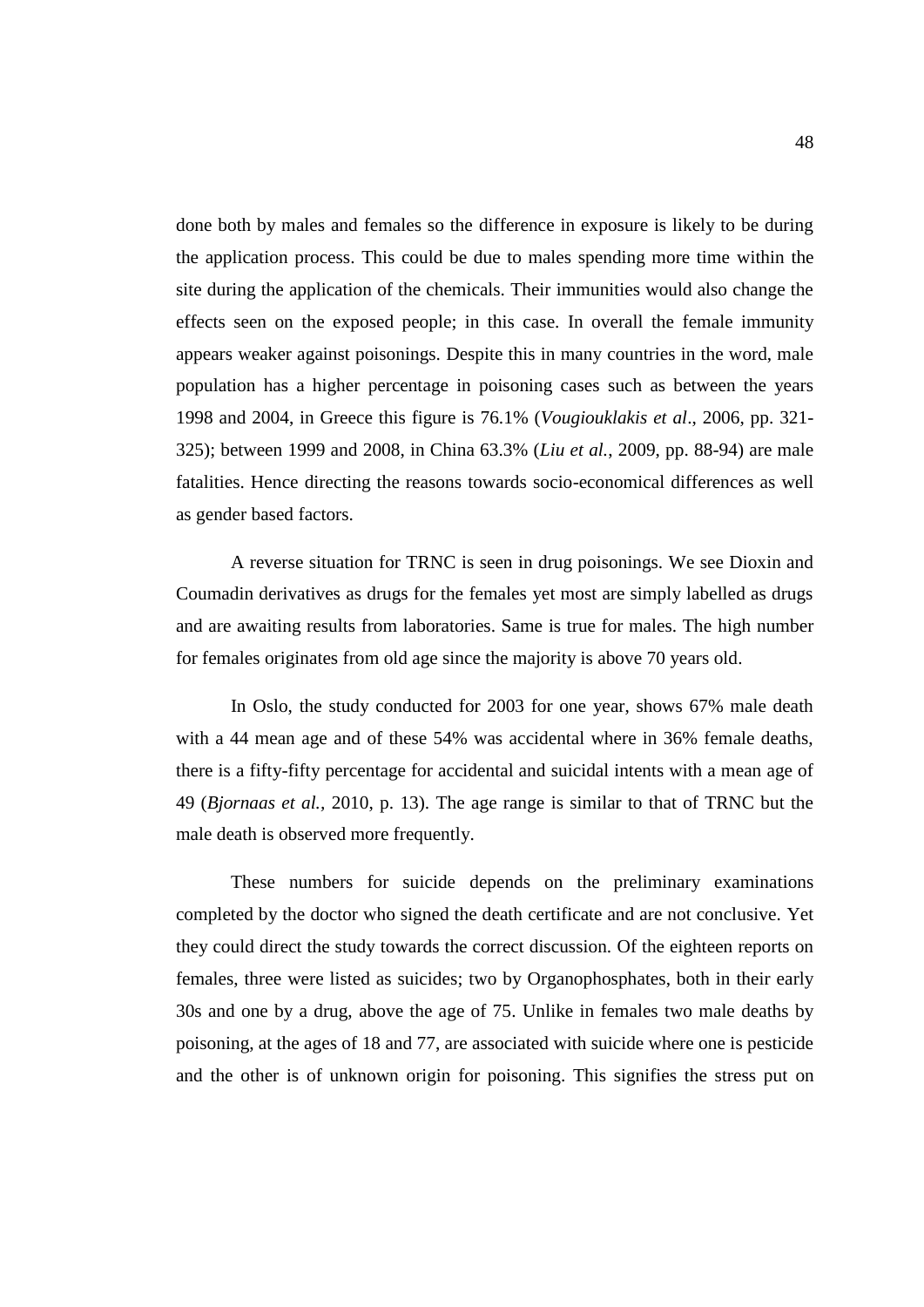females in their perhaps the busiest years of their lives where in males this stress lays on their ages which they enter the adulthood and around their middle ages.

In Nicosia it is reported that only 18 deaths are associated with alcohol and cirrhosis. Only in 2002 we notice a slight spike with five cases but other years mostly have fewer cases than that. The total number of deaths is also one of the lowest within the studied decades where there is no alcohol detection in deaths within the laboratory analyses, Table 4.5. Another point is that in the year 2009 the highest quantity of alcohol detection is observed after laboratory examinations and either none were founded from Nicosia or the results were not processed in this District Govern.

There is an extra death of a male related to alcoholism in 2011 which has not been counted in the above examination since it does not represent that year fully. Hence the year 2011 in NDG was excluded from this part of evaluations to avoid confusion in future references.

Sixteen males and two females have been recorded in these death certificates having died of alcohol related poisoning. The minimum age is reported to be 37 where the maximum is 73, both males. Mean age for males is 57 with 2002 having the most gathering. Similarly one of the two female deaths has occurred in 2002 while the other one is in 2008, at the ages of 42 and 59, respectively. The latter death and two others from males have been reported to die of Pulmonary Arrests and are chronic alcoholics. The remaining cases either are cirrhosis or alcohol coma but the notes are not specific enough to discuss. It is seen that the males have much more cases regarding alcohol. This could be due to their tendency to drink more hence damaging the liver. The high age shows most of these people are chronic users with high alcohol accumulations within their body. Alcoholism is more commonly seen in males along with the detection of alcohol in blood in the post mortem examinations.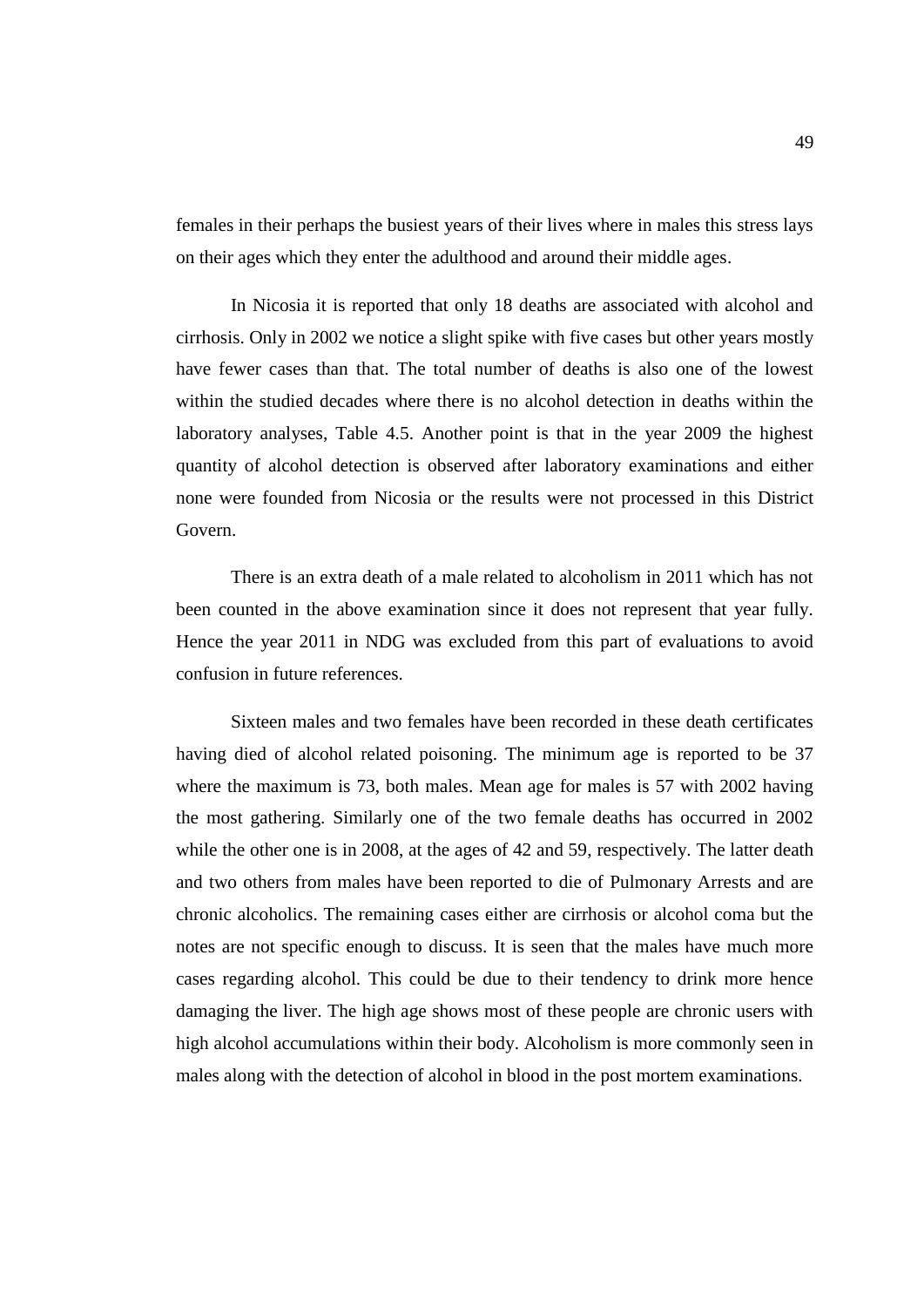Similarly to pesticides and medications, alcohol and cirrhosis poisonings are recorded as 40 to 18 in the laboratory and District Govern, respectively. This takes up 45% of the total, making it an important figure compared to other four cities but this fragment of the study takes alcohol detection in the laboratory differently from the poisoning and cirrhosis writings in death certificate records. The former one states that ethyl alcohol was found within the system but it does not specify whether it was the cause of death where in District Govern files, the cause of death is documented as alcohol related hence making NDG files more accurate on alcohol as a cause of death.

Two CO related cases were recorded in the death certificates when compared to 14 detections in the analyses, this represents 14.29% of the total which is of low value pointing out that most of the poisonings had occurred outside the capital and in municipalities connected to it.

Lithium as a metal is found commonly in the environment and is used in batteries, alloys and alike. Its compounds are also used in manufacturing industry hence it can easily contaminate ground water through waste and as medications used for disorders such as bipolarity. Still the metal itself and its compounds are not considered dangerous (*Costa*, 2008, pp. 962-963). The case found for this examination in the year 1999 is more than likely to be due to the acute intake of lithium rather than chronic environmental exposure since there is only one such case filed with lithium intoxication which involves a middle aged male.

In the last column of Table 4.5, 'NA' states the unknowns of the reports. These numbers present all of the unidentified causes of death without distinguishing between poisoning and others such as cancer. As we continue on the years the cases being sent to examinations increase. This data cannot be compared to analysis results since we cannot separate the figures according to their respective city records. Also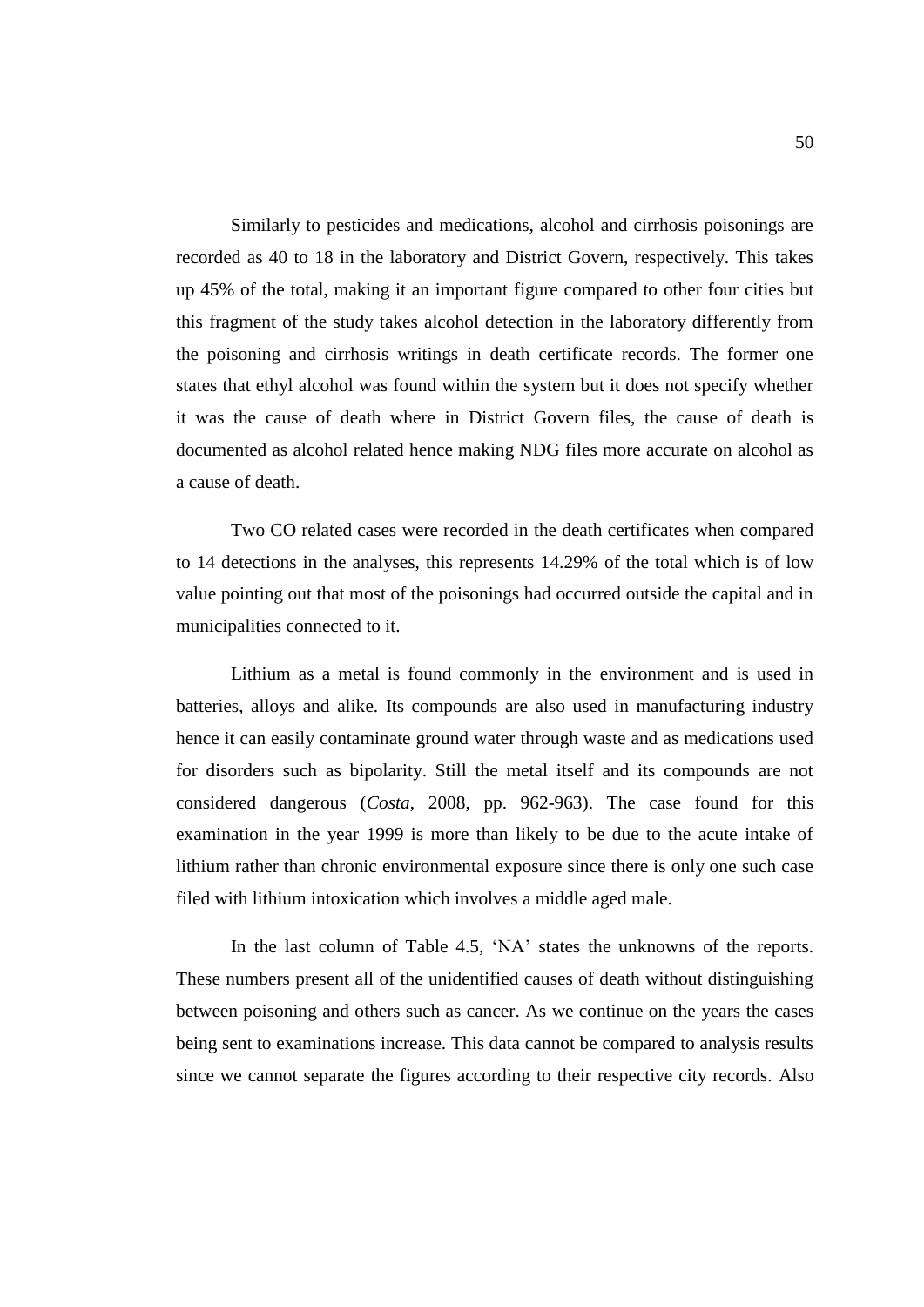unlike the lab data there is no documented 'Other' substances which had been detected like Kerosene, Benzene or Heroin.

In the overall review of death certificates, 109 cases were studied where laboratory had 135 cases with substances detection. Yet the unidentified cases hold a large fraction of this overall and the year limitation is three years shorter compared to laboratory work hence restraining the data to be discussed.

Nicosia has more cases compared to the remaining districts. Most deaths in the capital are caused by pesticides. The number of females is higher in poisoning cases with having more suicide tendencies and males are detected to consume high amounts of alcohol leading to chronic alcoholism and their detection in analyses.

SPO reports provide us with summed up official numbers for each year from all of the five cities of TRNC. Under the 'Deaths by Causes' charts in SPO reports, as the years pass a steady increase in the unknown figures seen is very similarly to the high quantities of unknowns obtained from other resources where 2006 gives the highest amount. The same reasons as previously discussed still apply, demonstrating the necessity in finalizing the process as these data become the only sources available in studies such as this one. Also the 'Suicide' column in Table 4.4 creates an obstacle in understanding the figures fully since the real causes under suicide are not detailed. There is also a possibility that these cases are not complementary with each other and we might be looking at doubled numbers being interpreted twice. Since this amount do not exceed the recorded laboratory figures, the rest of the study will take 'Suicide' column as separate but unidentified cases. Without the deaths in this column and the unresolved ones under 'NA' division, it makes 103 deaths.

Deliberate uptake of toxic materials with the purpose of self-harming is also an important aspect of this study. In most of the cases regardless of the source we see many accidental poisonings. Most of these are not labelled as such but the lack of a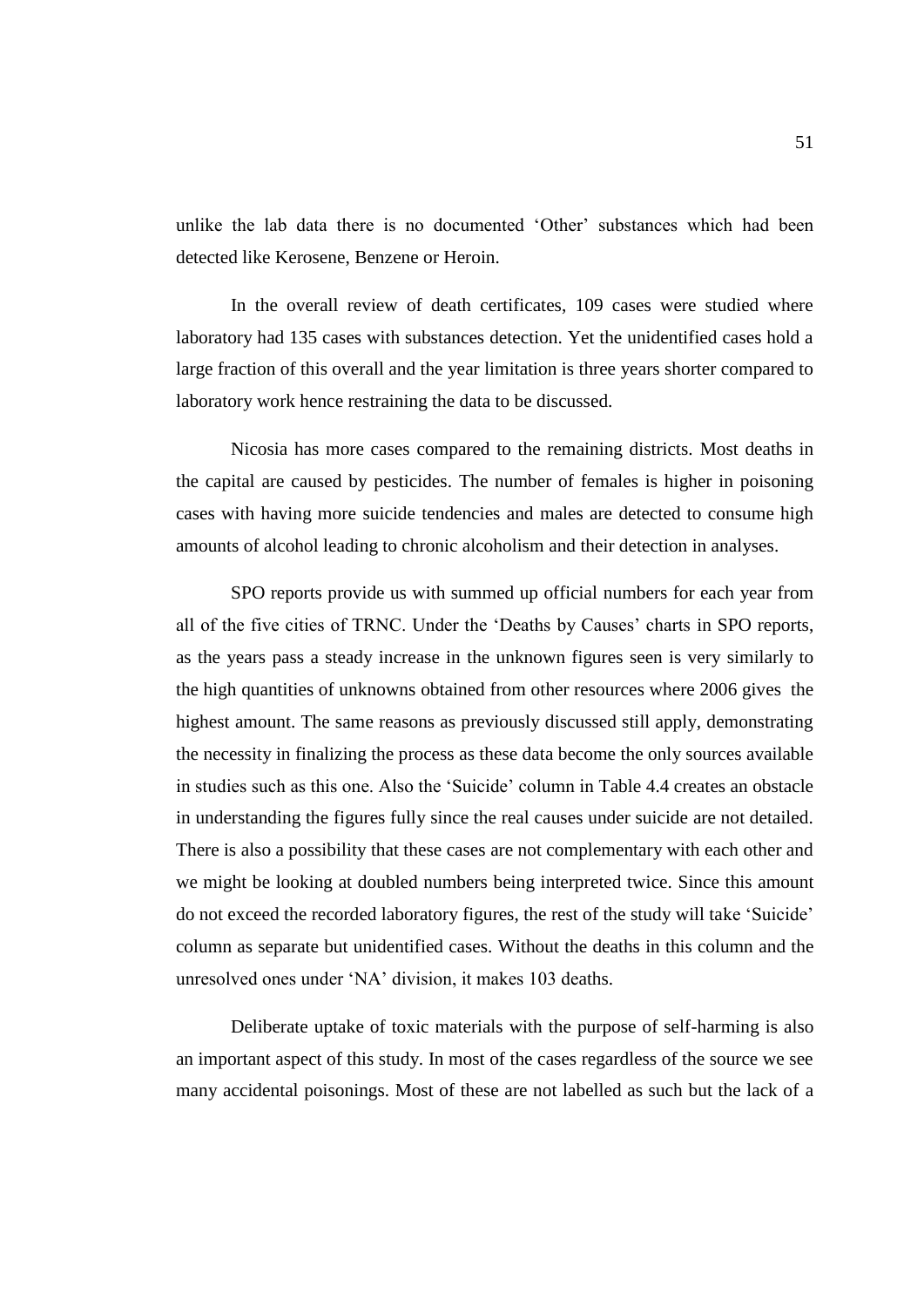distinct 'Suicide' and 'Homicide' label on the files suggests that the majority of the cases are due to exposure of or unconscious uptake of the chemical. Homicide on the other hand is in the hands of forensics where only the Police reports can show such a verdict hence those cases remain as accidents in this study and were not specifically examined.

The suicide attempts by means of self-poisoning are seen not only in TRNC but also in countries like Sri Lanka with pesticide fatality of 10.1% within six years (*Dawson et al.,* 2010). 14.7% of the fatal poisoning in Trabzon is recorded within the study of a decade (*Birincioglu et al.*, 2011, pp. 660-663). Approximately 242 pesticide poisonings were suicide attempts observed in Japan within a four year examination (*Costa*, 2008, p. 887). TRNC reports show that suicide cases include both pesticides and medicines as a tool. Six of the death certificates of NDG which have been logged in as suicide included two pharmaceutical drugs; at least one of them being analgesics and four pesticides; two Parathion, one Organophosphate and one unknown pesticides. Two people who died of medications were above the ages of 75, three of the remaining four were in their early 30's and the last one was listed as a teenager. Having heavy medications at their disposal already, the elderly chose to commit suicide by medications where the pesticides which are easier to access were chosen by the younger. The numbers are underestimated since in the initial states of certificate preparing the substances of interest are not efficiently identified and can only be added after the analyses are complete. On this matter, the attempted suicidal purposes in the article by Sümer (2011, pp. 234-240), were of female sex and this was related to the reason of sentiments of this sex where a parallel happening was detected in Cyprus. These cases although they were not all female, the most were. In TRNC on the other hand the 26 deaths within twenty-two years show a mixture of both sexes demonstrating an increase in variety as the age progresses; Table 4.4. NDG states that there are three females and two males who committed suicide.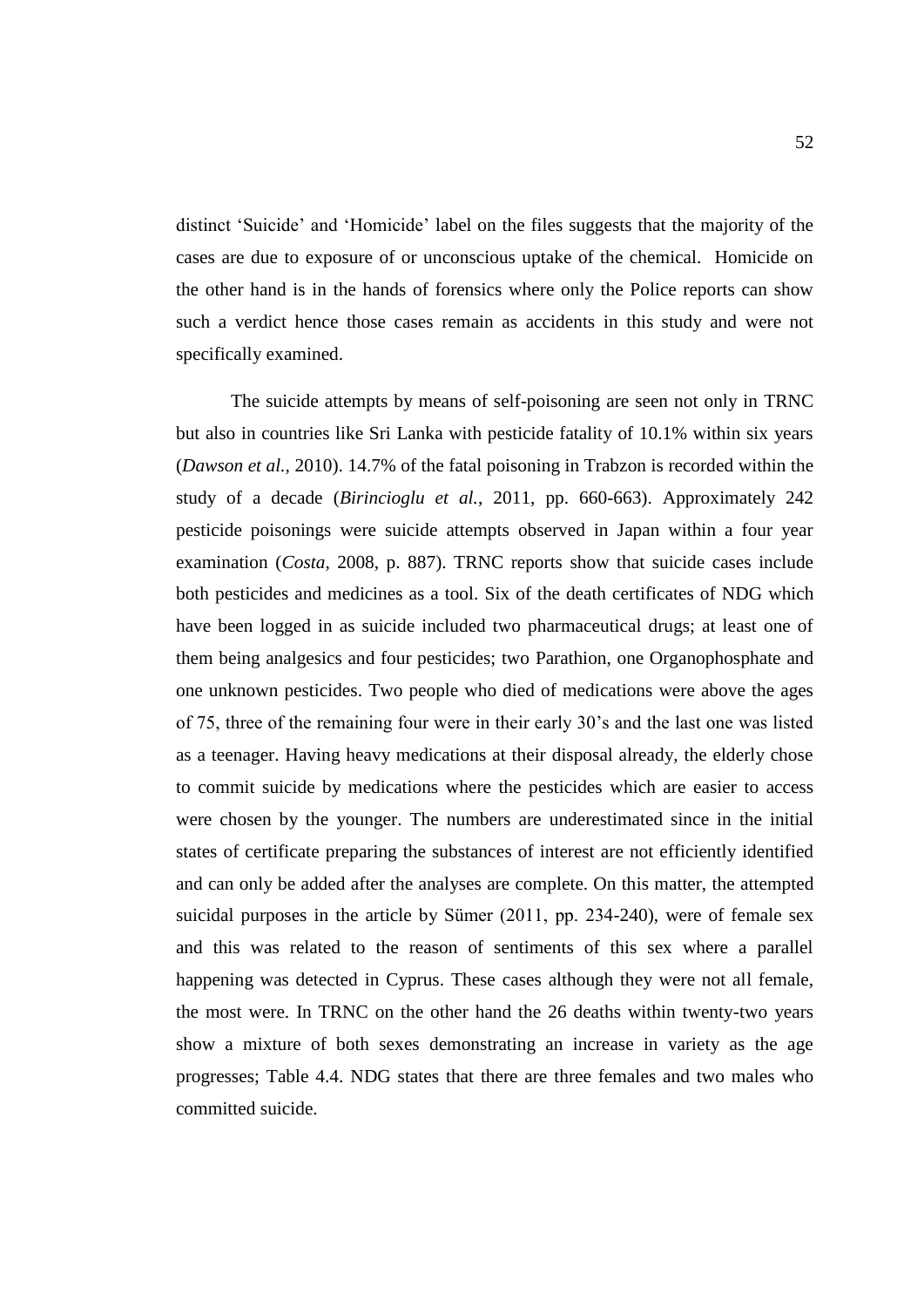The article "Suicide in Cyprus 1988-1999" by Zacharakis (2005, pp. 110- 114) investigates the cases which have been deemed as suicides after a routine examination process where the most suicides have been committed by males above the ages of 75 and between the ages of 15 and 24 for females. As explained in the article methods included poisoning by solid and liquid substance which was preferred by males and the second choice for females. Similarly all six of the logged substances above are solid or liquid in the suicides. There are no reported reasons for these cases in TRNC but it is possible to be parallel with the ones in the southern side of the island just as stated in the article

Underreporting might be one of the reasons for the very low suicide mortality in Cyprus. The extent of underreporting, even though unknown, is most probably limited, due to the small size and close relationships that characterize the population under study. Social and cultural factors may contribute to the very low suicide rates in Cyprus… Factors such as the small size of the population, the short distances between communities, the long history of the nation and the cultural uniformity of the population also contribute to the low suicide mortality observed, as in other countries (*Zacharakis et al.,* 2005, pp. 110-114).

When observed as a whole the total amount, 602 cannot directly be compared to the laboratory results where some of these deaths are not poisoning related. When the 40 alcohol deaths of laboratory are compared with 66 alcohol cases of the SPO, it is seen that other than the three specifically labelled alcohol comas, 37 of the SPO total could be alcohol poisoning related which represents a high percentage. Whether the death was directly caused by alcohol influence on the person or as a mediator linking it to another cause, the value still proves to be a notable portion of the study. Having no identified data after 2003 prevents us from charting the developments over the years. After 1997, the numbers continue to decrease in the column and when the NDG is checked, Cirrhosis cases are seen within the death certificates for the same years. Possibly these cases were listed as unknowns or suicides in SPO rendering it impossible to discuss their true nature.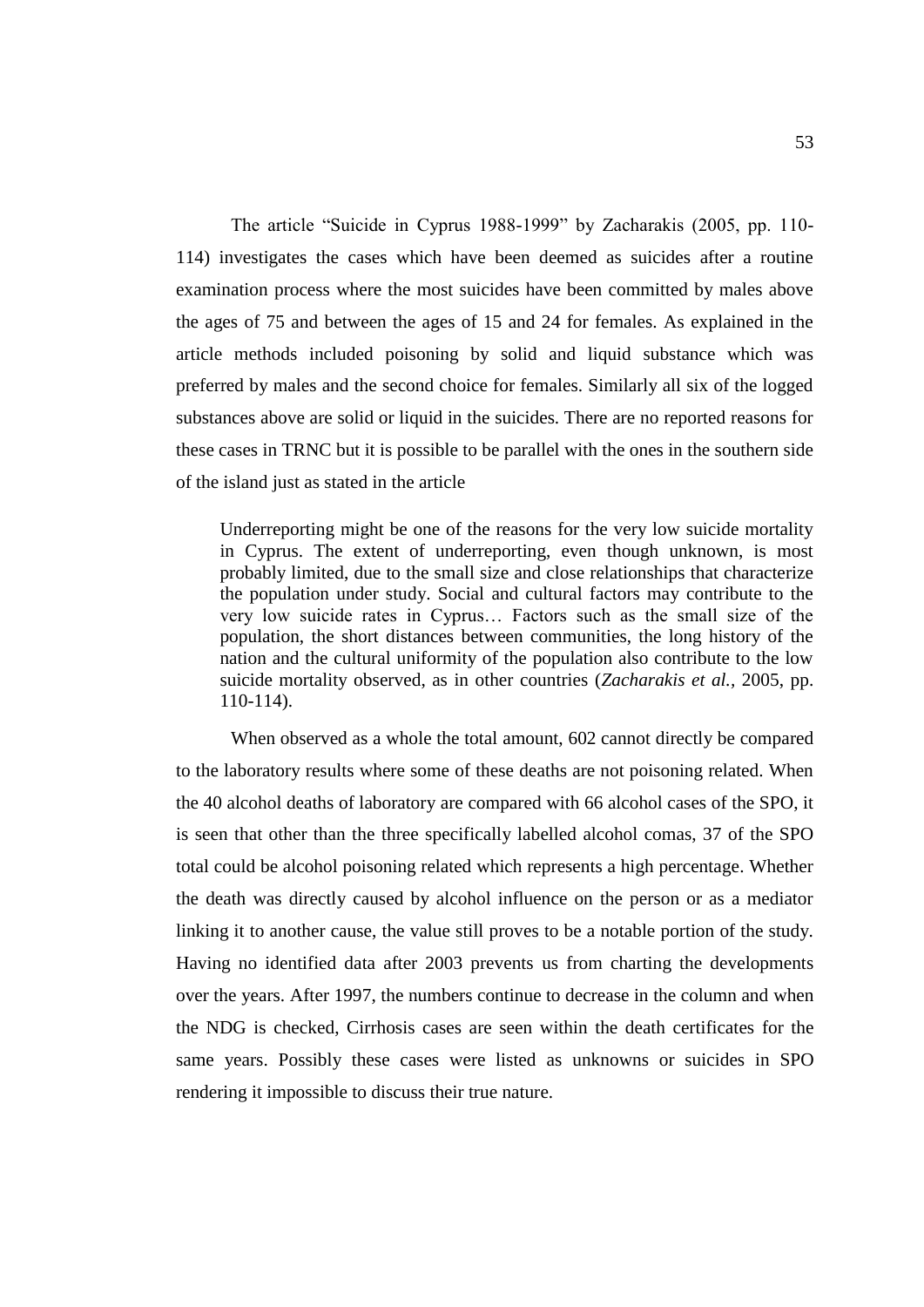Across the world though there are examples which can be compared and in the article "Epidemiology and alcohol policy in Europe" by Rehm (2011, pp. 11–19), he gives an idea on the variations of alcohol impacts within regions saying Cyprus as an eastern Mediterranean country has a lower percentage of drinkers hence lower alcoholism problems.

The global picture hides considerable variability in the effects of alcohol. Large regions of the world, such as the Islamic countries in the southern and eastern Mediterranean region and in the Near East, have abstainer rates of more than 90% or higher, and very little alcohol attributable harm. Conversely, the European region has the highest impact of alcohol, with about 6.5% of the deaths (men: 11.0%; women: 0.8%) and 11.6% of the DALYs (men: 17.3%; women: 4.4% [1]) attributable to alcohol (*Rehm et al.*, 2011, pp. 11–19).

Here we also see that alcohol consumption by males is higher than females. When compared to other countries no matter how small alcohol consumption appears in TRNC, it still is a considerable danger with direct or indirect effects on people.

The 'Poisoning' column of Table 4.4 shows that there is a wide range in ages of the reports where the substance is not always known. Up until 2006, we see no correlation between the age groups. According to this, poisoning occurred most commonly between the ages 35 and 44. Five of these reside in Nicosia District and the peak is consisted of the ages above 75 with eight cases that has died of poisoning in the capital even if there are only four reported in SPO. The age group 2-14 does not appear at all but in NDG files we see two deaths of those ages. Out of 37 deaths in general at least 31 of them lived in the capital city. If missing files on both resources are disregarded, the cases appear most abundant in Nicosia due to the capital's high population and large market. This provides easy accessibility for purchasing substances of interest.

The substances are mostly identified in the death certificates but SPO is limited on this subject with displaying only statistical data and no background information similar to that of laboratory data. When combined with these data the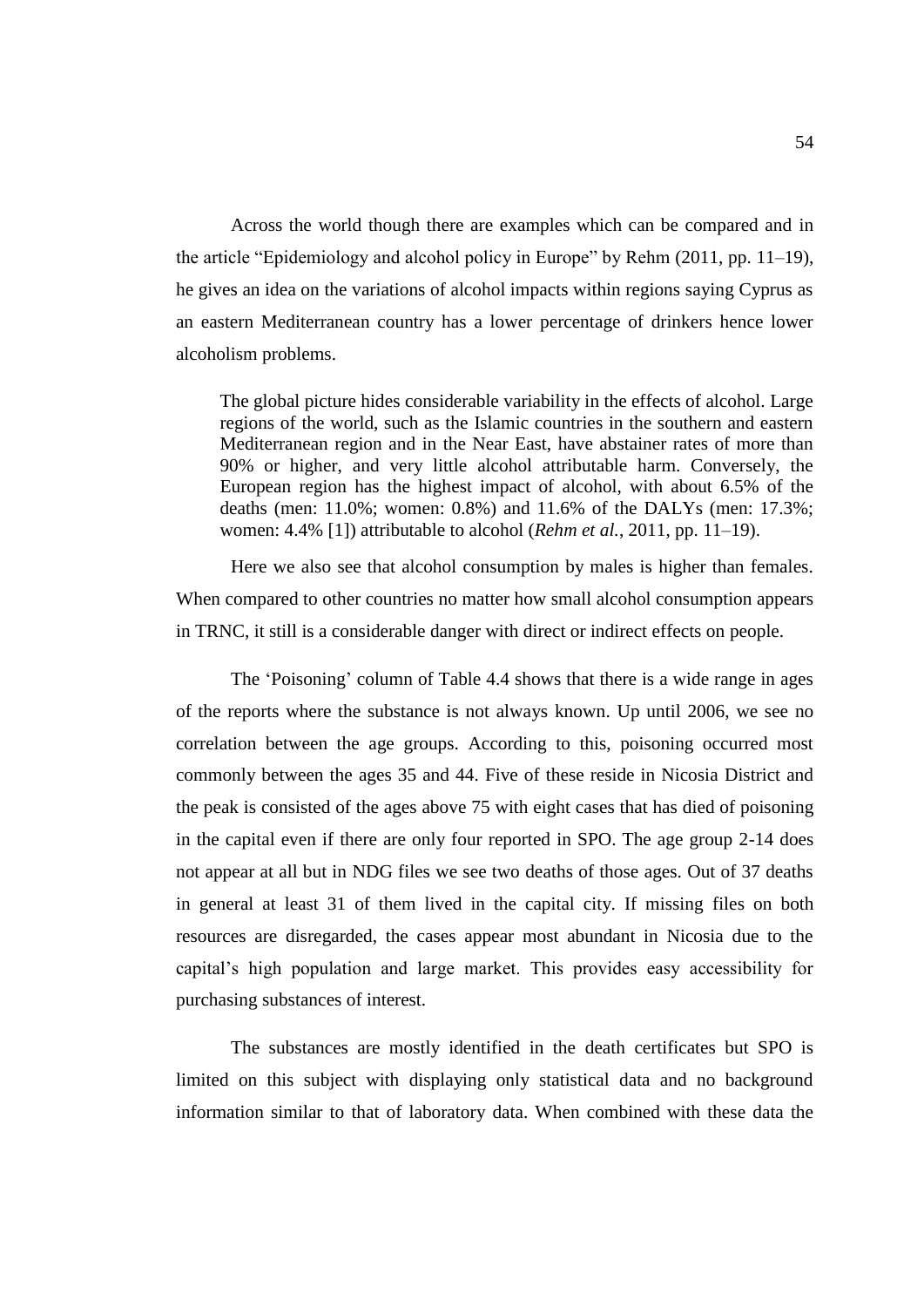information is not consistent enough to be certain but it directs the study with displaying irresponsible application of chemical substances. Although poisoning does not appear to cause as much deaths as others, when observed within the annual death reports, the pesticides are the most common chemicals in the detailed resources, death certificates and laboratory analysis'.

A major part of the individuals tend to include children and teenagers in poisoning cases. Both accidental and suicidal reasons are observed in such events and it represents a key part in examinations. Death rate is given as 0.4% in children in Turkey (*Sümer et al.*, 2011, pp. 234-240). There are nine deaths including children and teenagers in TRNC, a remotely low number on its own but within the total poisonings it covers 24.32% marking its significance.

According to a study conducted on Greek population of Cyprus by Koliou (2010, pp. 833-838), medications were the most frequent substances for poisonings among children; Paracetamol being second to that and pesticides standing on the lower levels of the chart. The article studies on the morbidity and no data was presented on fatalities. Since the authors focused on a three year study, it is possible that there were no deaths recorded in the hospital within that time. Where it represented children up to fifteen years old, the statistics were limited to a single hospital records showing high percentage of accidental poisonings. The majority of the poisoning cases were of children under five years old. In northern part of island however the only identified children cases which were found in death certificates included accidental cyanide poisonings due to consumption of the apricot seeds. The ages of these children were between 2 and 10, displaying a lack of education on their side since the children would not know of the toxic substance in the fruit.

The vast number in medication poisoning, mainly Paracetamol and cardiovascular medications, is due to the presence of drugs found in the houses where they are easy to access by children. The pesticide poisonings on the other hand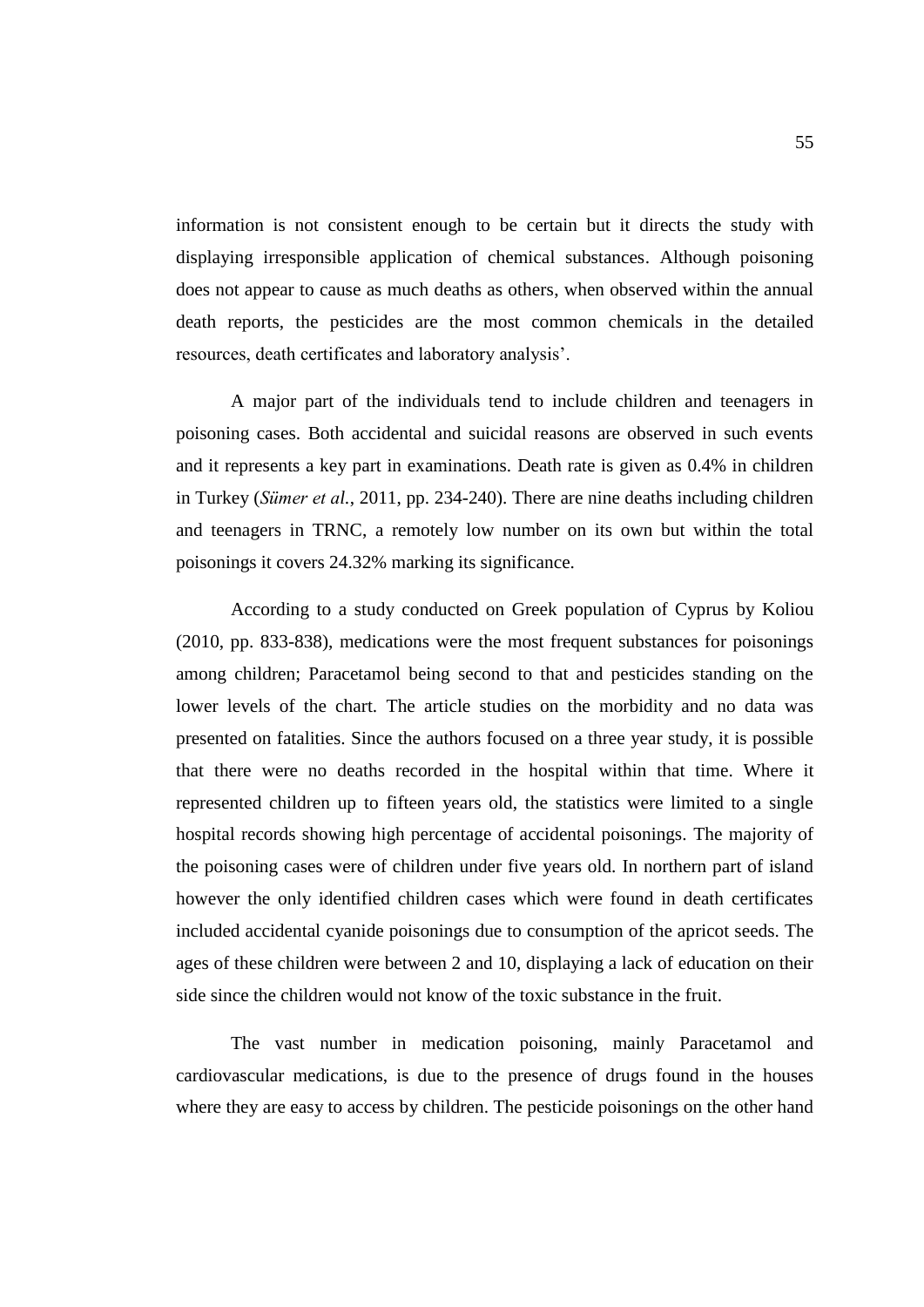are of lower repetition since the children who play outside are not as much affected as a grown adult who would be working with these chemicals. The major difference between the two sides of the island is that the Greek part is a part of the European Union regulations hence the control over pesticide application is intact whereas in north side, the accumulation of chemicals in the earth is more consistent due to the lack of sufficient control over the market.

A similar research on children was conducted by Sümer in his article (2011, pp. 234-240) in Turkey. Like the previous one the study showed that the most common poisoning cases occurred within the ranges of 1 and 14 years olds with medications and caustic-corrosive household products as the main source of toxicity. No death cases were examined in this article but the death rates in the emergency room administration due to poisoning was given as 0.4%. Sümer also stated that the exposure routes were mostly through ingestion and inhalation, giving a high percentage of accidental occurrences by 97%. The main medication poisonings were due to antidepressant and organophosphate uptake.

Besides pesticides and medications according to the article by Koliou (2010, pp. 833-838), household and cleaning products as well as petroleum products poison children. They mostly represented the accidental uptake of substance where the medications were used for suicidal attempts.

A study on drugs was conducted in Sweden by Jönsson et al. (2009, p. 7) discussing the mortalities of pharmaceutical drug poisonings. In the article it is said that of the 1574 death certificates 12 of them stated death by pharmaceutical drug poisonings and 10 of those were classified as such when their medico-legal files were checked. This data represents an annual death toll of Swedish population during 2001 where benzodiazepines, anti-histamines and analgesics have been seen most commonly. TRNC records of the same year state there was one case of chronic substances abuse in Nicosia District and no other known case was related to drug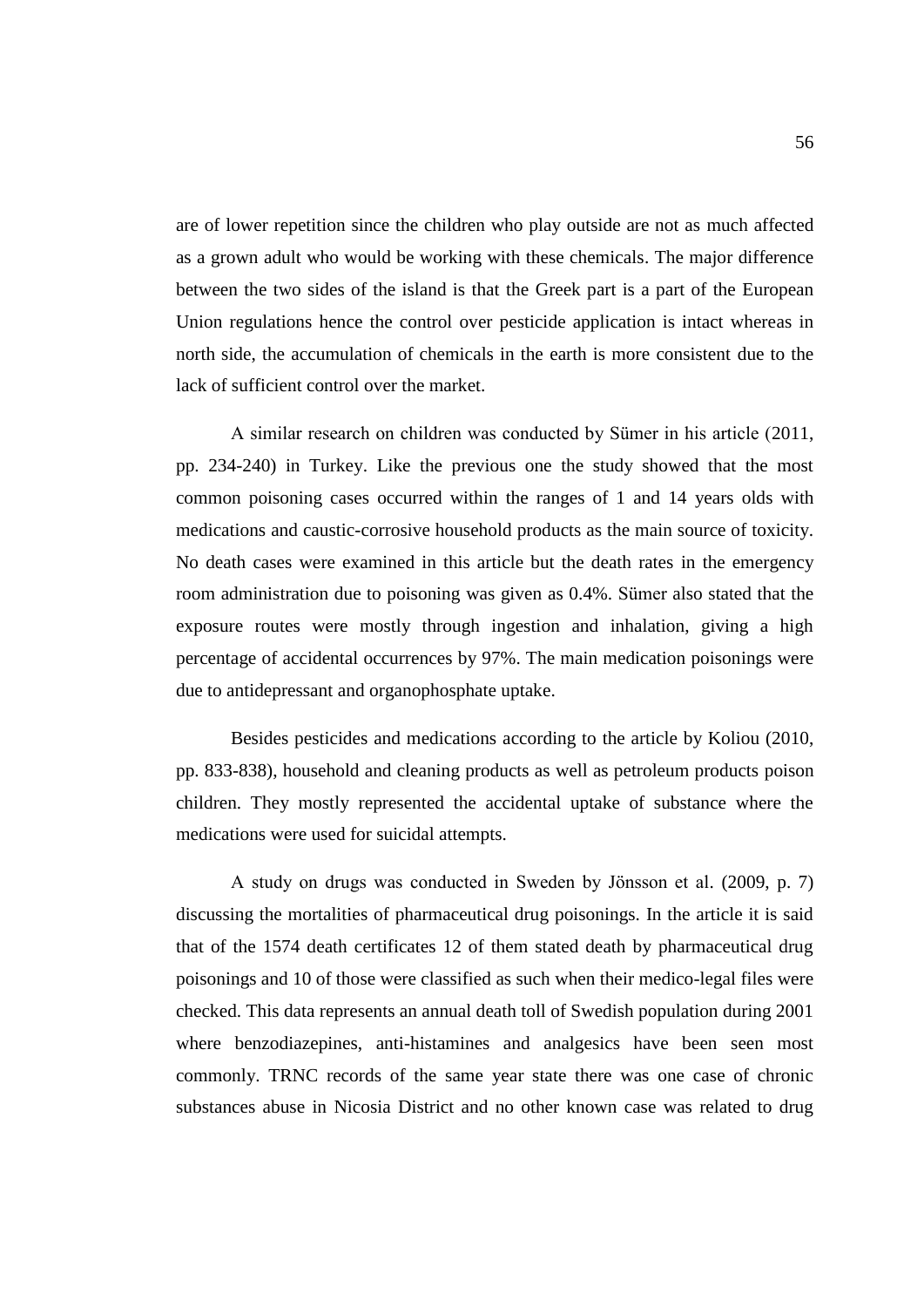use. In general antidepressants were detected most in the medications type as seen in Table 4.3. Therefore pharmaceutical drugs can also pose potential risks which can escalate in the future and necessary precautions should be taken before it does in order to prevent any damage that can be done by these chemicals.

Despite these obvious dangers of the medications, pesticide application still remain as the dominant problem in poisoning cases within TRNC. Agricultural chemicals have been a threat to human health in many parts of the world including Sri Lanka, a country locating on a tropical island. The study conducted by Dawson (2010) carries the importance of displaying the deaths, mainly suicides and suicide attempts by pesticide poisoning figures after the submission of restrictions over certain agricultural chemicals as well as providing new data on human toxicity and how investigating this will help in aiding the reduction in such cases. Its article investigates and assesses the development through the twenty years while examining the fatalities; the pesticides in effects and in results. It also gives useful information and comparison between the researched chemicals and their respective WHO classifications.

This article is studied for the purpose of showing the decrease in poisonings because of the adjusted regulations; Class II and III of WHO classifications are the only ones allowed in Sri Lanka compared to twenty years ago yielding results as 9,302 patient admissions with deliberate pesticide uptake where they could be identified in 7,461 cases and the rest remains unknown. Also the suicides take up of 10.1% in fatalities. Later it argues the results as;

The potential effect on mortality of banning the three most lethal pesticides and assuming best and worst case substitutions suggests a reduction in overall pesticide case fatality of between 33% and 65%. The actual fall in case fatality seen after withdrawal of these pesticides will therefore depend substantially on which pesticides replace them in the market (*Dawson et al.*, 2010).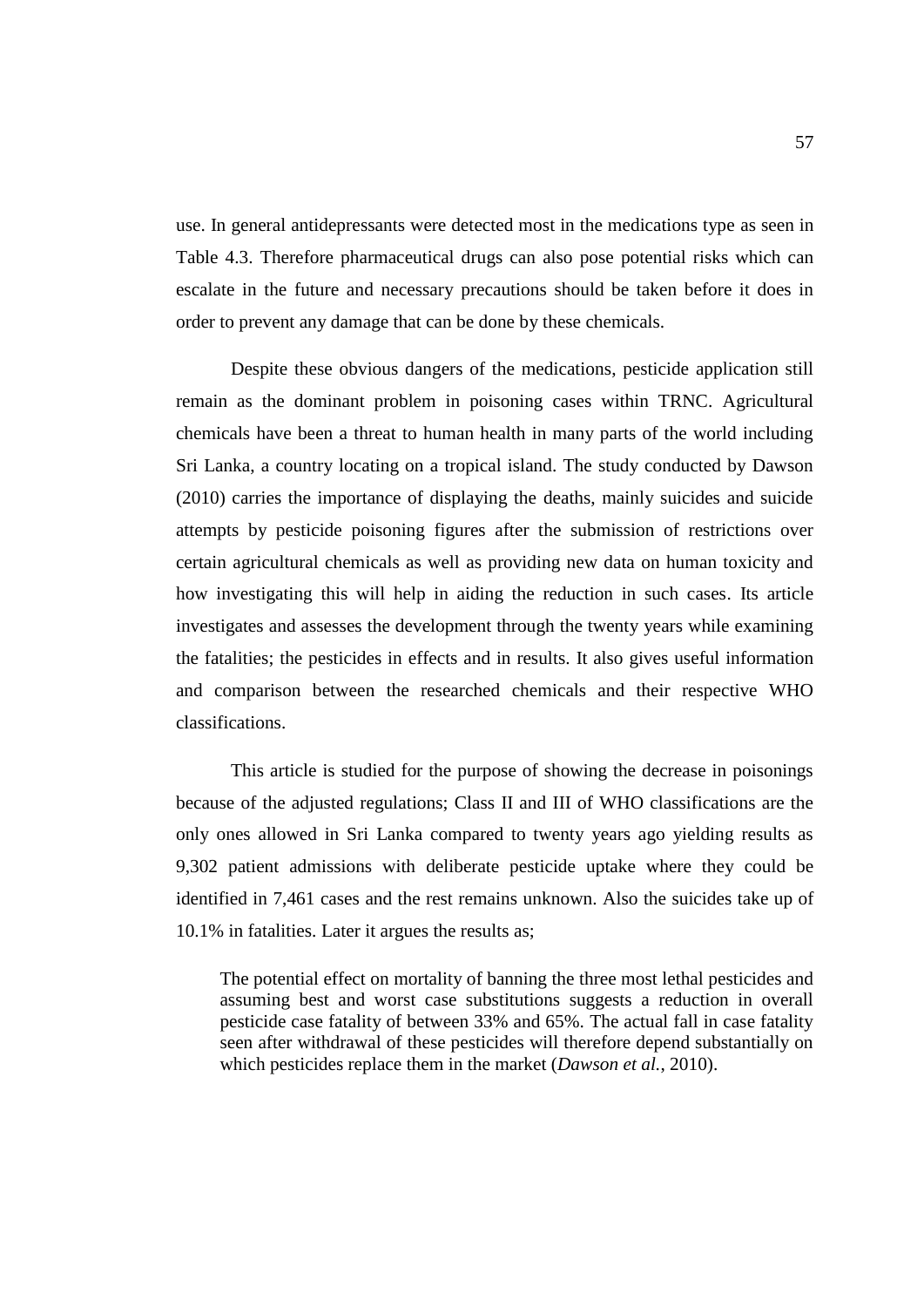The statement shows that if such control is ensured in TRNC, the pesticide poisonings would diminish considerably very similar to that of Sri Lanka's. In other countries such as Greece which is considered as a developed country, we see that drugs of abuse are detected more than pesticides. In Vougiouklakis's study (2006, pp. 321-325), drugs were the substances causing the most deaths, a common occurrence in Western Countries. Pesticides, organophosphates and carbamates were only second to these drugs. The developed countries have control over the pesticides but other problems causing poisoning still rise. Yet this is one study that shows developing countries are subjected to poisoning by agricultural chemicals more than that of developed countries.

Pesticides alone are not responsible in environmental toxicity caused by the chemicals. Factors such as seasonal changes also effect the pesticide contamination. Taking a study period of six years, Sümer (2011, pp. 234-240) had examined the seasonal changes in his study. Despite being a non-port residence the study's focus city Kahramanmaraş, is similar to Cyprus in seasonal changes and we could expect the summer and spring to create more acute poisoning cases than the winter where children is more likely to spend time outdoors, being affected by the environmental chemicals such as pesticides on earth.

As well as Sweden's own fatality of 0.57% per 100 000 person-years in the general population, other countries' are also included in Jönsson's (2009, p.7) such as Iceland with 0.35 and Finland with 0.54 per 100 000 person-years from hospital records and Canada with 2.5 and Greece with 0.1 per 100 000 person-years from forensic files. Authors relate these changes to geographical and resource differences while stating the limitations which are similar to this study's own as;

The concentrations can vary between sampling sites, and may change over time, particularly at high ambient temperatures… One limitation of the present study is its retrospective design. Despite scrutinising the medico-legal files, medical charts, police reports and additional sources of information, it is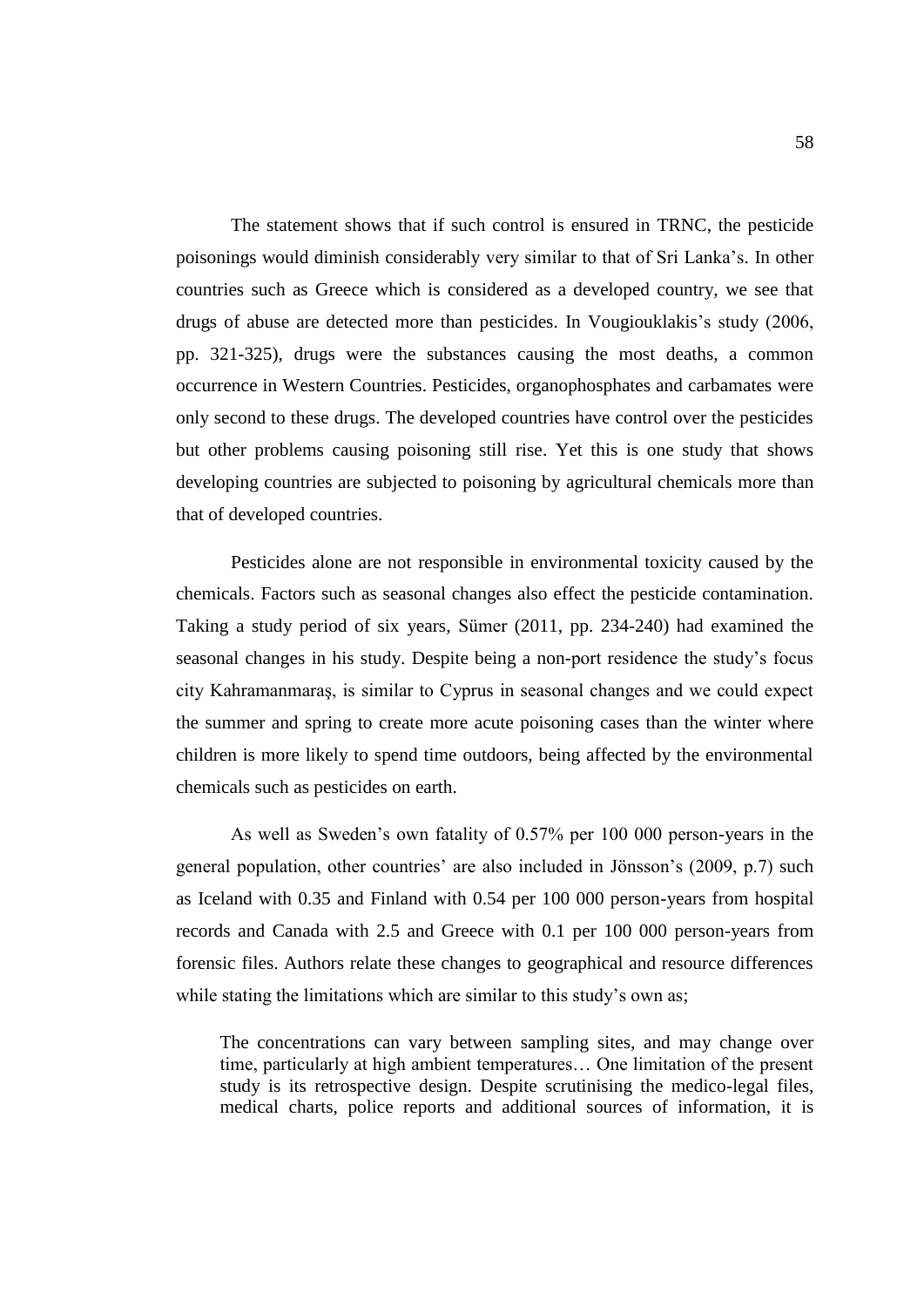impossible to obtain all relevant information in each case; hence the number of drug poisonings might have been underestimated. Moreover, the number of fatal poisonings observed in the study is limited… Benzodiazepines, antihistamines and opioid analgesics were most commonly associated with fatal poisonings in this study but the numbers in each group were small. The substances detected may reflect their inherent toxicity, but also their sales and overall use, which vary between geographical areas (*Jönsson et al*., 2009, p. 7).

These limitations also restrict the figures and only estimation can be done lowering accuracy.

When compared with the laboratory results a large difference between the figures of the SPO and laboratory can be seen. In a more general look NDG reports with seven and laboratory analysis with eleven cases present their case numbers at their peaks in the year 1995. We know there are four pesticides and another seven other poisonings detected in laboratory. Certificates from the Capital District give two pesticides and four other poisoning cases. Three Cyanide and one CO cases along with one Dursban, the 'II' class and one Methyl Parathion, the 'Ia' class organophosphate poisonings were all found in the two sources validating their data in the Nicosia District. However SPO shows irregularity at this point, in 1995, it only has three poisoning cases and the peak number is seen in the year 1994 with nine of them. Laboratory only has four recorded analysis hence the rest must has been acquired from outside the island, probably from Turkey.

Table 4.4 depicts the correlation between annual deaths and the causes; within these files death by poisoning do not hold a major thread since the most occurrence is due to senility and cancer according to the SPO data (*SPO*, 2008, pp. 32-33). Yet in a country as small as TRNC even a single case could pose a thread, like a death caused by popular brand of pesticide usage. Before the authorities could even pinpoint the cause and identify the pesticide, the brand would be distributed and applied by the farmers. Post mortem and toxicological results will provide a solution but until the chemical is properly banned from usage it will continue to be applied.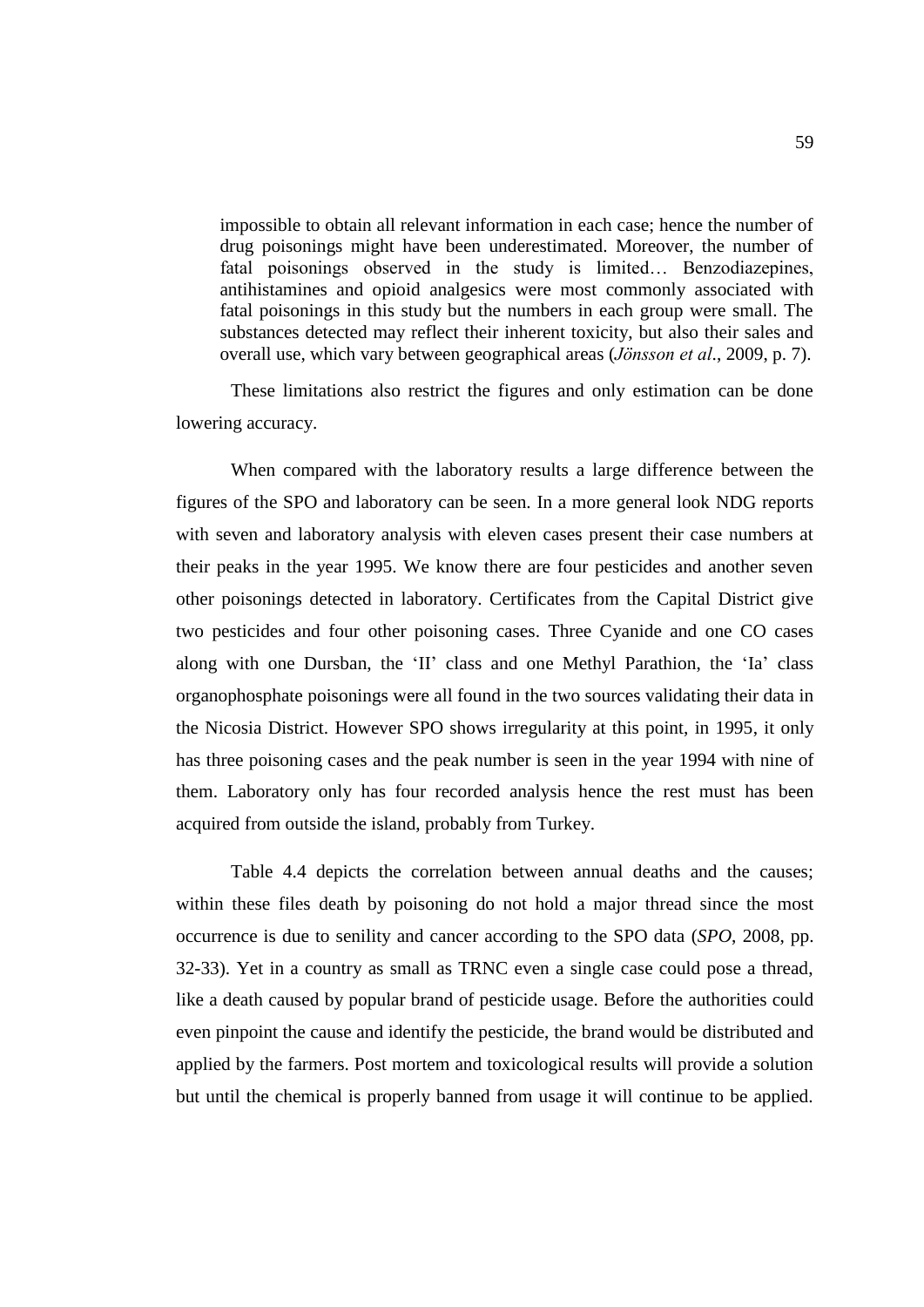The introduction and marketing of the pesticide would be fast but retrieving it from the stores would be a time consuming task and clearing it from the environment would take even longer. The WHO classification or any internationally acceptable systems for pesticides are not in use in the island. This lets the 'Ia' class pesticides to remain in the market freely, accelerating the process of contamination. The more these chemicals are let into the environment, the harder it gets to prevent the poisonings. As the types being used increase due to non-prescribed purchasing, the chemical accumulation will eventually increase and it will spread further than the agricultural sites risking lives even in urban areas areas and not just rural ones.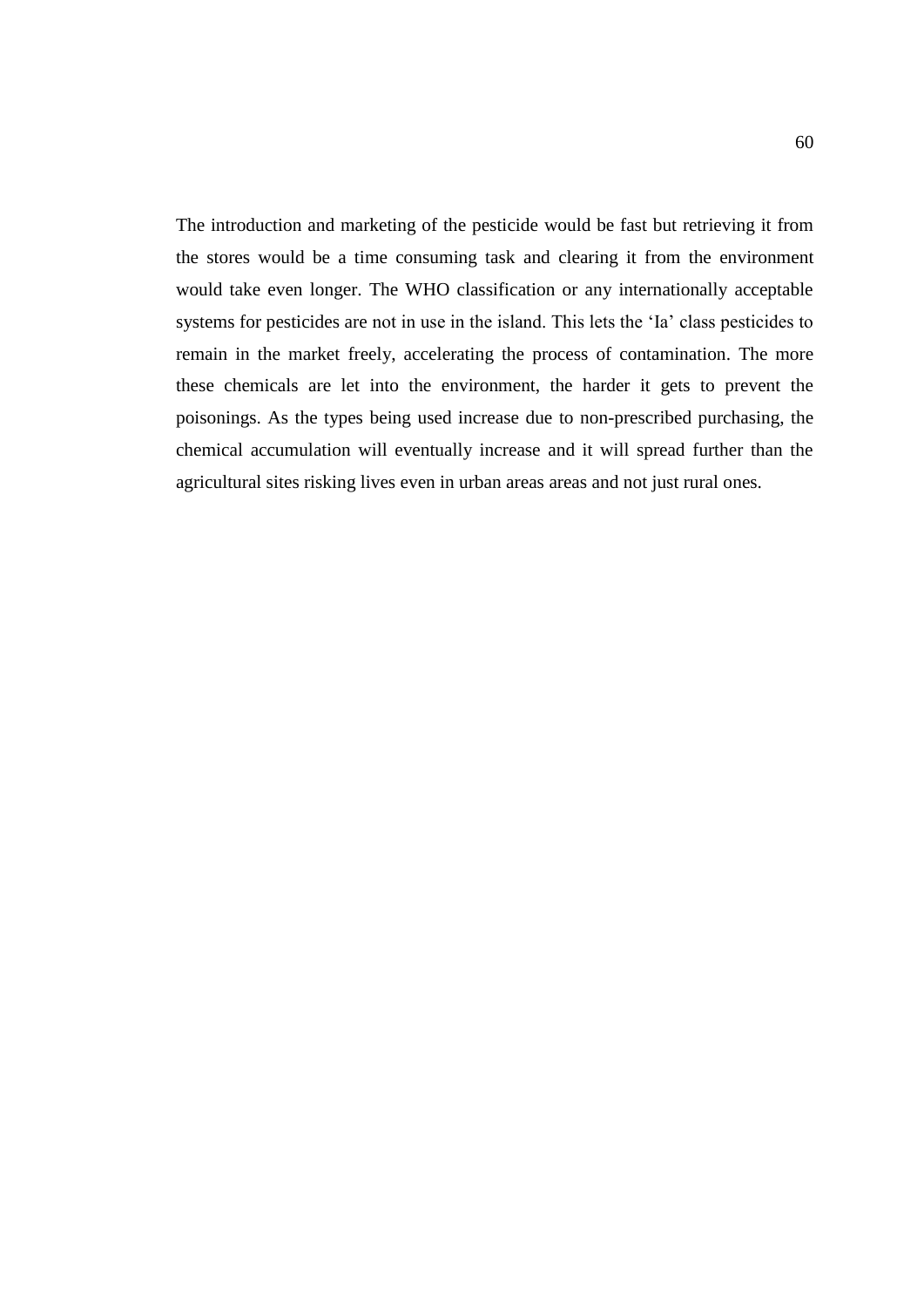## **6. CONCLUSION**

Humans interact with many substances during daily life which have potential to be poisonous. Where the toxicity levels of these substances differ greatly, some affect us more than the others through chronic or acute exposure. The uncontrolled market and application of agricultural chemicals, the medications given out and being kept in houses where anyone can access are only a few reasons which lead to poisoning occurrence in TRNC as well as increase the risks of toxic contamination in the environment.

With this study it can be seen that the insecticides are the most common cause of poisonings in regards with heavy pesticide usage within the agriculture between the years 1991 and 2012. Methomyl, a highly hazardous carbamate, despite being fairly new in the market has been detected most frequently. Having 56.71% farming area available in TRNC, it allows for extensive cultivation activities with excessive pesticide application. The lack of regulations over these pesticides results in dangerous and excessive usage hence cause significant chemical exposure to people and the environment. In regards with this, pesticide poisoning occurs more repeatedly.

Second to pesticides are the alcohol related deaths. Including chronic alcoholism based cirrhosis, alcohol induced accidents and comas. Traffic accidents due to excessive alcohol consumption are encountered regularly and even if it cannot be said which of these causes are the main reason for death, alcohol still makes a heavy impact on death by direct and indirect poisoning.

Medicine is not as common as pesticides in poisoning cases and antidepressants are the pharmaceutical drugs seen most in these few available cases. Similarly Carbon monoxide, Cyanide and other substances detected are only observed in a small number of cases.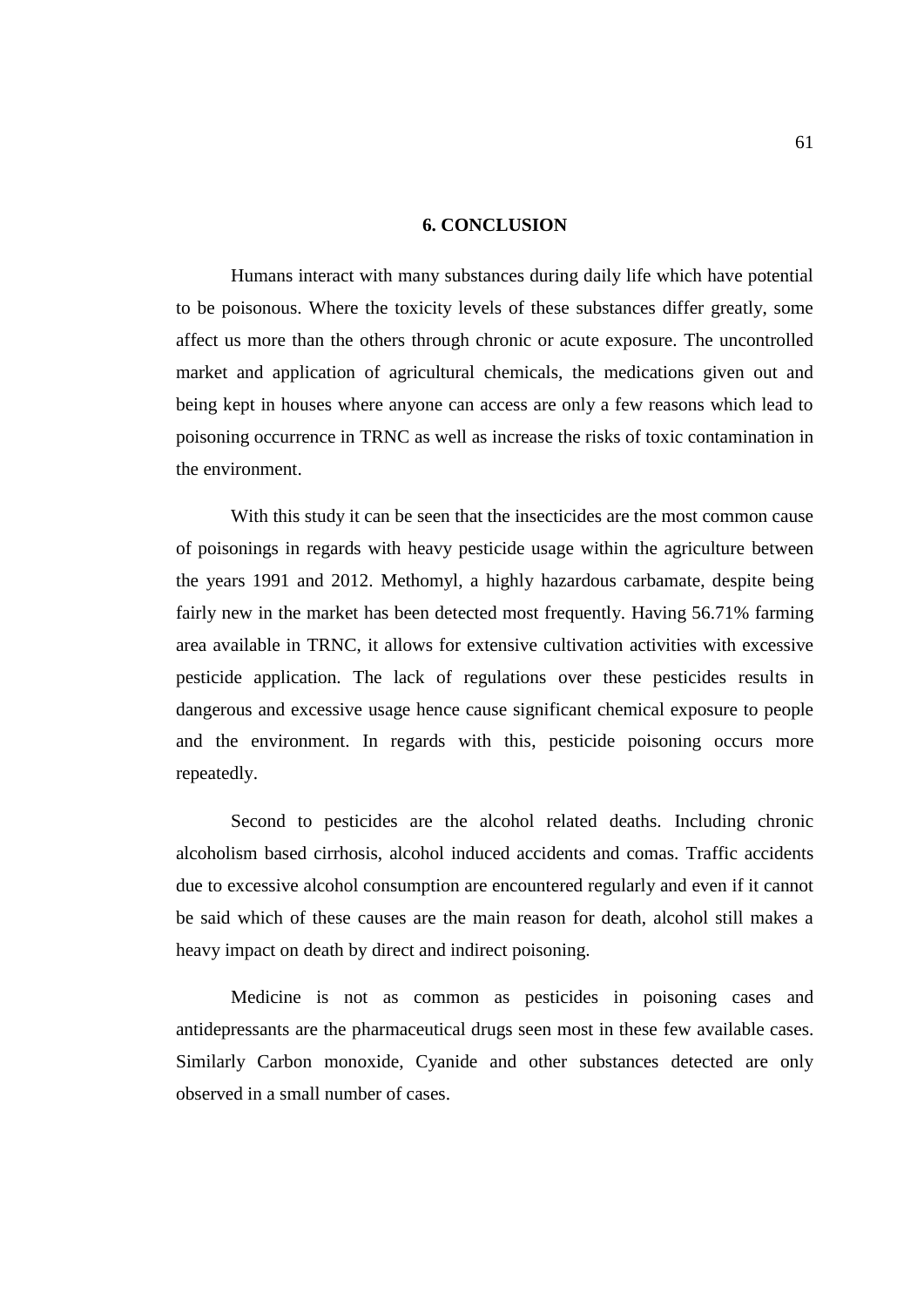Many of the deaths, where they had been recorded as such are accidental and suicidal poisonings. Accidents are the majority in the intents with pesticide poisoning and suicide is attempted with both medications and pesticides. The poisonings are seen the most between the age range of 35 and 55.

The capital of the island is studied separately from the island's general examination due to its high population and to the fact that it has both rural and urban regions in a small area as well as having the largest market which provides the widest and easiest accessibility to the substances of interest. In the capital, Nicosia there is a distinctive increase in the number of cases. Within the 33.03% of the population, approximately 44.93% of the cases originate from Nicosia, pesticides being the main cause of death. 58% of these deaths are of women. The majority of the substances detected in both males and females are pesticides. As to why females are more easily poisoned, having weaker immunity systems could be an answer but this cannot be given as a certainty since immunity changes from people to people and between genders. Thus its reason remains as an unknown.

When the missing files and disorganized records are coupled with inability to perform all of the analyses in the island, we are faced with a number of limitations which restrict the data available to study and diminish the figures to a rough estimate with still ongoing investigations on these cases. Nevertheless even without the remaining unidentified deaths, poisoning with its high lethality levels, prove to be a danger both to the people and the environment. Without the necessary education and control over the application of many chemicals and substances, poison poses life threatening risks due to its easy and fast dispersion over the island in cases of excessive usage.

For better analyses, an important precaution lays with keeping proper and ordered records under the governmental departments. If all of those are stored under a well-structured, single department and summed up accordingly with the help of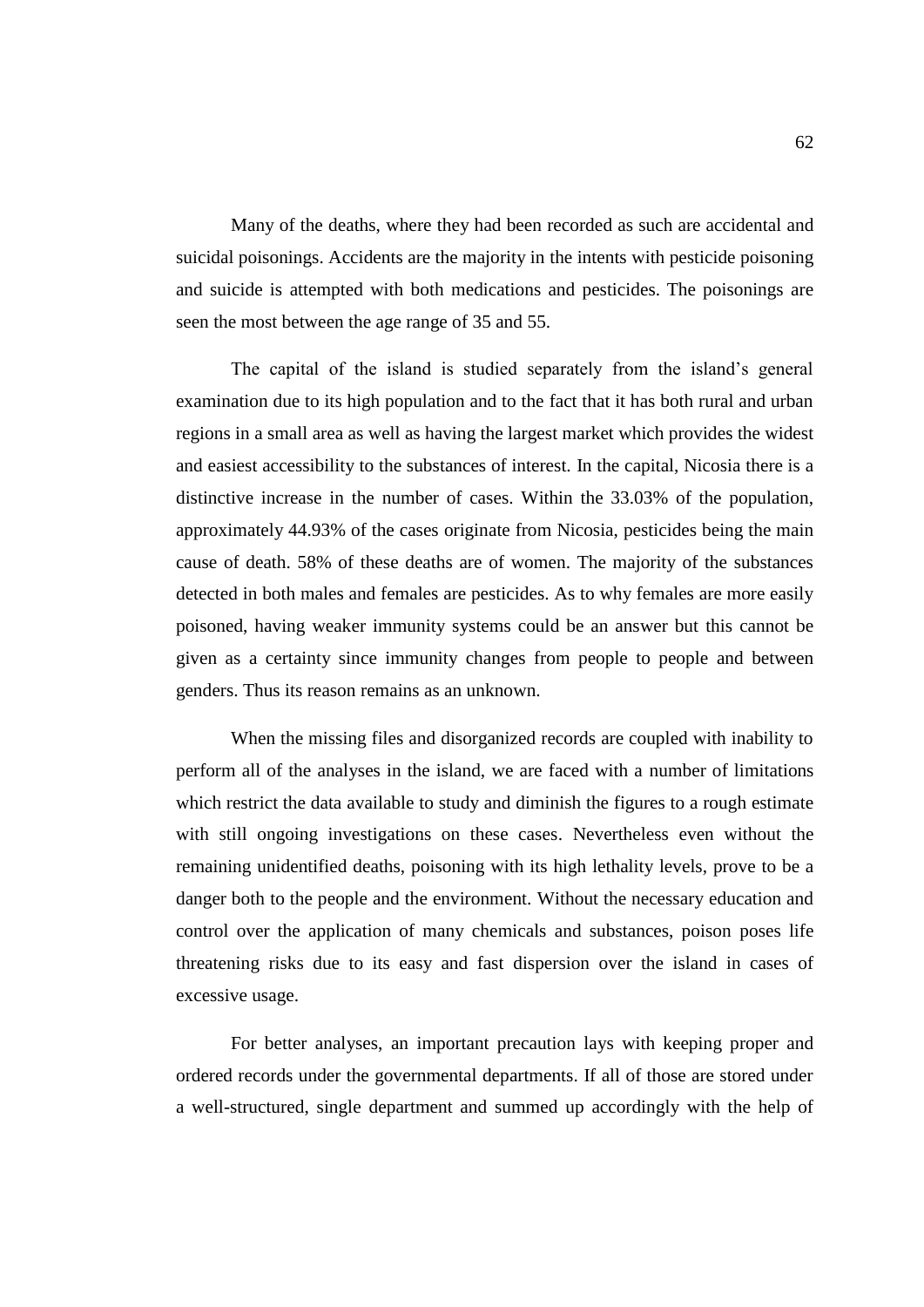online and electronic devices, the data would be easier to collect and study. Hence this will allow faster investigations with regularly dispatched information for the public and increase awareness among the people, helping them regulate applications of these substances and decrease the chemical exposure. This will then help reduce the number of fatalities caused by poisonings.

Further studies on this subject can be conducted with monitoring the rest of the year 2012 and the next few years in order to form the missing correlations. Both theoretical and practical studies are needed to grasp the full situation of poisonings in TRNC such as detailed laboratory analyses on cases including not only deaths but also cases with non-fatalities. Despite the bans, there are still many dangerous chemicals allowed in the island, especially in the agriculture and the already contaminated environment can be examined in assessing the exposure levels. A continuation of this study would provide a clear idea on the mortality caused by poisonings in the future; assist in formulating counter measures and treatments against poisoning by both the government and the public as well as raise sentience on prevention of poisonings. Where it will consume time to clear the environment from the chemical contamination which has already accumulated in the earth, it will be a step taken in reaching a vibrant and poison free country.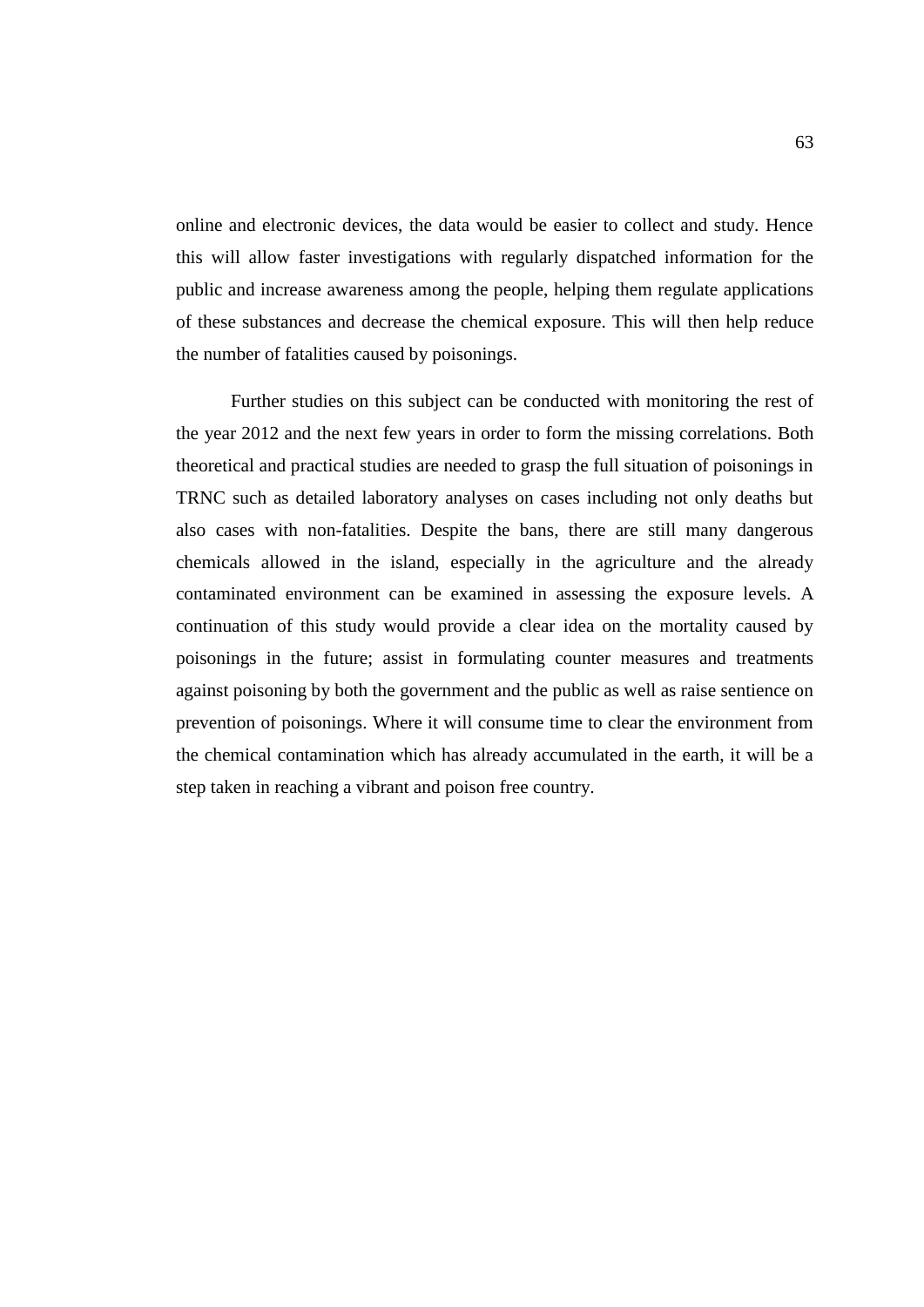## **REFERENCES**

Ballantyne, B. & Marrs, T.C. (2004). Pesticides: An Overview of Fundamentals. T.C. Marrs & B. Ballantyne (Ed.) *Pesticide Toxicology and International Regulation* (pp. 1-23). London: John Wiley & Sons, Ltd.

Bildir, E. (2001). CMC'nin Altın Madenleri – Lefke'nin Siyanürlü Geçmişinden…. Lefke Newspaper, 9.

Birincioglu, I., Karadeniz, H. & Teke H. Y. (2011). Fatal Poisonings in Trabzon (Turkey). *Journal of Forensic Sciences.* 56 (3), 660-663.

Bjornaas, M.A., Teige, B., Hovda, K.E., Ekeberg, O., Heyerdahl, F. & Jacobsen, D. (2010). Fatal poisonings in Oslo: a one-year observational study. *BMC Emergency Medicine.* 10, 13.

Boyce, S.H. & Simpson, K.A. (1996). Hydrochloric acid inhalation: who needs admission?. *Journal of Accident & Emergency Medicine.* 13, 422-424.

Burgher, F., Mathieu, L., Lati, E., Gasser, P., Peno-Mazzarino, L., Blomet, J. and et al. (2011). Part 2. Comparison of Emergency Washing Solutions in 70% Hydrofluoric Acid-Burned Human Skin in an Established Ex Vivo Explants Model. *Cutaneous and Ocular Toxicology.* 30(2), 108–115.

Chen, I.C., Lin, S.S., Lin, T.J. & Du, J.K. (2011). Detection of Hydrofluoric Acid by a SiO2 Sol-Gel Coating Fiber-Optic Probe Based on Reflection-Based Localized Surface Plasmon Resonance. *Sensors*. 11, 1907-1923.

Costa, L.G. (2008). Toxic Effects of Pesticides. C. D. Klaassen (Ed.) Casarett and Doull's Toxicology: The Basic Science of Poisons (7th Ed.) (pp. 883-930) New York: McGraw-Hill Medical Publishing Division.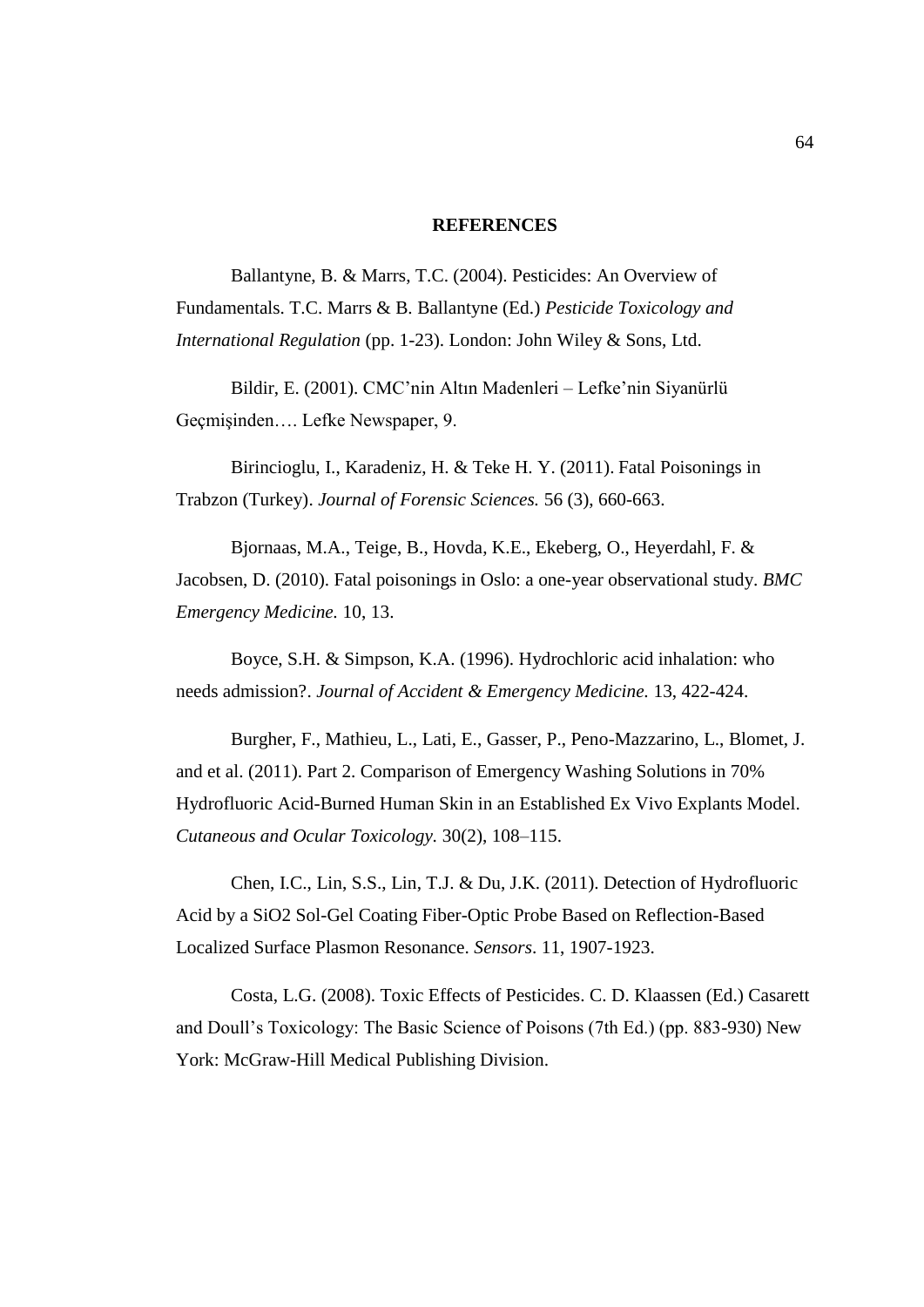Dawson, A.H., Eddleston, M., Senarathna, L., Mohamed, F., Gawarammana, I., Bowe, S.J. & et al. (2010) Acute Human Lethal Toxicity of Agricultural Pesticides: A Prospective Cohort Study. *PLoS Medicine*. 7 (10).

Epidemiyoloji Raporu. (December 2009). Turkish Bulletin of Hygiene and Experimental Biology. 66 (3), 29-70.

Eyer, P. (1999). Gases. H. Marquardt, S.G. Schafer, R.O. McClellan & F. Welsch (Ed.). *Toxicology* (pp. 805-832). California: Academic Press.

Federal Insecticide, Fungicide, and Rodenticide Act (FIFRA). (1947). US Environmental Protection Agency.

Fehmi, H. (1987). *Kuzey Kıbrıs Türk Cumhuriyeti'nin El Kitabı.* Nicosia: Gelişim Off-Set Publishing.

Flanagan, R.J., Kala, M., Braithwaite, R. & De Wolff, F.A. (1998). Other Substances Encountered in Clinical and Forensic Toxicology. S. Jickells & A. Negrusz (Ed.). *Clarke's Analytical Forensic Toxicology* (pp. 79-134). London: Pharmaceutical Press.

Gauberta, S., Vie´b, M., Damase-Michelb, C., Pathakb, A. & Montastrucb, J.L. (2009). Dextropropoxyphene Withdrawal from a French University Hospital: Impact on Analgesic Drug Consumption. *Fundamental & Clinical Pharmacology.* 23, 247–252.

*Haber 7. (2011). Access: 31 July 2012,* http://www.haber7.com/haber/20111209/KKTCnin-2011-nufus-sayisi-aciklandi.php

Hakeri, B.H. (1993). *Başlangıcından 1878'e dek Kıbrıs Tarihi.* Nicosia: TRNC Ministry of National Education and Culture Publishing.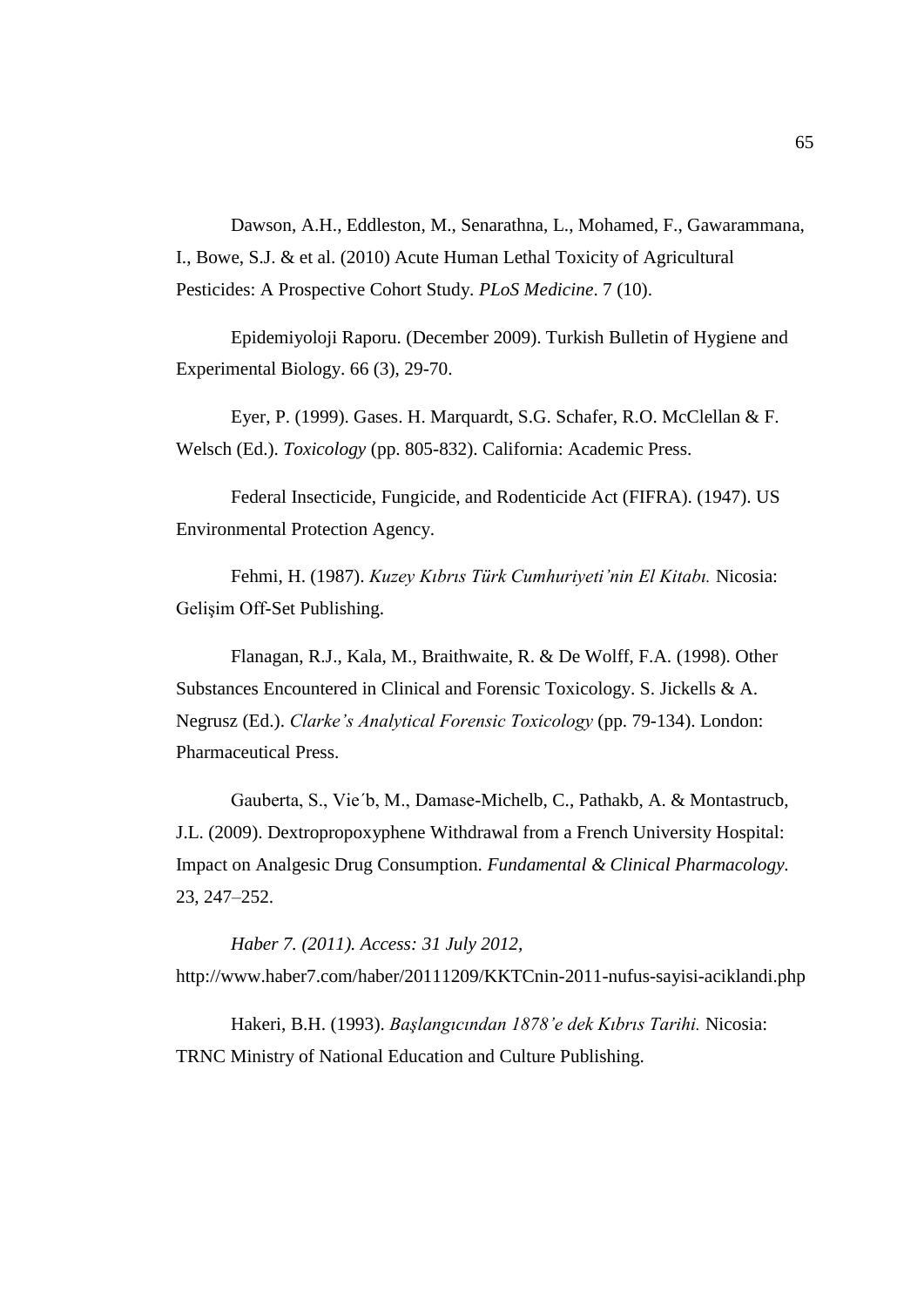Ikpeme, E.M., Nfongeh, J.F. & Etim, L. (2007). Comparative Bioremediation Enhancement Procedures on Kerosene Polluted Ultisol from a Niger Delta Region, Southern Nigeria. *Research Journal of Microbiology.* 2 (11), 856-860.

Jaykaran., Saurabh, M.K., Sharma, G., Poonam Jyoti, N. & Chaudhari, M. (2010). Effect of Amitriptyline on Some Cognitive Functions of Patients of Depression. *Journal of Pharmacy Research*. 3(2), 287-291.

Jönsson, A., Holmgren, P. & Ahlner, J. (2004). Fatal intoxications in a Swedish forensic autopsy material during 1992–2002. *Forensic Science International.* 143, 53–59.

Jönsson, A.K., Spigset, O., Tjäderborn, M., Druid, H. & Hägg, S. (2009). Fatal drug poisonings in a Swedish general population. *BMC Clinical Pharmacology*. 9, 7.

King, L.A., McDermott, S.D., Jickells, S. & Negrusz, A. (1998). Drugs of Abuse. S. Jickells & A. Negrusz (Ed.). Clarke's Analytical Forensic Toxicology (pp. 43-78). London: Pharmaceutical Press.

Koliou, M., Ioannou, C., Andreou, K., Petridou, A. & Soteriades, E.S. (2010). The Epidemiology of Childhood Poisonings in Cyprus. *European Journal of Pediatrics.* 169 (7), 833-838.

Leite, C.E., Petersen, G.O., Lunardelli, A. & Thiesen F.V. (2009). A highperformance liquid chromatography method for the determination of carbamazepine and carbamazepine-10,11-epoxide and its comparison with chemiluminescent immunoassay. *Clinical Chemistry and Laboratory Medicine.* 47(4), 458–463. Berlin: Walter de Gruyter.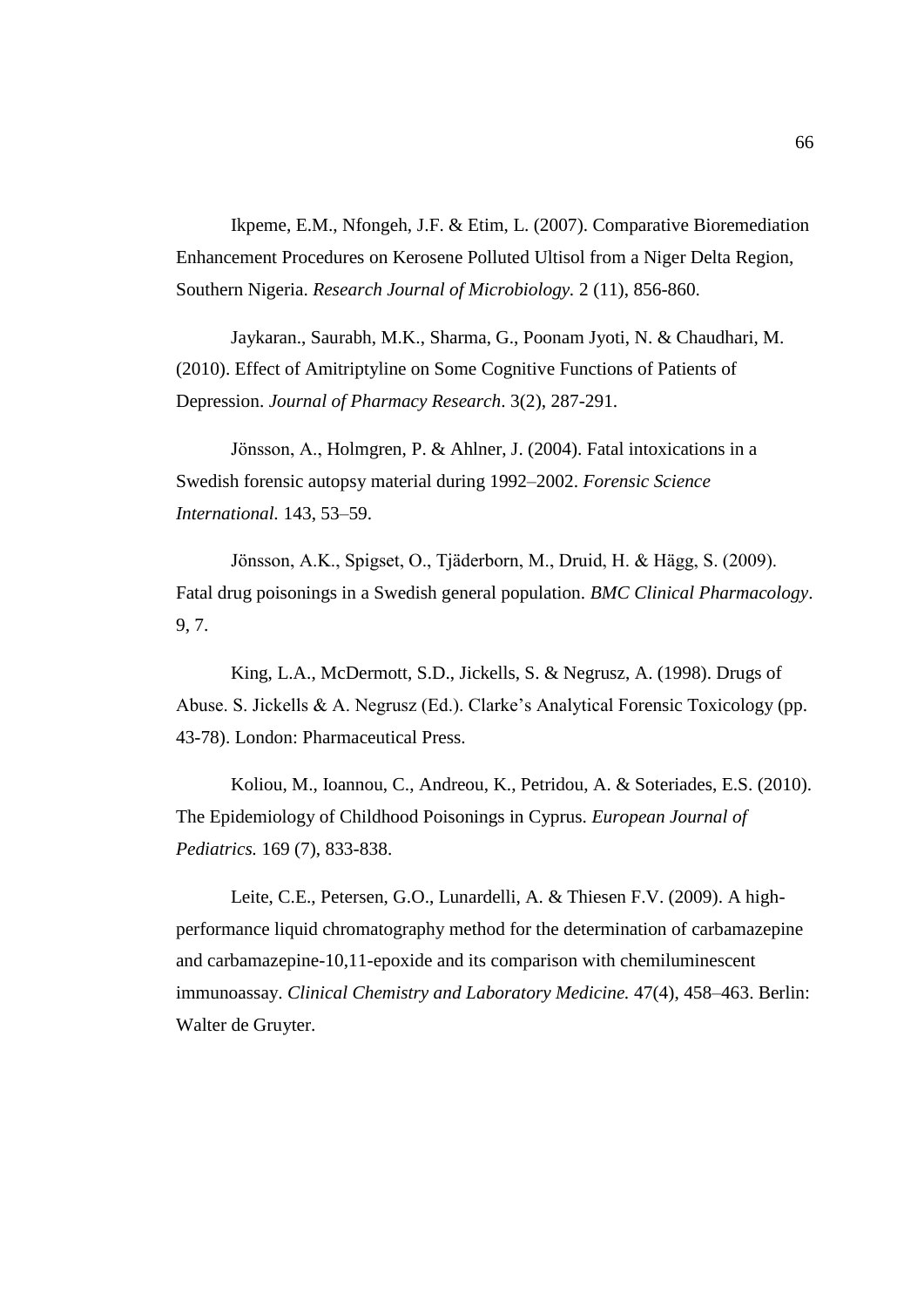Liu, J., Goyer, R.A. & Waalkes, M.P. (2008). Toxic Effects of Metals. C. D. Klaassen (Ed.) *Casarett and Doull's Toxicology: The Basic Science of Poisons* (7th Ed.) (pp. 931-80) New York: McGraw-Hill Medical Publishing Division.

Liu, Q., Zhou, L., Zheng, N., Zhuo, L., Liu, Y. & Liu, L. (2009). Poisoning Deaths in China: Type and Prevalence Detected at the Tongji Forensic Medical Center in Hubei. *Forensic Science International.* 193, 88–94.

Logan, B.K.,Gullberg, R.G., Negrusz, A. & Jickells, S. (1998). Alcohol, Drugs and Driving. S. Jickells & A. Negrusz (Ed.). *Clarke's Analytical Forensic Toxicology* (pp. 229- 321). London: Pharmaceutical Press.

Milles, D. (1999). History of Toxicology. H. Marquardt, S.G. Schafer, R.O. McClellan & F. Welsch (Ed.). *Toxicology* (pp. 11-23). California: Academic Press.

Ministry of Agriculture and Natural Resources; Statistics and Planning Division. (2011). *Agriculture Structure and Production, 2010.* Nicosia: Ministry of Agriculture and Natural Resources.

Moffat, A.C., Osselton, M.D., Widdop, B., Jickells, S. & Negrusz, A. (1998). Introduction to Forensic Toxicology. S. Jickells & A. Negrusz (Ed.). *Clarke's Analytical Forensic Toxicology* (pp. 1-12). London: Pharmaceutical Press.

Patrick, G.L. (2005). An introduction to Medicinal Chemistry (3<sup>rd</sup> ed.). New York: Oxford University Press.

Paul, P. (1990). *Under the Microscope: The story of Scotland Yard's Forensic Science Laboratory.* London: MacDonald and Co (Publishers) Ltd.

Phung, D.T., Connell, D., Miller, G., Rutherford, S. & Chu C. (2012). Pesticide Regulations and Farm Worker Safety: The Need to Improve Pesticide Regulations in Viet Nam. *Bull World Health Organization*. 90, 468-473.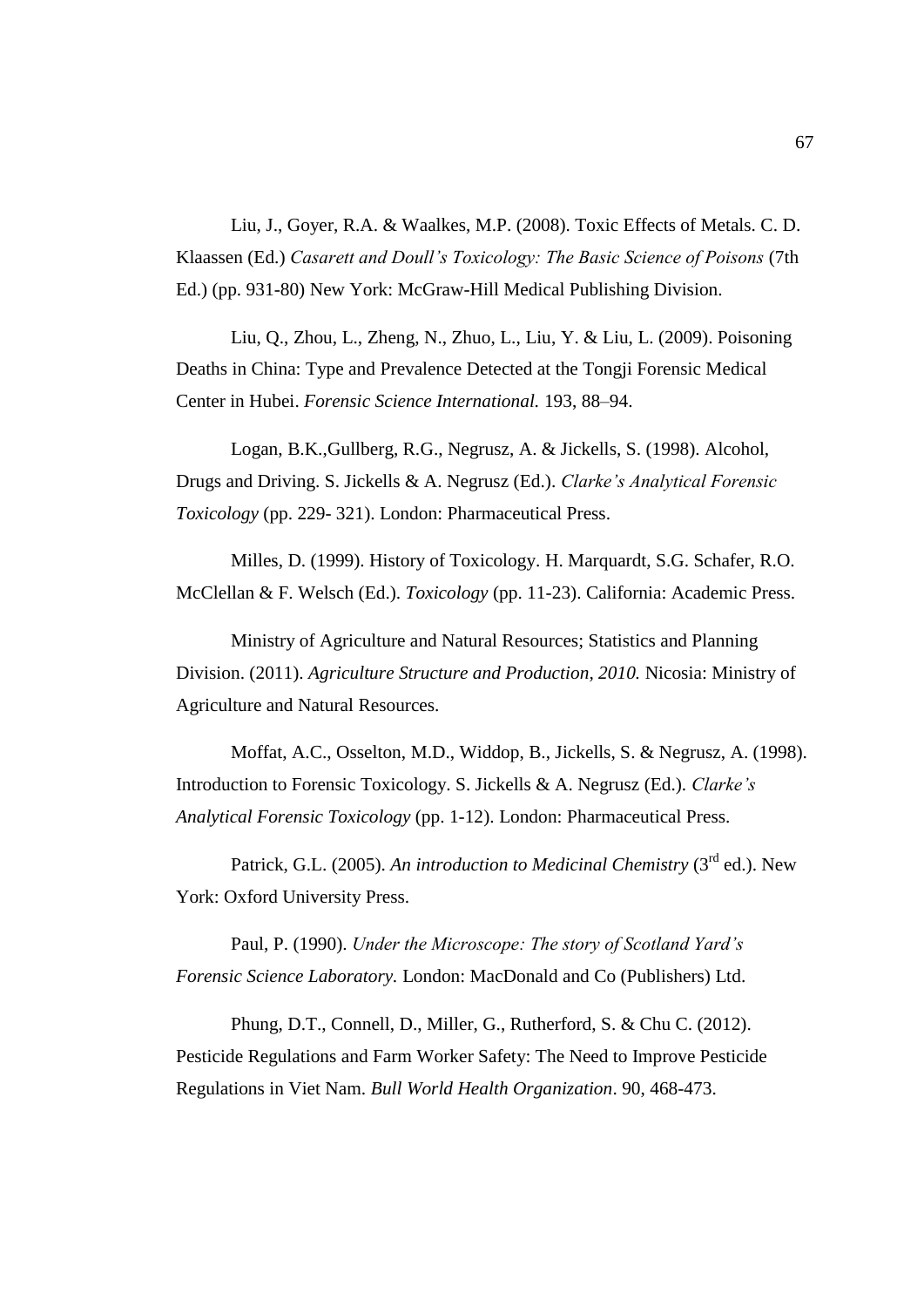Rappaport, S. M., Kim, S., Lan, Q., Li, G., Vermeulen, R., Waidyanatha, S. et al. (2010). Human Benzene Metabolism Following Occupational and Environmental Exposures. *Chemico-Biological Interactions.* 184 (1-2), 189–195.

Rappaport, S. M., Kim, S., Lan, Q., Vermeulen, R., Waidyanatha, S., Zhang, L. et al. (2009). Evidence That Humans Metabolize Benzene via Two Pathways. *Environmental Health Perspectives.* 117 (6), 946-952.

Rehm, J., Zatonksi, W., Taylor, B. and Anderson, P. (2011), Epidemiology and alcohol policy in Europe. *Addiction.* 106, 11–19.

Saygı, Ş., Battal, D. & Şahin, N.Ö. (2012). Çevre ve İnsan Sağlığı Yönünden İlaç Atıklarının Önemi. *Marmara Pharmaceutical Journal.* 16, 29-37.

Saygı Ş., Gül, H., Macit, E. & Yamanel, L. (2004). Suicide Attempts with Tricyclic Antidepressants. *Journal of Faculty of Pharmacy of Ankara University.* 33(4), 255-267.

Sümer, V., Güler, E., Karanfil, R., Dalkıran, T., Gürsoy, H., Garipardıç, M. et al. (2011). Evaluation of the Poisoning Cases Who Applied to the Pediatrics Emergency Unit. *Turkish Archives of Pediatrics.* 46, 234-240.

The International Center for Alcohol Policies. (2012). Access: 18 July 2012. http://www.icap.org/PolicyTools/ICAPBlueBook/Annex1TheBasicsaboutAlcohol/ta bid/116/Default.aspx

The International Center for Alcohol Policies. (2012). Access: 18 July 2012. http://www.icap.org/Table/BACLimitsWorldwide

Thundiyil, J.G., Stober, J., Besbellic, N. & Pronczukd J. (2008). Acute Pesticide Poisoning: a Proposed Classification Tool. *Bulletin of the World Health Organization.* 86, 205–209.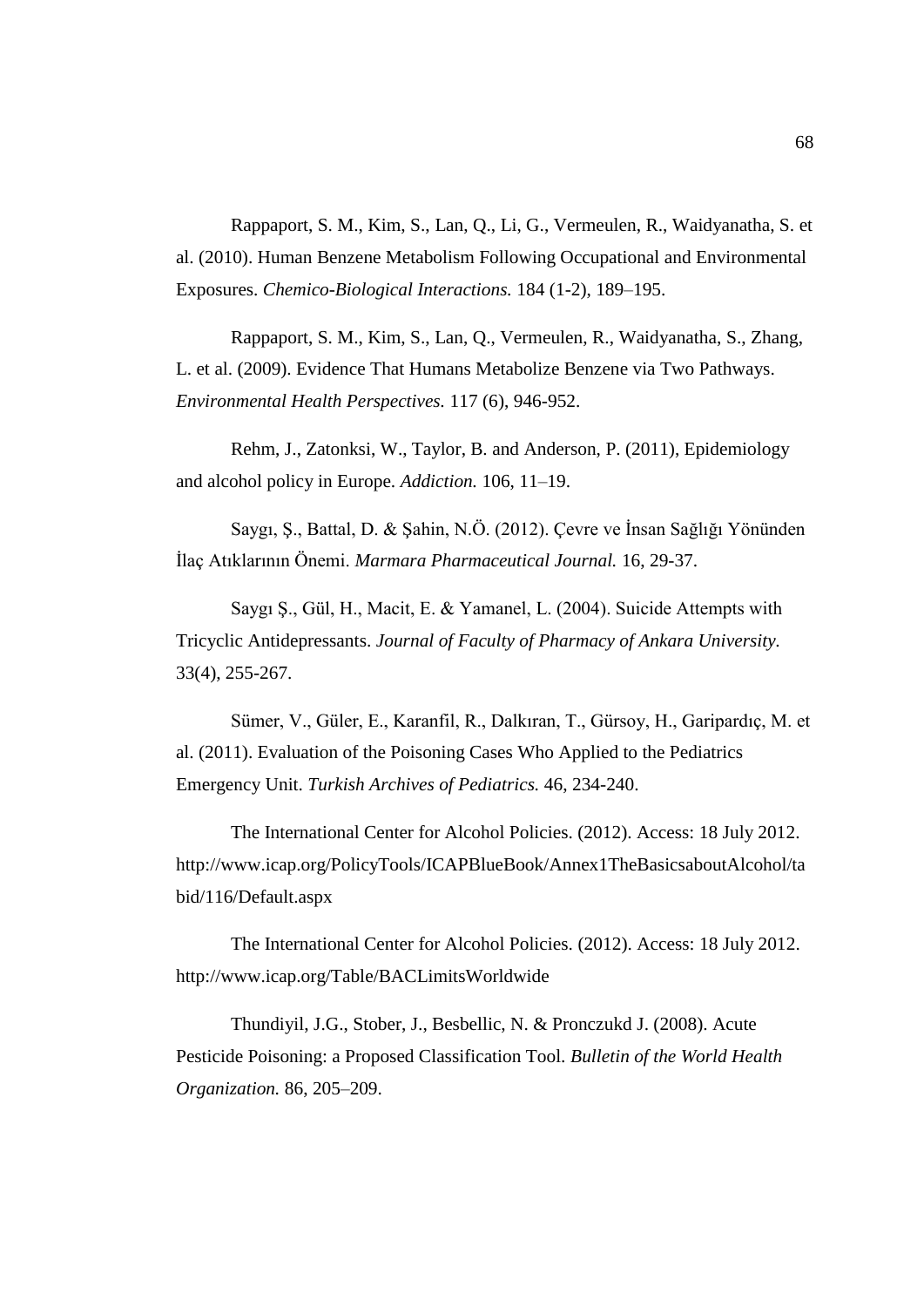Tichy, W. (1972). *Poisons: Antidotes and Anecdotes*. New York: Sterling Publishing Co, Inc.

TRNC State Planning Organization: Statistics and Research Department. (1991-2009). *Statistical Yearbook 1991-2009*. Nicosia: TRNC State Printing Office.

*UF & Shands, the University of Florida Academic Health Center. (no date). Access: 17 July 2012,* <https://ufandshands.org/barbiturate-intoxication-and-overdose>

*US Environmental Protection Agency. (no date.) Accessed: 14 July 2012,*  <http://www.epa.gov/gateway/learn/pestchemtox.html>

Vougiouklakis, T., Boumba, V. A. & Mitselou, A. (2006). Fatal Poisoning in the Region of Epirus, Greece, During the Period 1998–2004. *Journal of Clinical Forensic Medicine.* 13, 321–325.

Vural, N. & Saygı, Ş. (1984). The Effect of Alcohol on Traffic Accidents and Traffic Offence in Turkey. *Journal of Traffic Medicine.* 12 (4), 49-65.

Yorgancıoğlu, G. (1998). *Kıbrıs Coğrafyası, Fiziki.* Nicosia: Boğaziçi Publishing.

World Health Organization. (2010). *The WHO Recommended Classification of Pesticides by Hazard and Guidelines to Classification 2009*. Switzerland: WHO Press.

Zacharakis, C.A., Hadjivassilis, V., Madianos, M.G., Papadimitriou, G.N. & Stefanis, C.N. (2005). Suicide in Cyprus 1988-1999. *European Psychiatry*. 20 (2), 110-114.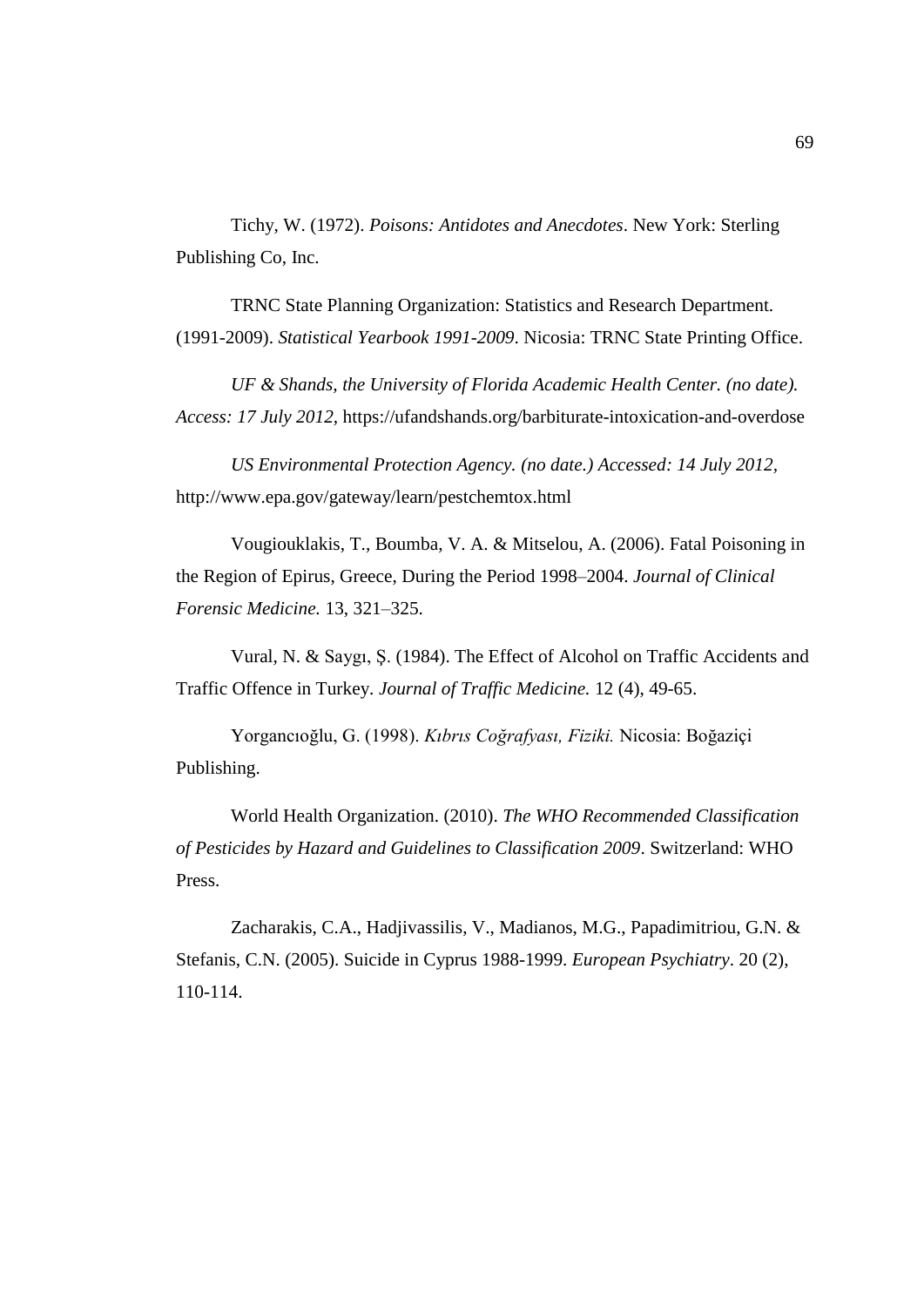## **ADDITIONAL**

## **ADDITIONAL 1: Thesis Survey for Nicosia District Govern**

Case No:

Group:

| Time of Death:         | Age: |
|------------------------|------|
| Location of residence: | Sex: |

| 1. Address for the information; |                   |  |  |
|---------------------------------|-------------------|--|--|
| District Gov.;                  | Police;<br>Other; |  |  |
|                                 |                   |  |  |

| 2. Cause of death; |                      |     |        |
|--------------------|----------------------|-----|--------|
| Poisoning;         | Substances of Abuse; | NA: | Other; |
| Homicide           | Alcohol uptake       |     |        |
| Suicide            | $Addict - drugs$     |     |        |
| Accidental         |                      |     |        |

| 3. If poisoning, it was caused by; |                           |                |                 |
|------------------------------------|---------------------------|----------------|-----------------|
| Drug/medication;                   | Food;                     | Ethyl Alcohol; | Methyl Alcohol; |
|                                    |                           |                |                 |
| Pesticide;                         | <b>Cleaning Products;</b> | Mushrooms;     | Other;          |
|                                    |                           |                |                 |

| 4. If poisoning by drug by which; |                    | Market name?  |                  |
|-----------------------------------|--------------------|---------------|------------------|
| Benzodiazepine;                   | Opiates;           | Narcoleptics; | Antidepressants; |
|                                   |                    |               |                  |
| CVS drugs;                        | NSAID, analgesics; | Other;        |                  |
|                                   |                    |               |                  |